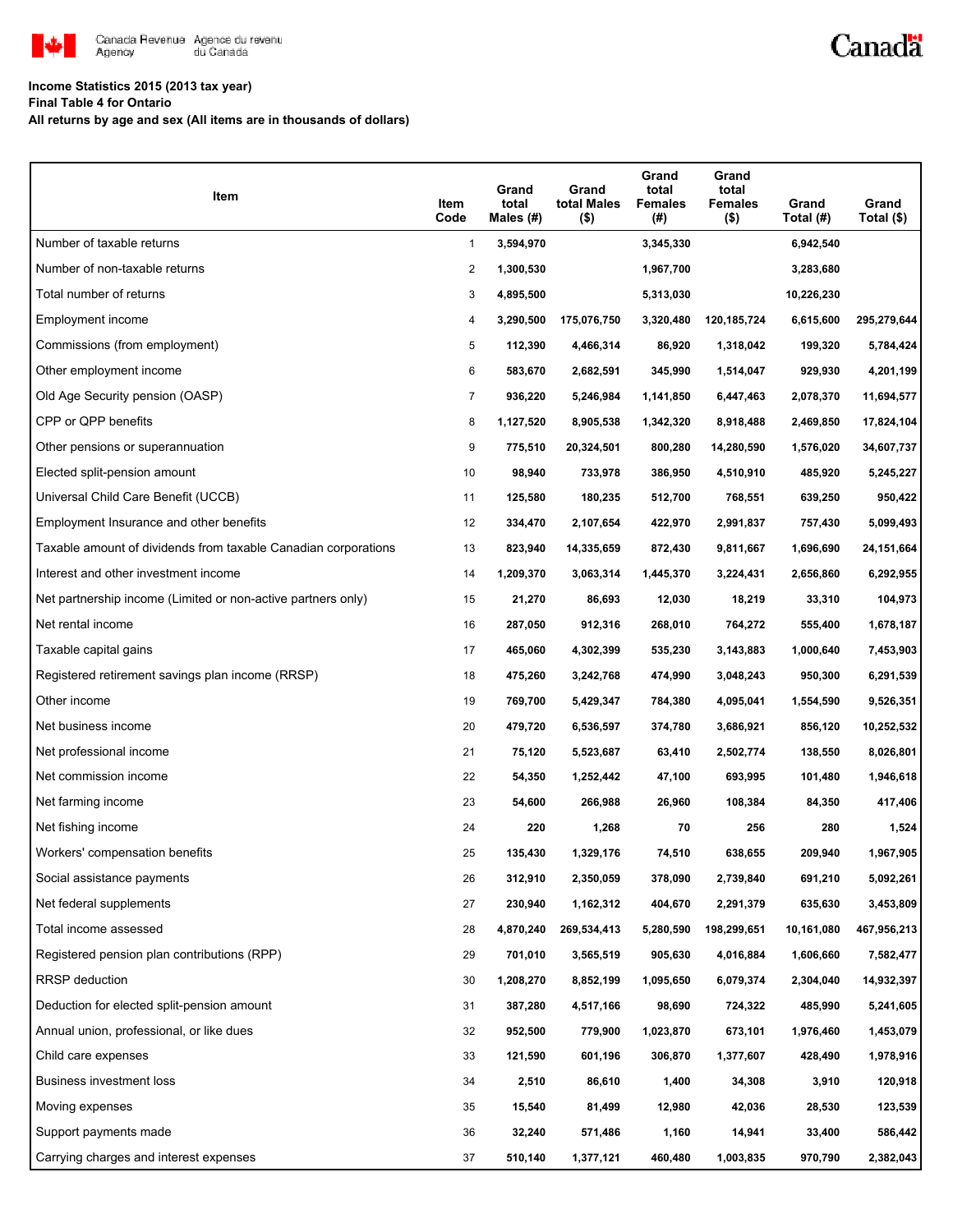

#### **Income Statistics 2015 (2013 tax year)**

**Final Table 4 for Ontario**

**All returns by age and sex (All items are in thousands of dollars)**

| Item                                                                                           | Item<br>Code | Grand<br>total<br>Males (#) | Grand<br>total Males<br>$($ \$) | Grand<br>total<br><b>Females</b><br>(#) | Grand<br>total<br><b>Females</b><br>$($ \$) | Grand<br>Total (#) | Grand<br>Total (\$) |
|------------------------------------------------------------------------------------------------|--------------|-----------------------------|---------------------------------|-----------------------------------------|---------------------------------------------|--------------------|---------------------|
| Deductions for CPP/QPP contributions on self-employment and other<br>earnings                  | 38           | 376,970                     | 321,293                         | 291,790                                 | 192,747                                     | 669,100            | 514,288             |
| Deductions for provincial parental insurance plan (PPIP) premiums<br>on self-employment income | 39           |                             |                                 |                                         |                                             |                    |                     |
| Exploration and development expenses                                                           | 40           | 15,400                      | 227,071                         | 7,780                                   | 71,442                                      | 23,180             | 298,513             |
| Other employment expenses                                                                      | 41           | 232,910                     | 1,364,575                       | 123,940                                 | 477,374                                     | 356,860            | 1,842,009           |
| Clergy residence deduction                                                                     | 42           | 9,010                       | 132,071                         | 2,670                                   | 31,555                                      | 11,680             | 163,674             |
| Other deductions                                                                               | 43           | 125,980                     | 333,294                         | 142,690                                 | 519,262                                     | 268,730            | 852,958             |
| Total deductions before adjustments                                                            | 44           | 2,834,850                   | 22,812,997                      | 2,581,330                               | 15,264,502                                  | 5,416,940          | 38,080,593          |
| Social benefits repayment                                                                      | 45           | 121,220                     | 358,327                         | 82,760                                  | 253,540                                     | 203,980            | 611,867             |
| Net income after adjustments                                                                   | 46           | 4,851,760                   | 246,934,850                     | 5,259,830                               | 182,966,817                                 | 10,121,700         | 430,022,541         |
| Canadian Forces personnel and police deduction                                                 | 47           | 860                         | 20,959                          | 200                                     | 3,373                                       | 1,060              | 24,332              |
| Security options deductions                                                                    | 48           | 13,110                      | 858,567                         | 5,230                                   | 153,976                                     | 18,340             | 1,012,843           |
| Other payments deductions                                                                      | 49           | 608,260                     | 4,841,353                       | 751,370                                 | 5,669,282                                   | 1,359,850          | 10,513,322          |
| Non-capital losses of other years                                                              | 50           | 7,790                       | 99,056                          | 6,890                                   | 55,299                                      | 14,690             | 155,067             |
| Net capital losses of other years                                                              | 51           | 138,070                     | 509,775                         | 133,890                                 | 350,648                                     | 271,980            | 860,541             |
| Capital gains deduction                                                                        | 52           | 10,160                      | 781,880                         | 8,110                                   | 484,800                                     | 18,380             | 1,273,431           |
| Northern residents deductions                                                                  | 53           | 3,250                       | 9,307                           | 1,850                                   | 5,737                                       | 5,100              | 15,044              |
| Additional deductions                                                                          | 54           | 29,620                      | 140,026                         | 37,410                                  | 155,752                                     | 67,100             | 296,357             |
| Farming/fishing losses of prior years                                                          | 55           | 2,550                       | 26,071                          | 1,050                                   | 11,571                                      | 3,670              | 38,248              |
| Total deductions from net income                                                               | 56           | 794,460                     | 7,291,047                       | 924,870                                 | 6,891,541                                   | 1,719,840          | 14,194,340          |
| Taxable income assessed                                                                        | 57           | 4,707,880                   | 239,663,519                     | 5,119,720                               | 176,088,767                                 | 9,837,560          | 415,861,967         |
| Basic personal amount                                                                          | 58           | 4,895,380                   | 53,820,274                      | 5,312,920                               | 58,443,443                                  | 10,225,980         | 112,440,533         |
| Age amount                                                                                     | 59           | 865,910                     | 5,135,082                       | 1,091,900                               | 6,725,747                                   | 1,958,470          | 11,865,015          |
| Spouse or common-law partner amount                                                            | 60           | 618,840                     | 4,798,277                       | 229,180                                 | 1,775,181                                   | 849,670            | 6,587,573           |
| Amount for eligible dependant                                                                  | 61           | 49,550                      | 511,713                         | 318,100                                 | 3,353,112                                   | 367,750            | 3,865,832           |
| Amount for children 17 and under                                                               | 62           | 800,880                     | 3,274,910                       | 677,090                                 | 2,547,523                                   | 1,479,840          | 5,835,924           |
| Amount for infirm dependants age 18 or older                                                   | 63           | 5,090                       | 22,325                          | 4,180                                   | 17,840                                      | 9,280              | 40,198              |
| CPP or QPP contributions through employment                                                    | 64           | 2,869,920                   | 4,832,369                       | 2,792,770                               | 4,007,968                                   | 5,663,140          | 8,840,752           |
| CPP or QPP contributions on self-employment and other earnings                                 | 65           | 376,970                     | 321,293                         | 291,790                                 | 192,747                                     | 669,100            | 514,288             |
| Employment Insurance premiums                                                                  | 66           | 2,790,290                   | 1,820,954                       | 2,806,840                               | 1,587,659                                   | 5,597,600          | 3,408,796           |
| PPIP premiums paid                                                                             | 67           |                             |                                 |                                         |                                             |                    |                     |
| PPIP premiums payable on employment income                                                     | 68           |                             |                                 |                                         |                                             |                    |                     |
| PPIP premiums payable on self-employment income                                                | 69           |                             |                                 |                                         |                                             |                    |                     |
| Volunteer firefighters' amount                                                                 | 70           | 7,580                       | 22,725                          | 590                                     | 1,767                                       | 8,160              | 24,492              |
| Canada employment amount                                                                       | 71           | 3,367,330                   | 3,575,773                       | 3,220,470                               | 3,472,509                                   | 6,588,660          | 7,049,158           |
| Public transit amount                                                                          | 72           | 319,280                     | 354,367                         | 368,930                                 | 393,743                                     | 688,730            | 748,378             |
| Children's fitness amount                                                                      | 73           | 365,140                     | 227,080                         | 295,630                                 | 169,537                                     | 660,820            | 396,641             |
| Children's arts amount                                                                         | 74           | 140,850                     | 81,863                          | 108,410                                 | 58,584                                      | 249,290            | 140,460             |

Canadä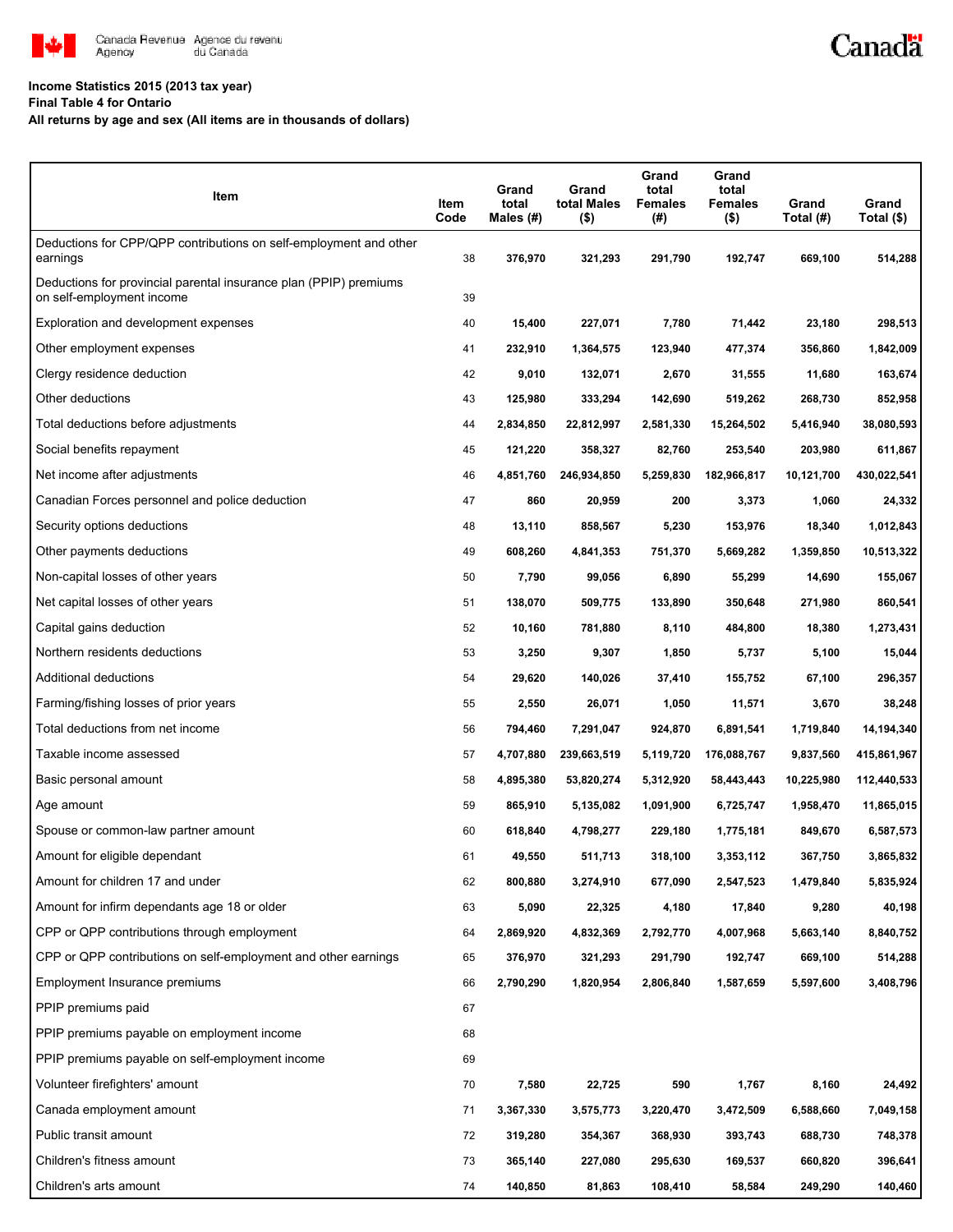

# Canadä

## **Income Statistics 2015 (2013 tax year)**

**Final Table 4 for Ontario**

**All returns by age and sex (All items are in thousands of dollars)**

| <b>Item</b>                                                       | Item<br>Code | Grand<br>total<br>Males (#) | Grand<br>total Males<br>$($ \$) | Grand<br>total<br><b>Females</b><br>(# ) | Grand<br>total<br><b>Females</b><br>$($ \$) | Grand<br>Total (#) | Grand<br>Total (\$) |
|-------------------------------------------------------------------|--------------|-----------------------------|---------------------------------|------------------------------------------|---------------------------------------------|--------------------|---------------------|
| Home buyers' amount                                               | 75           | 37,350                      | 171,206                         | 25,800                                   | 113,527                                     | 63,180             | 284,856             |
| Pension income amount                                             | 76           | 821,480                     | 1,583,874                       | 1,011,070                                | 1,936,251                                   | 1,832,760          | 3,520,520           |
| Caregiver amount                                                  | 77           | 62,090                      | 348,483                         | 48,620                                   | 256,614                                     | 110,770            | 605,444             |
| Disability amount                                                 | 78           | 148,600                     | 1,144,466                       | 170,160                                  | 1,307,909                                   | 318,790            | 2,452,537           |
| Disability amount transferred from a dependant                    | 79           | 55,850                      | 568,289                         | 52,080                                   | 519,474                                     | 107,970            | 1,088,169           |
| Interest paid on student loans                                    | 80           | 89,830                      | 47,912                          | 127,820                                  | 70,930                                      | 217,660            | 118,850             |
| Tuition, education, and textbook amounts                          | 81           | 283,090                     | 1,859,759                       | 361,030                                  | 2,113,682                                   | 644,180            | 3,973,948           |
| Tuition, education, and textbook amounts transferred from a child | 82           | 183,650                     | 1,014,621                       | 130,900                                  | 684,959                                     | 314,550            | 1,699,596           |
| Amounts transferred from spouse or common-law partner             | 83           | 280,540                     | 1,460,526                       | 218,160                                  | 1,086,428                                   | 499,750            | 2,552,094           |
| Medical expenses                                                  | 84           | 472,110                     | 1,380,639                       | 686,590                                  | 1,971,208                                   | 1,160,030          | 3,355,501           |
| Total tax credits on personal amounts                             | 85           | 4,895,430                   | 13,257,260                      | 5,312,960                                | 13,921,593                                  | 10,226,080         | 27,212,218          |
| Allowable charitable donations and government gifts               | 86           | 1,198,550                   | 2,605,463                       | 1,081,630                                | 1,518,419                                   | 2,281,290          | 4,127,083           |
| Eligible cultural and ecological gifts                            | 87           | 1,070                       | 13,214                          | 1,070                                    | 5,129                                       | 2,140              | 18,348              |
| Total tax credit on donations and gifts                           | 88           | 1,193,800                   | 734,310                         | 1,077,070                                | 419,575                                     | 2,271,980          | 1,154,787           |
| Total federal non-refundable tax credits                          | 89           | 4,895,430                   | 13,991,570                      | 5,312,960                                | 14,341,168                                  | 10,226,080         | 28,367,005          |
| Federal dividend tax credit                                       | 90           | 749,070                     | 1,942,264                       | 757,030                                  | 1,327,540                                   | 1,506,320          | 3,270,349           |
| Overseas employment tax credit                                    | 91           | 1,020                       | 9,046                           | 120                                      | 756                                         | 1,150              | 9,819               |
| Minimum tax carryover                                             | 92           | 7,700                       | 27,006                          | 5,640                                    | 15,069                                      | 13,360             | 42,101              |
| Basic federal tax                                                 | 93           | 3,262,230                   | 31,874,334                      | 3,001,200                                | 18,025,173                                  | 6,265,180          | 49,906,759          |
| Federal Foreign Tax Credit                                        | 94           | 289,970                     | 383,421                         | 291,680                                  | 139,642                                     | 581,760            | 523,583             |
| Federal Political contribution tax credit                         | 95           | 41,430                      | 7,389                           | 25,170                                   | 3,922                                       | 66,600             | 11,312              |
| <b>Investment Tax Credit</b>                                      | 96           | 8,830                       | 18,033                          | 4,400                                    | 6,102                                       | 13,320             | 24,137              |
| Labour-sponsored funds tax credit                                 | 97           | 300                         | 158                             | 210                                      | 99                                          | 510                | 257                 |
| Alternative minimum tax payable                                   | 98           | 6,400                       | 33,500                          | 4,430                                    | 22,853                                      | 10,840             | 56,388              |
| Net federal tax                                                   | 99           | 3,251,780                   | 31,480,131                      | 2,992,420                                | 17,878,892                                  | 6,245,900          | 49,365,752          |
| CPP contributions on self-employment                              | 100          | 376,990                     | 642,601                         | 291,800                                  | 385,502                                     | 669,130            | 1,028,597           |
| Social Benefits repayment                                         | 101          | 121,220                     | 358,327                         | 82,760                                   | 253,540                                     | 203,980            | 611,867             |
| <b>Net Provincial Tax</b>                                         | 102          | 3,392,960                   | 18,080,729                      | 3,137,720                                | 9,905,284                                   | 6,532,560          | 27,989,728          |
| Total tax payable                                                 | 103          | 3,594,970                   | 50,561,919                      | 3,345,330                                | 28,423,993                                  | 6,942,540          | 78,996,850          |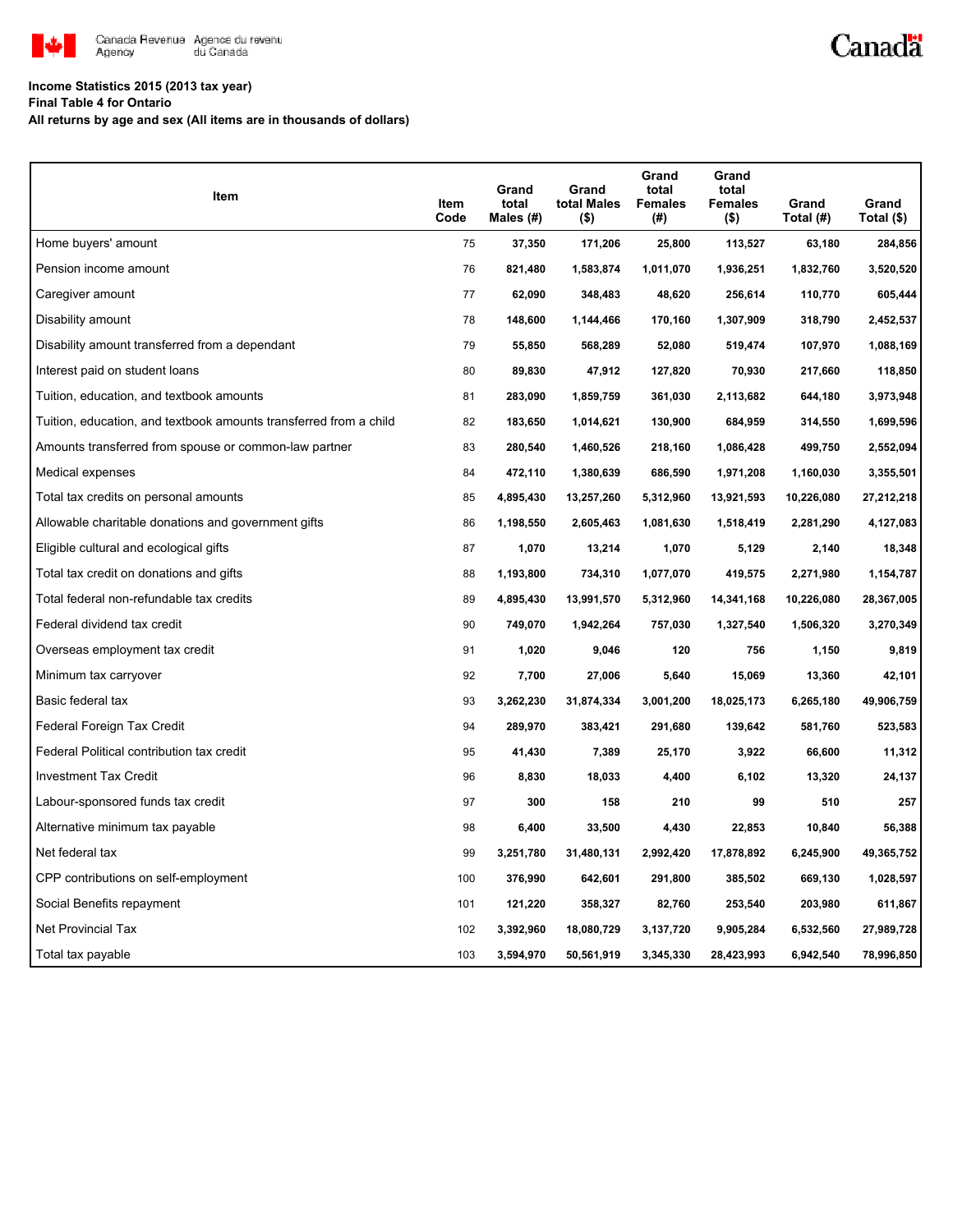| Item                                                                                           | Item<br>Code   | Age<br>group:<br>under 20<br>Males (#) | Age<br>group:<br>under 20<br>Males $(\$)$ | Age<br>group:<br>under 20<br><b>Females</b><br>(#) | Age<br>group:<br>under 20<br><b>Females</b><br>$($ \$) | Age<br>group:<br>under 20<br>total $(H)$ | Age<br>group:<br>under 20<br>total $(\$)$ |
|------------------------------------------------------------------------------------------------|----------------|----------------------------------------|-------------------------------------------|----------------------------------------------------|--------------------------------------------------------|------------------------------------------|-------------------------------------------|
| Number of taxable returns                                                                      | $\mathbf{1}$   | 28,590                                 |                                           | 17,070                                             |                                                        | 45.680                                   |                                           |
| Number of non-taxable returns                                                                  | $\overline{2}$ | 178,710                                |                                           | 190,110                                            |                                                        | 371,100                                  |                                           |
| Total number of returns                                                                        | 3              | 207,310                                |                                           | 207,180                                            |                                                        | 416,780                                  |                                           |
| Employment income                                                                              | 4              | 179,300                                | 1,165,667                                 | 179,490                                            | 974,851                                                | 359,770                                  | 2,140,720                                 |
| Commissions (from employment)                                                                  | 5              | 1,730                                  | 2,617                                     | 2,630                                              | 2,404                                                  | 4,360                                    | 5,021                                     |
| Other employment income                                                                        | 6              | 5,390                                  | 13,993                                    | 5,730                                              | 13,276                                                 | 11,130                                   | 27,276                                    |
| Old Age Security pension (OASP)                                                                | $\overline{7}$ |                                        |                                           |                                                    |                                                        |                                          |                                           |
| CPP or QPP benefits                                                                            | 8              | 4,850                                  | 9,797                                     | 5,150                                              | 10,678                                                 | 10,010                                   | 20,475                                    |
| Other pensions or superannuation                                                               | 9              | 280                                    | 1,735                                     | 300                                                | 1,654                                                  | 580                                      | 3,389                                     |
| Elected split-pension amount                                                                   | 10             |                                        |                                           |                                                    |                                                        |                                          |                                           |
| Universal Child Care Benefit (UCCB)                                                            | 11             | 160                                    | 214                                       | 3,140                                              | 3,314                                                  | 3,300                                    | 3,539                                     |
| Employment Insurance and other benefits                                                        | 12             | 1,730                                  | 6,101                                     | 820                                                | 3,204                                                  | 2,550                                    | 9,305                                     |
| Taxable amount of dividends from taxable Canadian corporations                                 | 13             | 8,780                                  | 128,526                                   | 8,260                                              | 129,734                                                | 17,050                                   | 258,260                                   |
| Interest and other investment income                                                           | 14             | 16,070                                 | 11,706                                    | 15,430                                             | 12,560                                                 | 31,560                                   | 24,282                                    |
| Net partnership income (Limited or non-active partners only)                                   | 15             |                                        |                                           |                                                    |                                                        | 30                                       | 630                                       |
| Net rental income                                                                              | 16             | 220                                    | 860                                       | 180                                                | 815                                                    | 400                                      | 1,701                                     |
| Taxable capital gains                                                                          | 17             | 4,880                                  | 28,087                                    | 4,420                                              | 26,572                                                 | 9,300                                    | 54,693                                    |
| Registered retirement savings plan income (RRSP)                                               | 18             | 220                                    | 1,520                                     | 160                                                | 1,840                                                  | 380                                      | 3,360                                     |
| Other income                                                                                   | 19             | 36,630                                 | 148,212                                   | 41,570                                             | 165,052                                                | 78,220                                   | 313,446                                   |
| Net business income                                                                            | 20             | 7,820                                  | 45,933                                    | 6,310                                              | 32,886                                                 | 14,150                                   | 79,067                                    |
| Net professional income                                                                        | 21             | 430                                    | 2,308                                     | 420                                                | 2,021                                                  | 850                                      | 4,329                                     |
| Net commission income                                                                          | 22             | 460                                    | 2,026                                     | 360                                                | 1,314                                                  | 820                                      | 3,339                                     |
| Net farming income                                                                             | 23             | 460                                    | 3,145                                     | 250                                                | 1,549                                                  | 720                                      | 4,767                                     |
| Net fishing income                                                                             | 24             |                                        |                                           |                                                    |                                                        |                                          |                                           |
| Workers' compensation benefits                                                                 | 25             | 650                                    | 601                                       | 450                                                | 426                                                    | 1,100                                    | 1,027                                     |
| Social assistance payments                                                                     | 26             | 6,660                                  | 38,729                                    | 7,800                                              | 44,042                                                 | 14,450                                   | 82,775                                    |
| Net federal supplements                                                                        | 27             |                                        |                                           |                                                    |                                                        |                                          |                                           |
| Total income assessed                                                                          | 28             | 203,030                                | 1,612,049                                 | 202,960                                            | 1,428,673                                              | 407,070                                  | 3,041,526                                 |
| Registered pension plan contributions (RPP)                                                    | 29             | 910                                    | 707                                       | 380                                                | 193                                                    | 1,290                                    | 899                                       |
| RRSP deduction                                                                                 | 30             | 1,680                                  | 2,645                                     | 910                                                | 1,226                                                  | 2,590                                    | 3,871                                     |
| Deduction for elected split-pension amount                                                     | 31             |                                        |                                           |                                                    |                                                        |                                          |                                           |
| Annual union, professional, or like dues                                                       | 32             | 20,650                                 | 4,205                                     | 17,760                                             | 3,084                                                  | 38,410                                   | 7,291                                     |
| Child care expenses                                                                            | 33             |                                        |                                           | 90                                                 | 114                                                    | 90                                       | 126                                       |
| <b>Business investment loss</b>                                                                | 34             |                                        |                                           |                                                    |                                                        |                                          |                                           |
| Moving expenses                                                                                | 35             | 740                                    | 371                                       | 1,060                                              | 595                                                    | 1,790                                    | 966                                       |
| Support payments made                                                                          | 36             |                                        |                                           |                                                    |                                                        |                                          |                                           |
| Carrying charges and interest expenses                                                         | 37             | 1,380                                  | 1,498                                     | 1,300                                              | 1,369                                                  | 2,680                                    | 2,868                                     |
| Deductions for CPP/QPP contributions on self-employment and other<br>earnings                  | 38             | 3,840                                  | 833                                       | 2,920                                              | 529                                                    | 6,770                                    | 1,363                                     |
| Deductions for provincial parental insurance plan (PPIP) premiums on<br>self-employment income | 39             |                                        |                                           |                                                    |                                                        |                                          |                                           |
| Exploration and development expenses                                                           | 40             |                                        |                                           |                                                    |                                                        |                                          |                                           |
| Other employment expenses                                                                      | 41             | 970                                    | 1,371                                     | 320                                                | 248                                                    | 1,290                                    | 1,618                                     |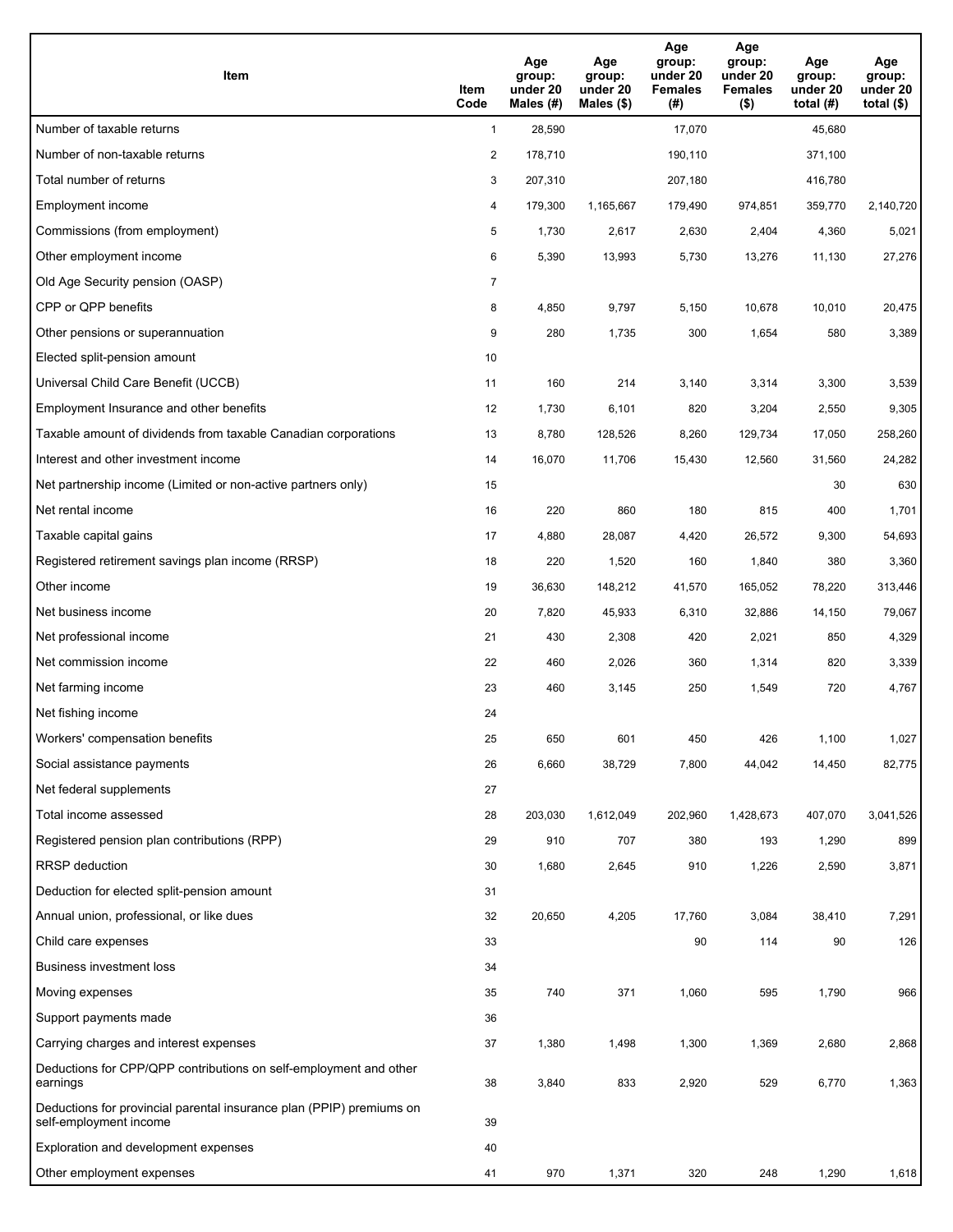| Item                                                              | Item<br>Code | Age<br>group:<br>under 20<br>Males (#) | Age<br>group:<br>under 20<br>Males (\$) | Age<br>group:<br>under 20<br><b>Females</b><br>(# ) | Age<br>group:<br>under 20<br><b>Females</b><br>$($ \$) | Age<br>group:<br>under 20<br>total $(H)$ | Age<br>group:<br>under 20<br>total $($)$ |
|-------------------------------------------------------------------|--------------|----------------------------------------|-----------------------------------------|-----------------------------------------------------|--------------------------------------------------------|------------------------------------------|------------------------------------------|
| Clergy residence deduction                                        | 42           |                                        |                                         | 10                                                  | 5                                                      | 20                                       | 13                                       |
| Other deductions                                                  | 43           | 1,080                                  | 5,618                                   | 930                                                 | 6,594                                                  | 2,010                                    | 12,212                                   |
| Total deductions before adjustments                               | 44           | 29,320                                 | 17,291                                  | 24,510                                              | 14,163                                                 | 53,840                                   | 31,457                                   |
| Social benefits repayment                                         | 45           |                                        |                                         |                                                     |                                                        |                                          |                                          |
| Net income after adjustments                                      | 46           | 202,800                                | 1,595,322                               | 202,690                                             | 1,414,876                                              | 406,570                                  | 3,011,017                                |
| Canadian Forces personnel and police deduction                    | 47           |                                        |                                         |                                                     |                                                        |                                          |                                          |
| Security options deductions                                       | 48           |                                        |                                         |                                                     |                                                        |                                          |                                          |
| Other payments deductions                                         | 49           | 7,270                                  | 39,330                                  | 8,220                                               | 44,468                                                 | 15,490                                   | 83,802                                   |
| Non-capital losses of other years                                 | 50           | 20                                     | 48                                      | 20                                                  | 60                                                     | 40                                       | 108                                      |
| Net capital losses of other years                                 | 51           | 200                                    | 377                                     | 180                                                 | 358                                                    | 380                                      | 735                                      |
| Capital gains deduction                                           | 52           | 110                                    | 12,512                                  | 100                                                 | 10,553                                                 | 210                                      | 23,064                                   |
| Northern residents deductions                                     | 53           | 20                                     | 21                                      | 20                                                  | 21                                                     | 30                                       | 43                                       |
| Additional deductions                                             | 54           | 80                                     | 147                                     | 70                                                  | 188                                                    | 160                                      | 335                                      |
| Farming/fishing losses of prior years                             | 55           |                                        |                                         |                                                     |                                                        |                                          |                                          |
| Total deductions from net income                                  | 56           | 7,700                                  | 52,440                                  | 8,600                                               | 55,650                                                 | 16,300                                   | 108,094                                  |
| Taxable income assessed                                           | 57           | 199,150                                | 1,542,898                               | 199,460                                             | 1,359,305                                              | 399,690                                  | 2,903,018                                |
| Basic personal amount                                             | 58           | 207,300                                | 2,284,520                               | 207,180                                             | 2,282,754                                              | 416,780                                  | 4,587,040                                |
| Age amount                                                        | 59           |                                        |                                         |                                                     |                                                        |                                          |                                          |
| Spouse or common-law partner amount                               | 60           | 380                                    | 3,410                                   | 450                                                 | 4,178                                                  | 840                                      | 7,620                                    |
| Amount for eligible dependant                                     | 61           | 70                                     | 752                                     | 2,340                                               | 25,455                                                 | 2,420                                    | 26,240                                   |
| Amount for children 17 and under                                  | 62           | 270                                    | 662                                     | 3,250                                               | 7,979                                                  | 3,530                                    | 8,648                                    |
| Amount for infirm dependants age 18 or older                      | 63           |                                        |                                         |                                                     |                                                        |                                          |                                          |
| CPP or QPP contributions through employment                       | 64           | 79,150                                 | 25,708                                  | 76,230                                              | 17,280                                                 | 155,380                                  | 42,994                                   |
| CPP or QPP contributions on self-employment and other<br>earnings | 65           | 3,840                                  | 833                                     | 2,920                                               | 529                                                    | 6,770                                    | 1,363                                    |
| Employment Insurance premiums                                     | 66           | 122,300                                | 19,677                                  | 123,080                                             | 16,435                                                 | 245,390                                  | 36,116                                   |
| PPIP premiums paid                                                | 67           |                                        |                                         |                                                     |                                                        |                                          |                                          |
| PPIP premiums payable on employment income                        | 68           |                                        |                                         |                                                     |                                                        |                                          |                                          |
| PPIP premiums payable on self-employment income                   | 69           |                                        |                                         |                                                     |                                                        |                                          |                                          |
| Volunteer firefighters' amount                                    | 70           | 80                                     | 225                                     | 10                                                  | 30                                                     | 90                                       | 255                                      |
| Canada employment amount                                          | 71           | 160,330                                | 170,126                                 | 161,360                                             | 171,150                                                | 321,700                                  | 341,295                                  |
| Public transit amount                                             | 72           | 13,240                                 | 5,967                                   | 17,690                                              | 7,755                                                  | 31,020                                   | 13,763                                   |
| Children's fitness amount                                         | 73           | 20                                     | 5                                       | 40                                                  | 9                                                      | 50                                       | 15                                       |
| Children's arts amount                                            | 74           |                                        |                                         | 10                                                  | 3                                                      | 10                                       | 4                                        |
| Home buyers' amount                                               | 75           | 70                                     | 312                                     | 50                                                  | 207                                                    | 120                                      | 529                                      |
| Pension income amount                                             | 76           | 270                                    | 456                                     | 290                                                 | 473                                                    | 570                                      | 929                                      |
| Caregiver amount                                                  | 77           |                                        |                                         |                                                     |                                                        |                                          |                                          |
| Disability amount                                                 | 78           | 2,730                                  | 24,003                                  | 1,450                                               | 12,564                                                 | 4,180                                    | 36,567                                   |
| Disability amount transferred from a dependant                    | 79           |                                        |                                         |                                                     |                                                        | 10                                       | 107                                      |
| Interest paid on student loans                                    | 80           | 270                                    | 39                                      | 270                                                 | 49                                                     | 540                                      | 88                                       |
| Tuition, education, and textbook amounts                          | 81           | 14,410                                 | 62,523                                  | 13,920                                              | 57,356                                                 | 28,340                                   | 119,883                                  |
| Tuition, education, and textbook amounts transferred from a child | 82           | 50                                     | 181                                     | 50                                                  | 191                                                    | 90                                       | 372                                      |
| Amounts transferred from spouse or common-law partner             | 83           | 90                                     | 241                                     | 200                                                 | 507                                                    | 290                                      | 766                                      |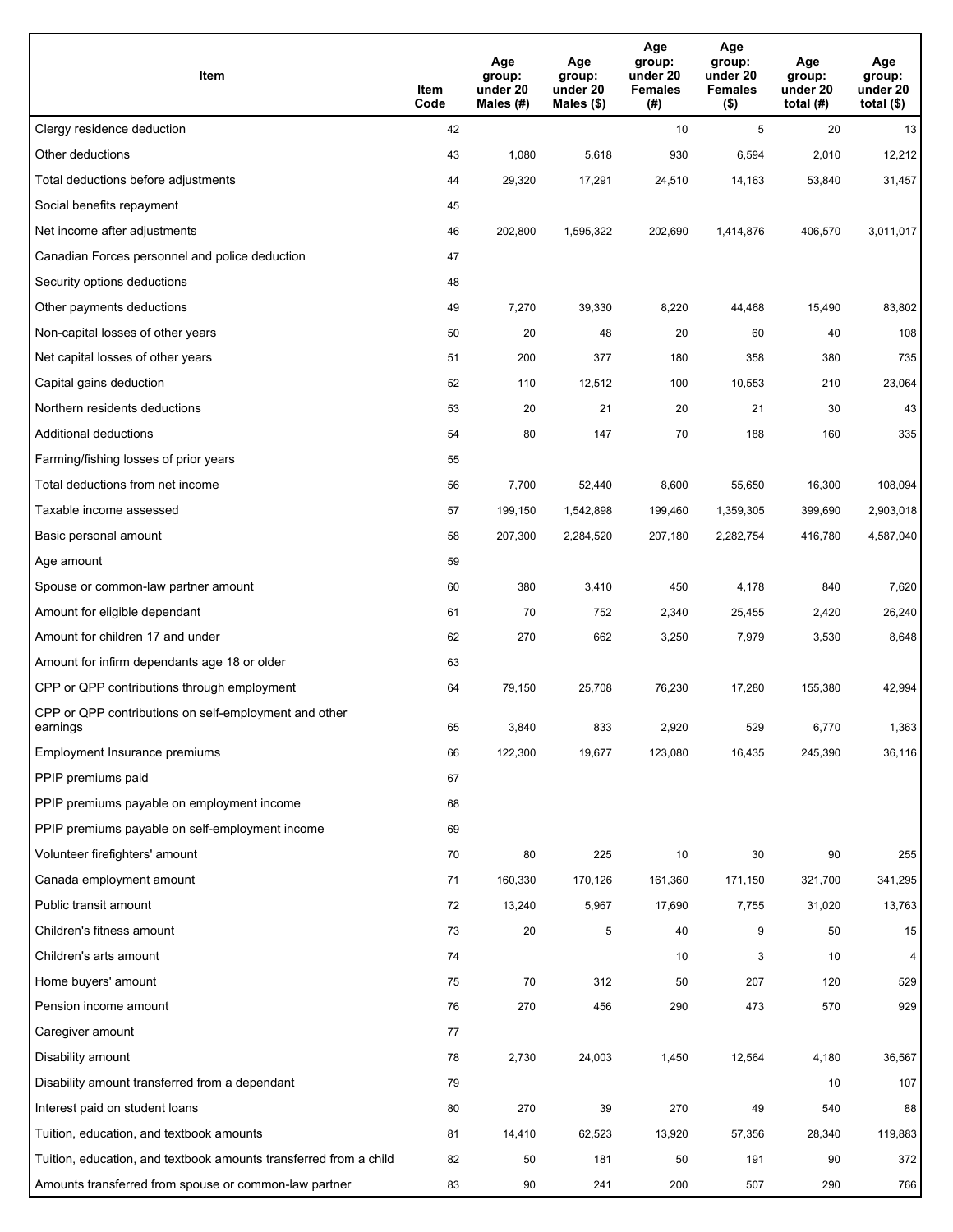| Item                                                | <b>Item</b><br>Code | Age<br>group:<br>under 20<br>Males (#) | Age<br>group:<br>under 20<br>Males $(\$)$ | Age<br>group:<br>under 20<br><b>Females</b><br>(# ) | Age<br>group:<br>under 20<br><b>Females</b><br>$($ \$) | Age<br>group:<br>under 20<br>total $(H)$ | Age<br>group:<br>under 20<br>total $($)$ |
|-----------------------------------------------------|---------------------|----------------------------------------|-------------------------------------------|-----------------------------------------------------|--------------------------------------------------------|------------------------------------------|------------------------------------------|
| Medical expenses                                    | 84                  | 2,460                                  | 1,990                                     | 3,390                                               | 2,633                                                  | 5,870                                    | 4,646                                    |
| Total tax credits on personal amounts               | 85                  | 207,300                                | 390,262                                   | 207,180                                             | 391,146                                                | 416,780                                  | 784,403                                  |
| Allowable charitable donations and government gifts | 86                  | 2,360                                  | 1,441                                     | 1,860                                               | 1,382                                                  | 4,220                                    | 2,904                                    |
| Eligible cultural and ecological gifts              | 87                  |                                        |                                           |                                                     |                                                        |                                          |                                          |
| Total tax credit on donations and gifts             | 88                  | 2,290                                  | 420                                       | 1,790                                               | 394                                                    | 4,090                                    | 839                                      |
| Total federal non-refundable tax credits            | 89                  | 207,300                                | 390,683                                   | 207,180                                             | 391,540                                                | 416,780                                  | 785,242                                  |
| Federal dividend tax credit                         | 90                  | 4,710                                  | 15,322                                    | 4,370                                               | 15,375                                                 | 9,080                                    | 30,697                                   |
| Overseas employment tax credit                      | 91                  |                                        |                                           |                                                     |                                                        |                                          |                                          |
| Minimum tax carryover                               | 92                  | 110                                    | 311                                       | 100                                                 | 331                                                    | 220                                      | 642                                      |
| Basic federal tax                                   | 93                  | 23,920                                 | 33,387                                    | 13,030                                              | 17,716                                                 | 36,970                                   | 51,136                                   |
| Federal Foreign Tax Credit                          | 94                  | 730                                    | 428                                       | 530                                                 | 198                                                    | 1,260                                    | 626                                      |
| Federal Political contribution tax credit           | 95                  | 10                                     | 1                                         |                                                     |                                                        | 10                                       | $\mathbf{1}$                             |
| <b>Investment Tax Credit</b>                        | 96                  |                                        |                                           |                                                     |                                                        |                                          |                                          |
| Labour-sponsored funds tax credit                   | 97                  |                                        |                                           |                                                     |                                                        |                                          |                                          |
| Alternative minimum tax payable                     | 98                  | 80                                     | 760                                       | 60                                                  | 577                                                    | 130                                      | 1,338                                    |
| Net federal tax                                     | 99                  | 23,710                                 | 32,972                                    | 12,850                                              | 17,521                                                 | 36,590                                   | 50,526                                   |
| CPP contributions on self-employment                | 100                 | 3,840                                  | 1,666                                     | 2,920                                               | 1,059                                                  | 6,770                                    | 2,725                                    |
| Social Benefits repayment                           | 101                 |                                        |                                           |                                                     |                                                        |                                          |                                          |
| Net Provincial Tax                                  | 102                 | 20,520                                 | 18,179                                    | 10,880                                              | 10,573                                                 | 31,420                                   | 28,768                                   |
| Total tax payable                                   | 103                 | 28,590                                 | 52,818                                    | 17,070                                              | 29,152                                                 | 45,680                                   | 82,021                                   |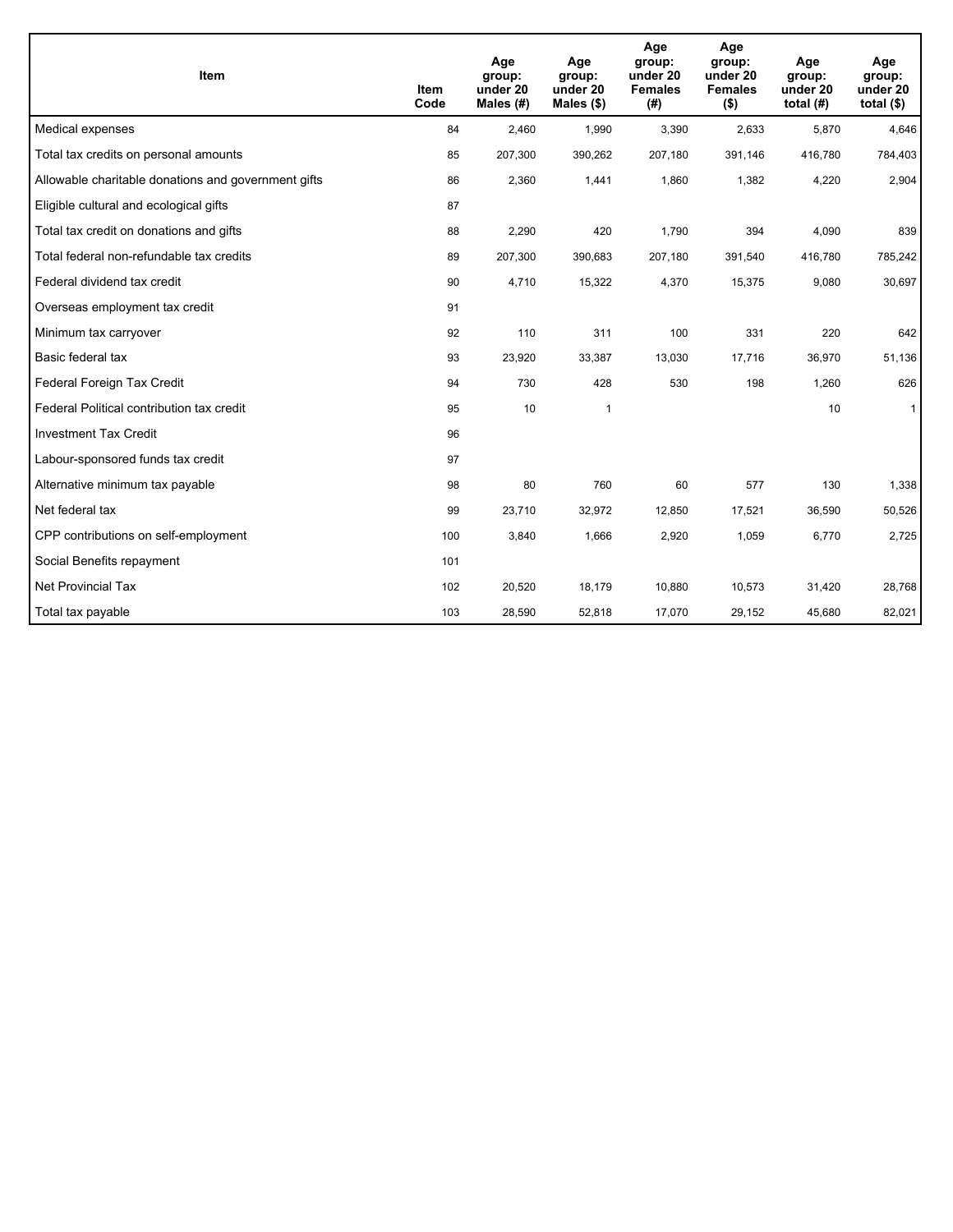| <b>Item</b>                                                                                    | Item<br>Code   | Age<br>group:<br>20 to 24<br>Males $(H)$ | Age<br>group:<br>20 to 24<br>Males (\$) | Age<br>group:<br>20 to 24<br><b>Females</b><br>(#) | Age<br>group:<br>20 to 24<br><b>Females</b><br>$($ \$) | Age<br>group:<br>20 to 24<br>total $(H)$ | Age<br>group:<br>20 to 24<br>total $(\$)$ |
|------------------------------------------------------------------------------------------------|----------------|------------------------------------------|-----------------------------------------|----------------------------------------------------|--------------------------------------------------------|------------------------------------------|-------------------------------------------|
| Number of taxable returns                                                                      | $\mathbf{1}$   | 181,480                                  |                                         | 131,750                                            |                                                        | 313,460                                  |                                           |
| Number of non-taxable returns                                                                  | $\overline{2}$ | 236,050                                  |                                         | 281,600                                            |                                                        | 523,750                                  |                                           |
| Total number of returns                                                                        | 3              | 417,530                                  |                                         | 413,350                                            |                                                        | 837,210                                  |                                           |
| Employment income                                                                              | 4              | 370,660                                  | 6,439,621                               | 361,280                                            | 4,989,531                                              | 733,430                                  | 11,430,991                                |
| Commissions (from employment)                                                                  | 5              | 10,280                                   | 56,984                                  | 14,570                                             | 38,315                                                 | 24,860                                   | 95,300                                    |
| Other employment income                                                                        | 6              | 23,140                                   | 83,476                                  | 21,200                                             | 63,462                                                 | 44,380                                   | 147,110                                   |
| Old Age Security pension (OASP)                                                                | $\overline{7}$ |                                          |                                         |                                                    |                                                        |                                          |                                           |
| CPP or QPP benefits                                                                            | 8              | 8,950                                    | 22,526                                  | 12,020                                             | 30,829                                                 | 20,970                                   | 53,364                                    |
| Other pensions or superannuation                                                               | 9              | 360                                      | 1,489                                   | 410                                                | 1,835                                                  | 770                                      | 3,324                                     |
| Elected split-pension amount                                                                   | 10             |                                          |                                         |                                                    |                                                        |                                          |                                           |
| Universal Child Care Benefit (UCCB)                                                            | 11             | 1,700                                    | 2,234                                   | 31,770                                             | 44,405                                                 | 33,550                                   | 46,775                                    |
| Employment Insurance and other benefits                                                        | 12             | 30,350                                   | 157,417                                 | 19,610                                             | 106,068                                                | 49,950                                   | 263,485                                   |
| Taxable amount of dividends from taxable Canadian corporations                                 | 13             | 20,890                                   | 319,849                                 | 18,640                                             | 305,784                                                | 39,570                                   | 625,822                                   |
| Interest and other investment income                                                           | 14             | 35,170                                   | 20,549                                  | 35,930                                             | 18,378                                                 | 71,590                                   | 39,199                                    |
| Net partnership income (Limited or non-active partners only)                                   | 15             | 40                                       | 232                                     | 40                                                 | 358                                                    | 80                                       | 590                                       |
| Net rental income                                                                              | 16             | 3,460                                    | 6,797                                   | 2,390                                              | 5,383                                                  | 5,910                                    | 12,494                                    |
| Taxable capital gains                                                                          | 17             | 10,090                                   | 27,067                                  | 8,460                                              | 21,021                                                 | 18,590                                   | 48,127                                    |
| Registered retirement savings plan income (RRSP)                                               | 18             | 4,250                                    | 8,250                                   | 2,570                                              | 3,813                                                  | 6,820                                    | 12,064                                    |
| Other income                                                                                   | 19             | 60,760                                   | 188,882                                 | 59,200                                             | 193,138                                                | 120,030                                  | 382,133                                   |
| Net business income                                                                            | 20             | 22,780                                   | 174,440                                 | 18,100                                             | 106,870                                                | 41,040                                   | 283,874                                   |
| Net professional income                                                                        | 21             | 1,710                                    | 11,722                                  | 1,900                                              | 12,901                                                 | 3,600                                    | 24,630                                    |
| Net commission income                                                                          | 22             | 2,460                                    | 15,686                                  | 2,160                                              | 10,053                                                 | 4,620                                    | 25,744                                    |
| Net farming income                                                                             | 23             | 1,250                                    | 8,687                                   | 470                                                | 1,058                                                  | 2,010                                    | 12,773                                    |
| Net fishing income                                                                             | 24             |                                          |                                         |                                                    |                                                        |                                          |                                           |
| Workers' compensation benefits                                                                 | 25             | 2,840                                    | 6,066                                   | 1,650                                              | 2,440                                                  | 4,490                                    | 8,512                                     |
| Social assistance payments                                                                     | 26             | 28,710                                   | 199,902                                 | 33,250                                             | 245,701                                                | 61,970                                   | 445,671                                   |
| Net federal supplements                                                                        | 27             |                                          |                                         |                                                    |                                                        |                                          |                                           |
| Total income assessed                                                                          | 28             | 411,930                                  | 7,752,013                               | 408,380                                            | 6,201,793                                              | 822,680                                  | 13,962,567                                |
| Registered pension plan contributions (RPP)                                                    | 29             | 16,520                                   | 29,172                                  | 17,430                                             | 29,739                                                 | 33,950                                   | 58,911                                    |
| RRSP deduction                                                                                 | 30             | 29,640                                   | 78,261                                  | 22,340                                             | 46,181                                                 | 51,980                                   | 124,487                                   |
| Deduction for elected split-pension amount                                                     | 31             |                                          |                                         |                                                    |                                                        |                                          |                                           |
| Annual union, professional, or like dues                                                       | 32             | 65,180                                   | 27,470                                  | 66,090                                             | 19,144                                                 | 131,280                                  | 46,619                                    |
| Child care expenses                                                                            | 33             | 370                                      | 810                                     | 3,530                                              | 7,477                                                  | 3,910                                    | 8,294                                     |
| Business investment loss                                                                       | 34             | 20                                       | 78                                      | 10                                                 | 39                                                     | 30                                       | 117                                       |
| Moving expenses                                                                                | 35             | 3,280                                    | 2,761                                   | 3,520                                              | 2,654                                                  | 6,790                                    | 5,415                                     |
| Support payments made                                                                          | 36             |                                          |                                         |                                                    |                                                        |                                          |                                           |
| Carrying charges and interest expenses                                                         | 37             | 5,420                                    | 3,473                                   | 4,360                                              | 2,289                                                  | 9,780                                    | 5,769                                     |
| Deductions for CPP/QPP contributions on self-employment and other<br>earnings                  | 38             | 19,570                                   | 7,596                                   | 15,400                                             | 4,801                                                  | 35,000                                   | 12,413                                    |
| Deductions for provincial parental insurance plan (PPIP) premiums on<br>self-employment income | 39             |                                          |                                         |                                                    |                                                        |                                          |                                           |
| Exploration and development expenses                                                           | 40             |                                          |                                         |                                                    |                                                        |                                          |                                           |
| Other employment expenses                                                                      | 41             | 7,740                                    | 20,657                                  | 3,780                                              | 7,358                                                  | 11,520                                   | 28,016                                    |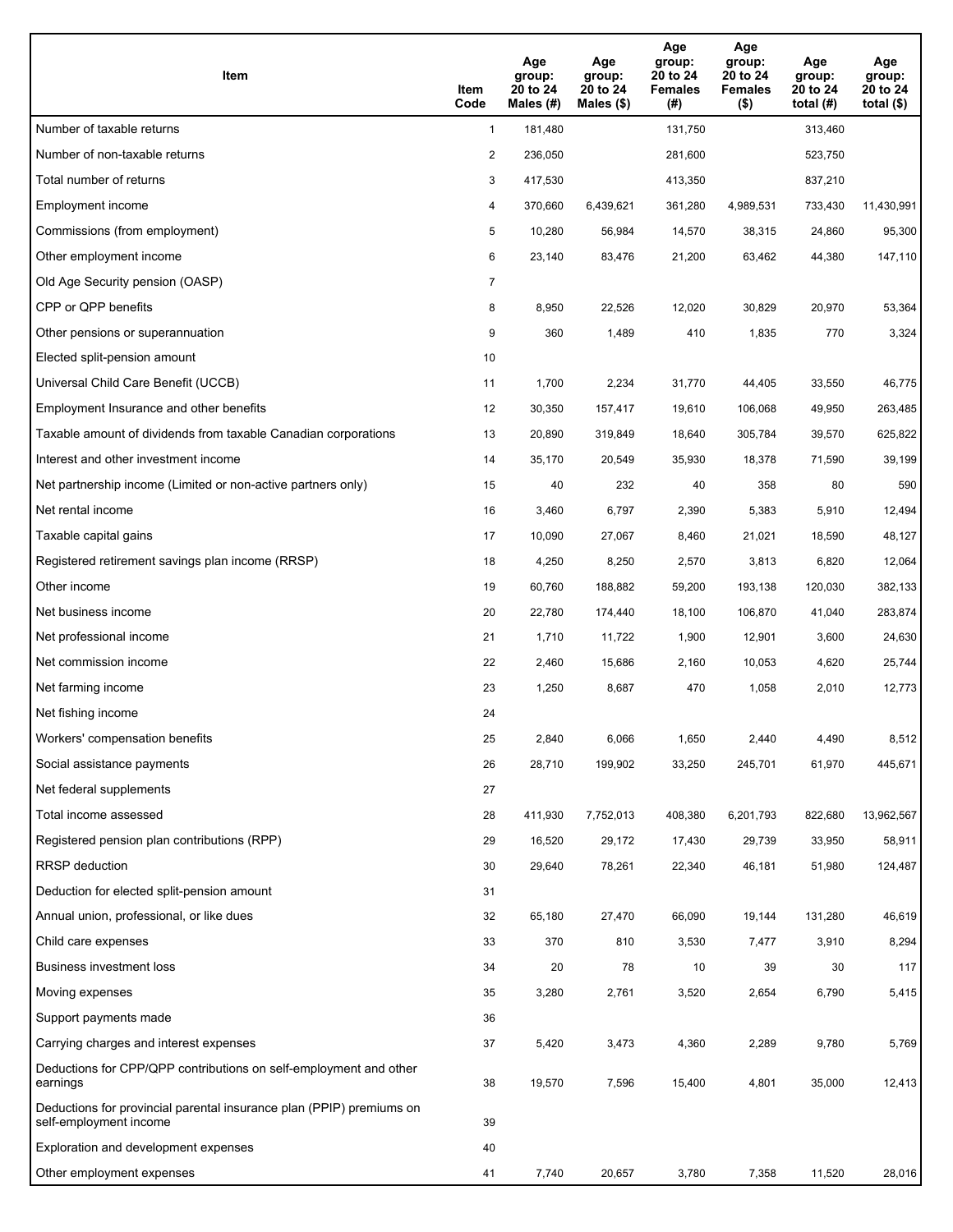| Item                                                              | Item<br>Code | Age<br>group:<br>20 to 24<br>Males (#) | Age<br>group:<br>20 to 24<br>Males (\$) | Age<br>group:<br>20 to 24<br><b>Females</b><br>(#) | Age<br>group:<br>20 to 24<br><b>Females</b><br>$($ \$) | Age<br>group:<br>20 to 24<br>total $(H)$ | Age<br>group:<br>20 to 24<br>total $($)$ |
|-------------------------------------------------------------------|--------------|----------------------------------------|-----------------------------------------|----------------------------------------------------|--------------------------------------------------------|------------------------------------------|------------------------------------------|
| Clergy residence deduction                                        | 42           |                                        |                                         | 30                                                 | 86                                                     | 110                                      | 442                                      |
| Other deductions                                                  | 43           | 4,180                                  | 2,511                                   | 3,880                                              | 1,918                                                  | 8,070                                    | 4,429                                    |
| Total deductions before adjustments                               | 44           | 123,320                                | 173,185                                 | 110,930                                            | 122,040                                                | 234,310                                  | 295,309                                  |
| Social benefits repayment                                         | 45           |                                        |                                         | 10                                                 | 8                                                      |                                          |                                          |
| Net income after adjustments                                      | 46           | 411,290                                | 7,581,570                               | 407,750                                            | 6,081,777                                              | 821,380                                  | 13,672,317                               |
| Canadian Forces personnel and police deduction                    | 47           | 30                                     | 397                                     |                                                    |                                                        | 40                                       | 427                                      |
| Security options deductions                                       | 48           |                                        |                                         | 80                                                 | 71                                                     |                                          |                                          |
| Other payments deductions                                         | 49           | 31,350                                 | 206,098                                 | 34,760                                             | 248,140                                                | 66,120                                   | 454,313                                  |
| Non-capital losses of other years                                 | 50           | 100                                    | 360                                     | 90                                                 | 189                                                    | 180                                      | 549                                      |
| Net capital losses of other years                                 | 51           | 910                                    | 865                                     | 680                                                | 704                                                    | 1,590                                    | 1,577                                    |
| Capital gains deduction                                           | 52           | 140                                    | 9,374                                   | 120                                                | 6,999                                                  | 260                                      | 16,374                                   |
| Northern residents deductions                                     | 53           | 220                                    | 483                                     | 130                                                | 258                                                    | 350                                      | 741                                      |
| Additional deductions                                             | 54           | 120                                    | 713                                     | 120                                                | 649                                                    | 250                                      | 1,374                                    |
| Farming/fishing losses of prior years                             | 55           |                                        |                                         |                                                    |                                                        |                                          |                                          |
| Total deductions from net income                                  | 56           | 32,890                                 | 218,654                                 | 35,960                                             | 259,157                                                | 68,860                                   | 477,909                                  |
| Taxable income assessed                                           | 57           | 398,400                                | 7,363,154                               | 397,400                                            | 5,822,760                                              | 798,130                                  | 13,194,788                               |
| Basic personal amount                                             | 58           | 417,520                                | 4,592,850                               | 413,340                                            | 4,546,442                                              | 837,180                                  | 9,203,340                                |
| Age amount                                                        | 59           |                                        |                                         |                                                    |                                                        |                                          |                                          |
| Spouse or common-law partner amount                               | 60           | 8,580                                  | 68,918                                  | 5,940                                              | 51,111                                                 | 14,680                                   | 121,500                                  |
| Amount for eligible dependant                                     | 61           | 970                                    | 9,860                                   | 19,000                                             | 203,882                                                | 19,970                                   | 213,762                                  |
| Amount for children 17 and under                                  | 62           | 6,050                                  | 17,940                                  | 26,720                                             | 78,528                                                 | 32,840                                   | 96,669                                   |
| Amount for infirm dependants age 18 or older                      | 63           |                                        |                                         |                                                    |                                                        |                                          |                                          |
| CPP or QPP contributions through employment                       | 64           | 302,160                                | 249,846                                 | 291,410                                            | 186,792                                                | 593,650                                  | 436,696                                  |
| CPP or QPP contributions on self-employment and other<br>earnings | 65           | 19,570                                 | 7,596                                   | 15,400                                             | 4,801                                                  | 35,000                                   | 12,413                                   |
| Employment Insurance premiums                                     | 66           | 310,430                                | 111,673                                 | 305,120                                            | 89,750                                                 | 615,630                                  | 201,450                                  |
| PPIP premiums paid                                                | 67           |                                        |                                         |                                                    |                                                        |                                          |                                          |
| PPIP premiums payable on employment income                        | 68           |                                        |                                         |                                                    |                                                        |                                          |                                          |
| PPIP premiums payable on self-employment income                   | 69           |                                        |                                         |                                                    |                                                        |                                          |                                          |
| Volunteer firefighters' amount                                    | 70           | 580                                    | 1,746                                   | 60                                                 | 186                                                    | 640                                      | 1,932                                    |
| Canada employment amount                                          | 71           | 343,150                                | 374,456                                 | 337,030                                            | 367,492                                                | 680,340                                  | 742,098                                  |
| Public transit amount                                             | 72           | 48,880                                 | 32,412                                  | 62,980                                             | 40,999                                                 | 112,160                                  | 73,533                                   |
| Children's fitness amount                                         | 73           | 420                                    | 107                                     | 1,580                                              | 415                                                    | 1,990                                    | 522                                      |
| Children's arts amount                                            | 74           |                                        |                                         | 240                                                | 77                                                     | 300                                      | 93                                       |
| Home buyers' amount                                               | 75           | 3,730                                  | 17,252                                  | 2,480                                              | 10,634                                                 | 6,220                                    | 27,941                                   |
| Pension income amount                                             | 76           | 350                                    | 505                                     | 410                                                | 610                                                    | 760                                      | 1,116                                    |
| Caregiver amount                                                  | 77           |                                        |                                         |                                                    |                                                        |                                          |                                          |
| Disability amount                                                 | 78           | 5,290                                  | 40,513                                  | 3,260                                              | 24,951                                                 | 8,540                                    | 65,465                                   |
| Disability amount transferred from a dependant                    | 79           |                                        |                                         |                                                    |                                                        | 420                                      | 4,112                                    |
| Interest paid on student loans                                    | 80           | 15,380                                 | 6,249                                   | 19,330                                             | 8,801                                                  | 34,710                                   | 15,050                                   |
| Tuition, education, and textbook amounts                          | 81           | 103,810                                | 681,700                                 | 114,070                                            | 725,060                                                | 217,900                                  | 1,406,958                                |
| Tuition, education, and textbook amounts transferred from a child | 82           | 110                                    | 455                                     | 140                                                | 675                                                    | 250                                      | 1,130                                    |
| Amounts transferred from spouse or common-law partner             | 83           | 2,250                                  | 7,966                                   | 2,270                                              | 7,170                                                  | 4,590                                    | 15,346                                   |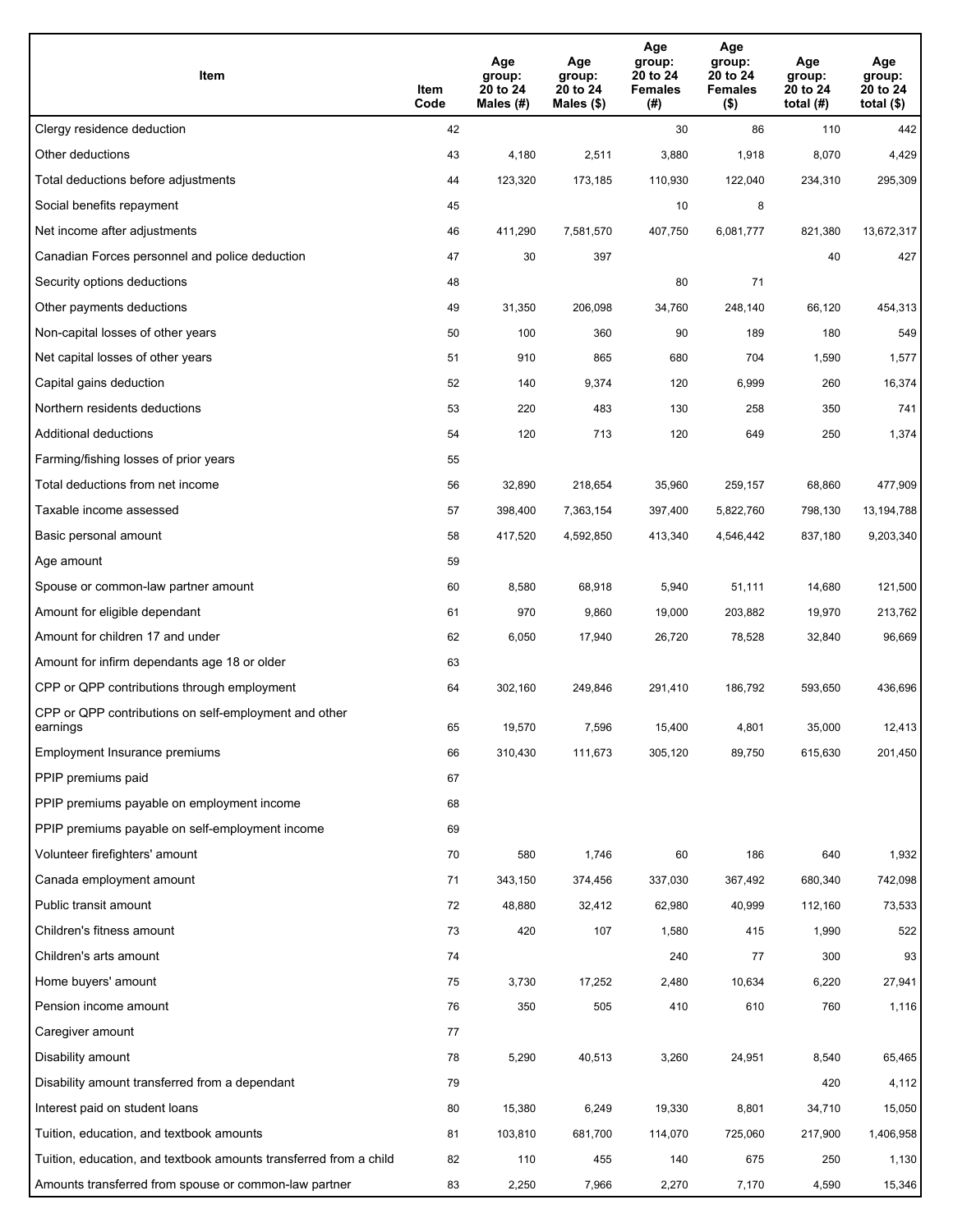| Item                                                | <b>Item</b><br>Code | Age<br>group:<br>20 to 24<br>Males (#) | Age<br>group:<br>20 to 24<br>Males $(\$)$ | Age<br>group:<br>20 to 24<br><b>Females</b><br>(#) | Age<br>group:<br>20 to 24<br><b>Females</b><br>$($ \$) | Age<br>group:<br>20 to 24<br>total $(H)$ | Age<br>group:<br>20 to 24<br>total $($)$ |
|-----------------------------------------------------|---------------------|----------------------------------------|-------------------------------------------|----------------------------------------------------|--------------------------------------------------------|------------------------------------------|------------------------------------------|
| Medical expenses                                    | 84                  | 11,340                                 | 11,704                                    | 17,300                                             | 15,625                                                 | 28,800                                   | 27,550                                   |
| Total tax credits on personal amounts               | 85                  | 417,520                                | 935,440                                   | 413,350                                            | 955,149                                                | 837,190                                  | 1,900,610                                |
| Allowable charitable donations and government gifts | 86                  | 20,770                                 | 10,232                                    | 20,050                                             | 8,309                                                  | 40,900                                   | 18,619                                   |
| Eligible cultural and ecological gifts              | 87                  | 20                                     | $\overline{2}$                            |                                                    |                                                        | 60                                       | 10                                       |
| Total tax credit on donations and gifts             | 88                  | 20,090                                 | 2,771                                     | 19,520                                             | 2,229                                                  | 39,690                                   | 5,022                                    |
| Total federal non-refundable tax credits            | 89                  | 417,520                                | 938,211                                   | 413,350                                            | 957,378                                                | 837,190                                  | 1,905,632                                |
| Federal dividend tax credit                         | 90                  | 15,870                                 | 38,106                                    | 13,410                                             | 36,153                                                 | 29,290                                   | 74,280                                   |
| Overseas employment tax credit                      | 91                  | 20                                     | 100                                       |                                                    |                                                        | 30                                       | 117                                      |
| Minimum tax carryover                               | 92                  | 130                                    | 292                                       | 140                                                | 296                                                    | 270                                      | 588                                      |
| Basic federal tax                                   | 93                  | 145,900                                | 406,074                                   | 93,740                                             | 192,184                                                | 239,840                                  | 598,681                                  |
| Federal Foreign Tax Credit                          | 94                  | 3,320                                  | 3,946                                     | 1,870                                              | 1,171                                                  | 5,190                                    | 5,118                                    |
| Federal Political contribution tax credit           | 95                  | 140                                    | 17                                        |                                                    |                                                        | 200                                      | 30                                       |
| <b>Investment Tax Credit</b>                        | 96                  |                                        |                                           |                                                    |                                                        |                                          |                                          |
| Labour-sponsored funds tax credit                   | 97                  |                                        |                                           |                                                    |                                                        |                                          |                                          |
| Alternative minimum tax payable                     | 98                  | 90                                     | 551                                       | 60                                                 | 383                                                    | 150                                      | 935                                      |
| Net federal tax                                     | 99                  | 145,250                                | 402,125                                   | 93,120                                             | 191,060                                                | 238,570                                  | 593,609                                  |
| CPP contributions on self-employment                | 100                 | 19,570                                 | 15,191                                    | 15,400                                             | 9,602                                                  | 35,000                                   | 24,826                                   |
| Social Benefits repayment                           | 101                 |                                        |                                           | 10                                                 | 8                                                      |                                          |                                          |
| Net Provincial Tax                                  | 102                 | 161,910                                | 224,750                                   | 115,340                                            | 117,590                                                | 277,430                                  | 342,550                                  |
| Total tax payable                                   | 103                 | 181,480                                | 642,862                                   | 131,750                                            | 318,267                                                | 313,460                                  | 961,795                                  |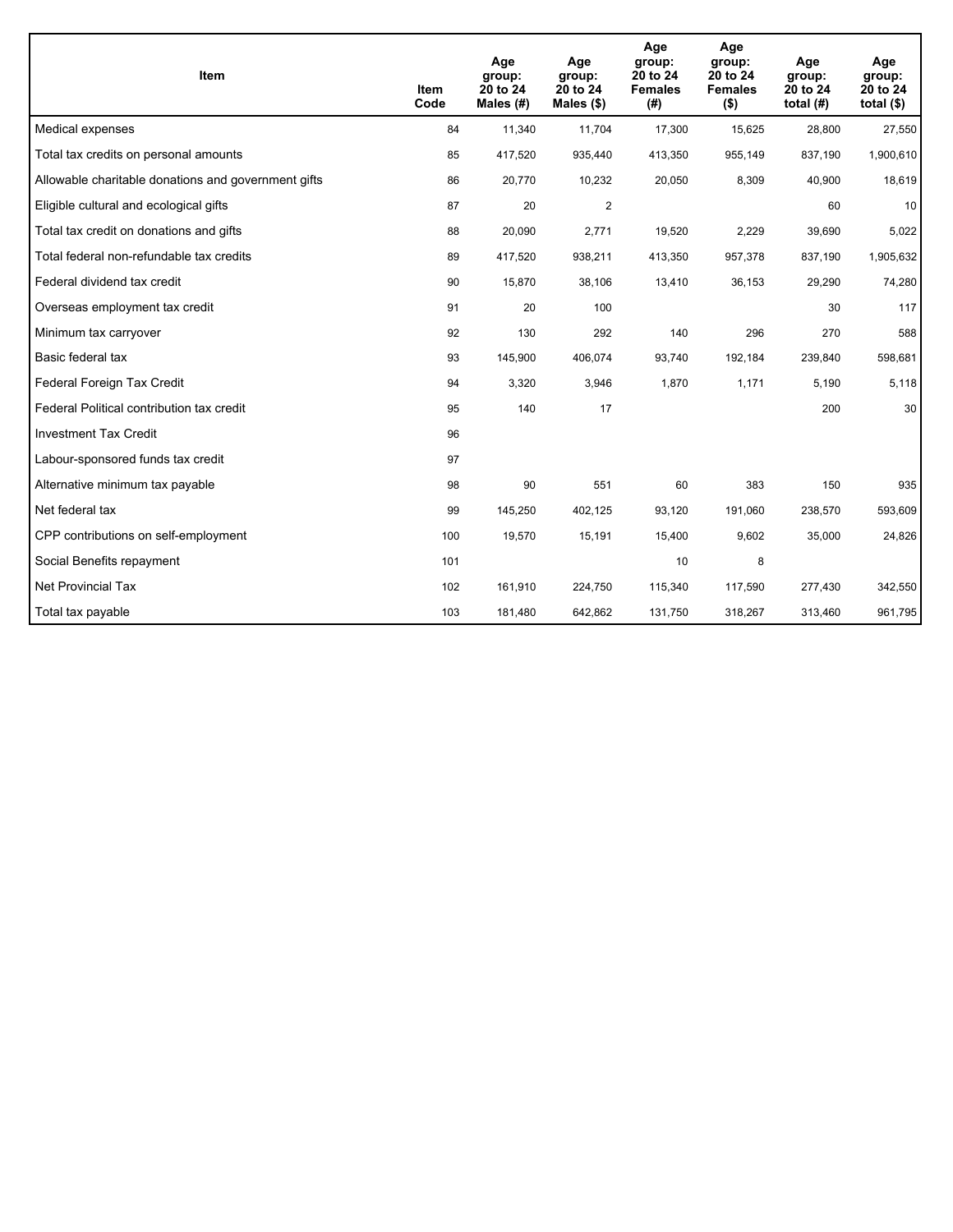| Item                                                                                           | Item<br>Code   | Age<br>group:<br>25 to 29<br>Males (#) | Age<br>group:<br>25 to 29<br>Males $(\$)$ | Age<br>group:<br>25 to 29<br><b>Females</b><br>(#) | Age<br>group:<br>25 to 29<br><b>Females</b><br>$($ \$) | Age<br>group:<br>25 to 29<br>total $(H)$ | Age<br>group:<br>25 to 29<br>total $(\$)$ |
|------------------------------------------------------------------------------------------------|----------------|----------------------------------------|-------------------------------------------|----------------------------------------------------|--------------------------------------------------------|------------------------------------------|-------------------------------------------|
| Number of taxable returns                                                                      | $\mathbf{1}$   | 295,330                                |                                           | 264,820                                            |                                                        | 560,460                                  |                                           |
| Number of non-taxable returns                                                                  | $\overline{2}$ | 106,660                                |                                           | 154,060                                            |                                                        | 262,900                                  |                                           |
| Total number of returns                                                                        | 3              | 401,990                                |                                           | 418,880                                            |                                                        | 823,360                                  |                                           |
| Employment income                                                                              | 4              | 352,860                                | 12,800,783                                | 350,410                                            | 10,144,028                                             | 703,960                                  | 22,946,880                                |
| Commissions (from employment)                                                                  | 5              | 14,080                                 | 215,510                                   | 13,810                                             | 102,415                                                | 27,890                                   | 317,967                                   |
| Other employment income                                                                        | 6              | 36,270                                 | 141,952                                   | 27,450                                             | 113,603                                                | 63,760                                   | 256,350                                   |
| Old Age Security pension (OASP)                                                                | $\overline{7}$ |                                        |                                           |                                                    |                                                        |                                          |                                           |
| CPP or QPP benefits                                                                            | 8              | 1,090                                  | 3,865                                     | 1,390                                              | 4,398                                                  | 2,490                                    | 8,263                                     |
| Other pensions or superannuation                                                               | 9              | 190                                    | 887                                       | 170                                                | 929                                                    | 360                                      | 1,816                                     |
| Elected split-pension amount                                                                   | 10             |                                        |                                           |                                                    |                                                        |                                          |                                           |
| Universal Child Care Benefit (UCCB)                                                            | 11             | 8,730                                  | 11,872                                    | 88,300                                             | 135,392                                                | 97,280                                   | 147,732                                   |
| Employment Insurance and other benefits                                                        | 12             | 45,110                                 | 268,439                                   | 62,590                                             | 471,552                                                | 107,690                                  | 739,991                                   |
| Taxable amount of dividends from taxable Canadian corporations                                 | 13             | 30,850                                 | 260,152                                   | 26,910                                             | 205,716                                                | 57,780                                   | 466,247                                   |
| Interest and other investment income                                                           | 14             | 50,750                                 | 31,702                                    | 53,900                                             | 30,502                                                 | 104,880                                  | 62,407                                    |
| Net partnership income (Limited or non-active partners only)                                   | 15             | 110                                    | 143                                       |                                                    |                                                        | 180                                      | 398                                       |
| Net rental income                                                                              | 16             | 12,000                                 | 15,286                                    | 9,380                                              | 13,800                                                 | 21,410                                   | 29,173                                    |
| Taxable capital gains                                                                          | 17             | 15,990                                 | 52,355                                    | 13,510                                             | 32,835                                                 | 29,530                                   | 85,462                                    |
| Registered retirement savings plan income (RRSP)                                               | 18             | 17,060                                 | 42,164                                    | 13,770                                             | 26,648                                                 | 30,830                                   | 68,833                                    |
| Other income                                                                                   | 19             | 36,860                                 | 109,438                                   | 28,090                                             | 85,181                                                 | 65,000                                   | 194,833                                   |
| Net business income                                                                            | 20             | 35,500                                 | 394,370                                   | 28,680                                             | 240,312                                                | 64,450                                   | 639,890                                   |
| Net professional income                                                                        | 21             | 3,700                                  | 62,157                                    | 4,980                                              | 88,357                                                 | 8,690                                    | 150,559                                   |
| Net commission income                                                                          | 22             | 3,700                                  | 49,609                                    | 3,880                                              | 29,770                                                 | 7,580                                    | 79,423                                    |
| Net farming income                                                                             | 23             | 1,660                                  | 11,590                                    | 670                                                | 2,471                                                  | 2,740                                    | 18,257                                    |
| Net fishing income                                                                             | 24             |                                        |                                           |                                                    |                                                        | 10                                       | 105                                       |
| Workers' compensation benefits                                                                 | 25             | 3,450                                  | 13,615                                    | 1,990                                              | 4,609                                                  | 5,450                                    | 18,224                                    |
| Social assistance payments                                                                     | 26             | 29,450                                 | 219,585                                   | 34,850                                             | 288,011                                                | 64,310                                   | 507,702                                   |
| Net federal supplements                                                                        | 27             |                                        |                                           |                                                    |                                                        |                                          |                                           |
| Total income assessed                                                                          | 28             | 399,280                                | 14,705,904                                | 416,430                                            | 12,023,601                                             | 817,270                                  | 26,743,652                                |
| Registered pension plan contributions (RPP)                                                    | 29             | 52,330                                 | 172,305                                   | 73,330                                             | 228,059                                                | 125,660                                  | 400,369                                   |
| RRSP deduction                                                                                 | 30             | 85,190                                 | 344,617                                   | 83,460                                             | 258,034                                                | 168,660                                  | 602,681                                   |
| Deduction for elected split-pension amount                                                     | 31             |                                        |                                           |                                                    |                                                        | 20                                       | 52                                        |
| Annual union, professional, or like dues                                                       | 32             | 85,090                                 | 64,679                                    | 102,280                                            | 58,113                                                 | 187,380                                  | 122,804                                   |
| Child care expenses                                                                            | 33             | 3,490                                  | 12,105                                    | 23,110                                             | 74,060                                                 | 26,600                                   | 86,170                                    |
| Business investment loss                                                                       | 34             | 90                                     | 729                                       | 30                                                 | 240                                                    | 120                                      | 969                                       |
| Moving expenses                                                                                | 35             | 3,130                                  | 6,671                                     | 2,960                                              | 4,880                                                  | 6,090                                    | 11,552                                    |
| Support payments made                                                                          | 36             | 240                                    | 376                                       |                                                    |                                                        | 250                                      | 383                                       |
| Carrying charges and interest expenses                                                         | 37             | 10,750                                 | 8,446                                     | 8,620                                              | 5,487                                                  | 19,380                                   | 13,954                                    |
| Deductions for CPP/QPP contributions on self-employment and other<br>earnings                  | 38             | 30,870                                 | 19,072                                    | 24,930                                             | 13,045                                                 | 55,850                                   | 32,166                                    |
| Deductions for provincial parental insurance plan (PPIP) premiums on<br>self-employment income | 39             |                                        |                                           |                                                    |                                                        |                                          |                                           |
| Exploration and development expenses                                                           | 40             | 30                                     | 487                                       | 20                                                 | 128                                                    | 50                                       | 615                                       |
| Other employment expenses                                                                      | 41             | 17,840                                 | 70,604                                    | 10,710                                             | 29,840                                                 | 28,550                                   | 100,483                                   |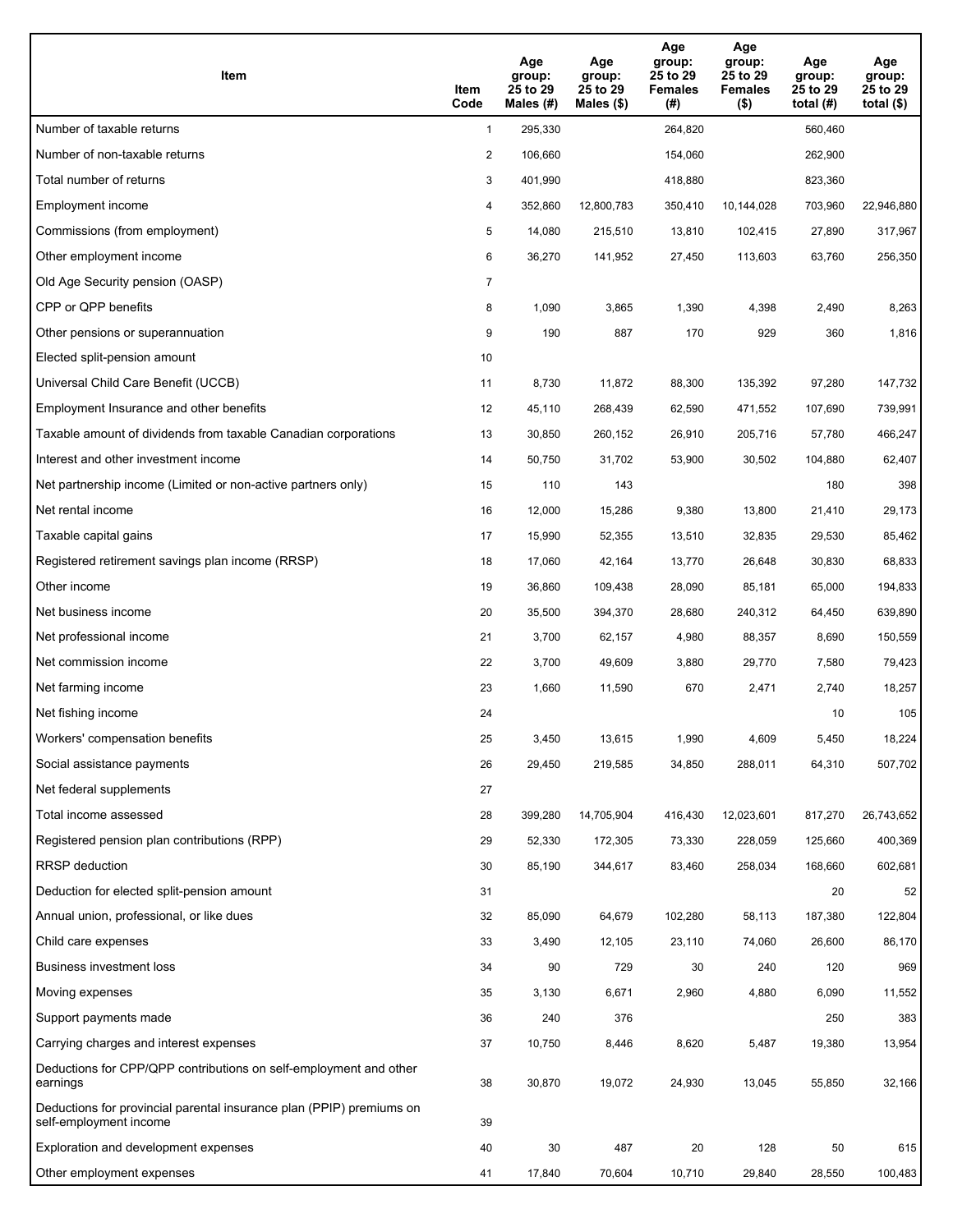| Item                                                              | Item<br>Code | Age<br>group:<br>25 to 29<br>Males (#) | Age<br>group:<br>25 to 29<br>Males (\$) | Age<br>group:<br>25 to 29<br><b>Females</b><br>(# ) | Age<br>group:<br>25 to 29<br><b>Females</b><br>$($ \$) | Age<br>group:<br>25 to 29<br>total $(H)$ | Age<br>group:<br>25 to 29<br>total $($)$ |
|-------------------------------------------------------------------|--------------|----------------------------------------|-----------------------------------------|-----------------------------------------------------|--------------------------------------------------------|------------------------------------------|------------------------------------------|
| Clergy residence deduction                                        | 42           | 340                                    | 3,205                                   | 150                                                 | 958                                                    | 480                                      | 4,168                                    |
| Other deductions                                                  | 43           | 7,960                                  | 5,756                                   | 9,570                                               | 5,946                                                  | 17,540                                   | 11,710                                   |
| Total deductions before adjustments                               | 44           | 202,730                                | 709,175                                 | 209,540                                             | 679,516                                                | 412,360                                  | 1,388,873                                |
| Social benefits repayment                                         | 45           | 2,860                                  | 3,315                                   | 280                                                 | 227                                                    | 3,140                                    | 3,542                                    |
| Net income after adjustments                                      | 46           | 398,180                                | 14,008,715                              | 415,210                                             | 11,348,780                                             | 814,920                                  | 25,371,664                               |
| Canadian Forces personnel and police deduction                    | 47           | 130                                    | 2,555                                   | 30                                                  | 305                                                    | 150                                      | 2,860                                    |
| Security options deductions                                       | 48           | 370                                    | 2,357                                   | 260                                                 | 767                                                    | 630                                      | 3,124                                    |
| Other payments deductions                                         | 49           | 32,620                                 | 233,209                                 | 36,670                                              | 292,623                                                | 69,300                                   | 526,073                                  |
| Non-capital losses of other years                                 | 50           | 410                                    | 2,165                                   | 260                                                 | 812                                                    | 670                                      | 3,008                                    |
| Net capital losses of other years                                 | 51           | 2,490                                  | 3,274                                   | 1,620                                               | 2,297                                                  | 4,120                                    | 5,573                                    |
| Capital gains deduction                                           | 52           | 320                                    | 15,274                                  | 260                                                 | 11,881                                                 | 580                                      | 27,189                                   |
| Northern residents deductions                                     | 53           | 390                                    | 1,074                                   | 320                                                 | 996                                                    | 700                                      | 2,071                                    |
| Additional deductions                                             | 54           | 170                                    | 2,478                                   | 230                                                 | 2,779                                                  | 400                                      | 5,278                                    |
| Farming/fishing losses of prior years                             | 55           | 40                                     | 327                                     |                                                     |                                                        | 50                                       | 376                                      |
| Total deductions from net income                                  | 56           | 36,850                                 | 262,715                                 | 39,580                                              | 312,490                                                | 76,450                                   | 575,553                                  |
| Taxable income assessed                                           | 57           | 385,020                                | 13,746,225                              | 404,790                                             | 11,036,563                                             | 791,330                                  | 24,796,743                               |
| Basic personal amount                                             | 58           | 401,960                                | 4,410,406                               | 418,860                                             | 4,594,041                                              | 823,310                                  | 9,029,737                                |
| Age amount                                                        | 59           |                                        |                                         |                                                     |                                                        |                                          |                                          |
| Spouse or common-law partner amount                               | 60           | 32,760                                 | 262,440                                 | 16,870                                              | 135,655                                                | 49,980                                   | 401,277                                  |
| Amount for eligible dependant                                     | 61           | 3,040                                  | 31,137                                  | 35,020                                              | 374,234                                                | 38,070                                   | 405,450                                  |
| Amount for children 17 and under                                  | 62           | 34,320                                 | 119,419                                 | 63,010                                              | 222,245                                                | 97,640                                   | 342,978                                  |
| Amount for infirm dependants age 18 or older                      | 63           | 80                                     | 367                                     | 40                                                  | 222                                                    | 120                                      | 589                                      |
| CPP or QPP contributions through employment                       | 64           | 321,220                                | 478,834                                 | 310,590                                             | 399,618                                                | 631,900                                  | 878,529                                  |
| CPP or QPP contributions on self-employment and other<br>earnings | 65           | 30,870                                 | 19,072                                  | 24,930                                              | 13,045                                                 | 55,850                                   | 32,166                                   |
| Employment Insurance premiums                                     | 66           | 317,280                                | 190,969                                 | 313,960                                             | 165,981                                                | 631,330                                  | 356,984                                  |
| PPIP premiums paid                                                | 67           |                                        |                                         |                                                     |                                                        |                                          |                                          |
| PPIP premiums payable on employment income                        | 68           |                                        |                                         |                                                     |                                                        |                                          |                                          |
| PPIP premiums payable on self-employment income                   | 69           |                                        |                                         |                                                     |                                                        |                                          |                                          |
| Volunteer firefighters' amount                                    | 70           | 950                                    | 2,862                                   | 90                                                  | 276                                                    | 1,050                                    | 3,138                                    |
| Canada employment amount                                          | 71           | 340,710                                | 375,984                                 | 336,370                                             | 369,729                                                | 677,230                                  | 745,871                                  |
| Public transit amount                                             | 72           | 45,270                                 | 45,537                                  | 52,400                                              | 52,619                                                 | 97,730                                   | 98,197                                   |
| Children's fitness amount                                         | 73           | 6,120                                  | 1,953                                   | 12,150                                              | 4,154                                                  | 18,270                                   | 6,107                                    |
| Children's arts amount                                            | 74           | 1,000                                  | 356                                     | 2,270                                               | 833                                                    | 3,270                                    | 1,189                                    |
| Home buyers' amount                                               | 75           | 11,670                                 | 53,268                                  | 8,770                                               | 38,214                                                 | 20,440                                   | 91,502                                   |
| Pension income amount                                             | 76           | 190                                    | 248                                     | 200                                                 | 286                                                    | 390                                      | 533                                      |
| Caregiver amount                                                  | 77           | 1,120                                  | 5,558                                   | 890                                                 | 4,506                                                  | 2,010                                    | 10,077                                   |
| Disability amount                                                 | 78           | 4,320                                  | 33,114                                  | 3,040                                               | 23,320                                                 | 7,350                                    | 56,434                                   |
| Disability amount transferred from a dependant                    | 79           | 960                                    | 9,846                                   | 1,540                                               | 17,611                                                 | 2,500                                    | 27,459                                   |
| Interest paid on student loans                                    | 80           | 30,020                                 | 18,154                                  | 43,160                                              | 27,699                                                 | 73,180                                   | 45,859                                   |
| Tuition, education, and textbook amounts                          | 81           | 72,480                                 | 613,759                                 | 91,560                                              | 725,044                                                | 164,050                                  | 1,339,042                                |
| Tuition, education, and textbook amounts transferred from a child | 82           | 80                                     | 364                                     | 70                                                  | 218                                                    | 150                                      | 584                                      |
| Amounts transferred from spouse or common-law partner             | 83           | 8,350                                  | 32,032                                  | 8,660                                               | 32,134                                                 | 17,200                                   | 64,838                                   |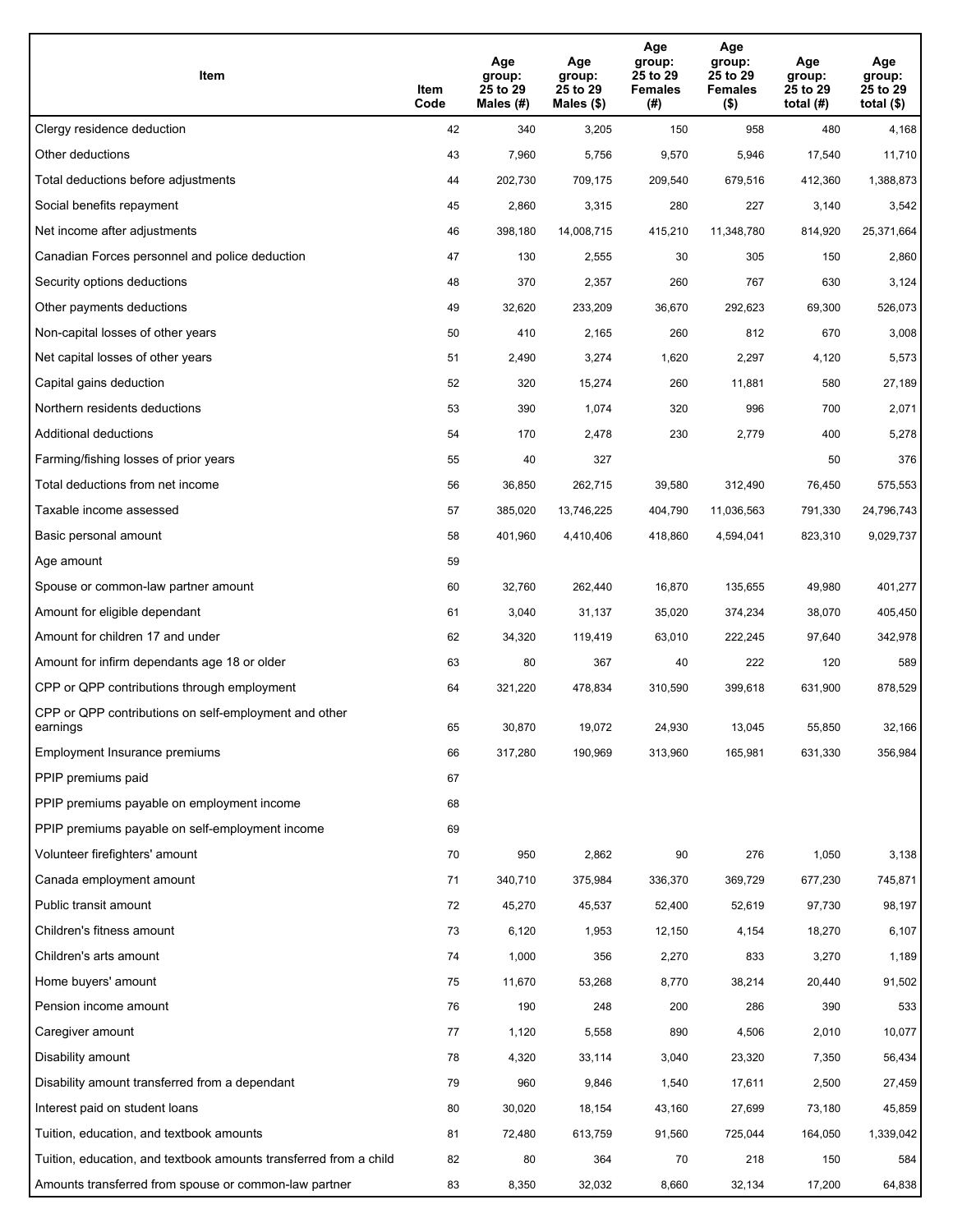| <b>Item</b>                                         | Item<br>Code | Age<br>group:<br>25 to 29<br>Males $(H)$ | Age<br>group:<br>25 to 29<br>Males $(\$)$ | Age<br>group:<br>25 to 29<br><b>Females</b><br>(#) | Age<br>group:<br>25 to 29<br><b>Females</b><br>$($ \$) | Age<br>group:<br>25 to 29<br>total $(H)$ | Age<br>group:<br>25 to 29<br>total $($)$ |
|-----------------------------------------------------|--------------|------------------------------------------|-------------------------------------------|----------------------------------------------------|--------------------------------------------------------|------------------------------------------|------------------------------------------|
| Medical expenses                                    | 84           | 15,050                                   | 18,808                                    | 25,180                                             | 30,112                                                 | 40,410                                   | 49,629                                   |
| Total tax credits on personal amounts               | 85           | 401,970                                  | 1,008,685                                 | 418,860                                            | 1,084,790                                              | 823,320                                  | 2,098,258                                |
| Allowable charitable donations and government gifts | 86           | 53,430                                   | 40,355                                    | 58,520                                             | 31,512                                                 | 112,120                                  | 72,151                                   |
| Eligible cultural and ecological gifts              | 87           | 40                                       | 16                                        | 60                                                 | 19                                                     | 100                                      | 35                                       |
| Total tax credit on donations and gifts             | 88           | 52,650                                   | 10,958                                    | 57,790                                             | 8,327                                                  | 110,600                                  | 19,364                                   |
| Total federal non-refundable tax credits            | 89           | 401,970                                  | 1,019,643                                 | 418,860                                            | 1,093,117                                              | 823,320                                  | 2,117,621                                |
| Federal dividend tax credit                         | 90           | 28,260                                   | 32,564                                    | 24,270                                             | 25,500                                                 | 52,560                                   | 58,110                                   |
| Overseas employment tax credit                      | 91           | 90                                       | 575                                       | 20                                                 | 79                                                     | 100                                      | 655                                      |
| Minimum tax carryover                               | 92           | 150                                      | 489                                       | 110                                                | 326                                                    | 260                                      | 815                                      |
| Basic federal tax                                   | 93           | 261,110                                  | 1,370,858                                 | 225,130                                            | 877,881                                                | 486,490                                  | 2,249,446                                |
| Federal Foreign Tax Credit                          | 94           | 8,860                                    | 10,626                                    | 6,440                                              | 5,530                                                  | 15,320                                   | 16,204                                   |
| Federal Political contribution tax credit           | 95           | 780                                      | 117                                       | 410                                                | 57                                                     | 1,190                                    | 174                                      |
| <b>Investment Tax Credit</b>                        | 96           | 80                                       | 69                                        |                                                    |                                                        | 110                                      | 75                                       |
| Labour-sponsored funds tax credit                   | 97           |                                          |                                           |                                                    |                                                        | 10                                       | 5                                        |
| Alternative minimum tax payable                     | 98           | 120                                      | 877                                       | 90                                                 | 731                                                    | 210                                      | 1,608                                    |
| Net federal tax                                     | 99           | 260,430                                  | 1,360,123                                 | 224,390                                            | 872,372                                                | 485,060                                  | 2,233,152                                |
| CPP contributions on self-employment                | 100          | 30,870                                   | 38,144                                    | 24,930                                             | 26,090                                                 | 55,860                                   | 64,333                                   |
| Social Benefits repayment                           | 101          | 2,860                                    | 3,315                                     | 280                                                | 227                                                    | 3,140                                    | 3,542                                    |
| <b>Net Provincial Tax</b>                           | 102          | 276,740                                  | 727,031                                   | 247,570                                            | 472,721                                                | 524,570                                  | 1,200,091                                |
| Total tax payable                                   | 103          | 295,330                                  | 2,128,619                                 | 264,820                                            | 1,371,520                                              | 560,460                                  | 3,501,235                                |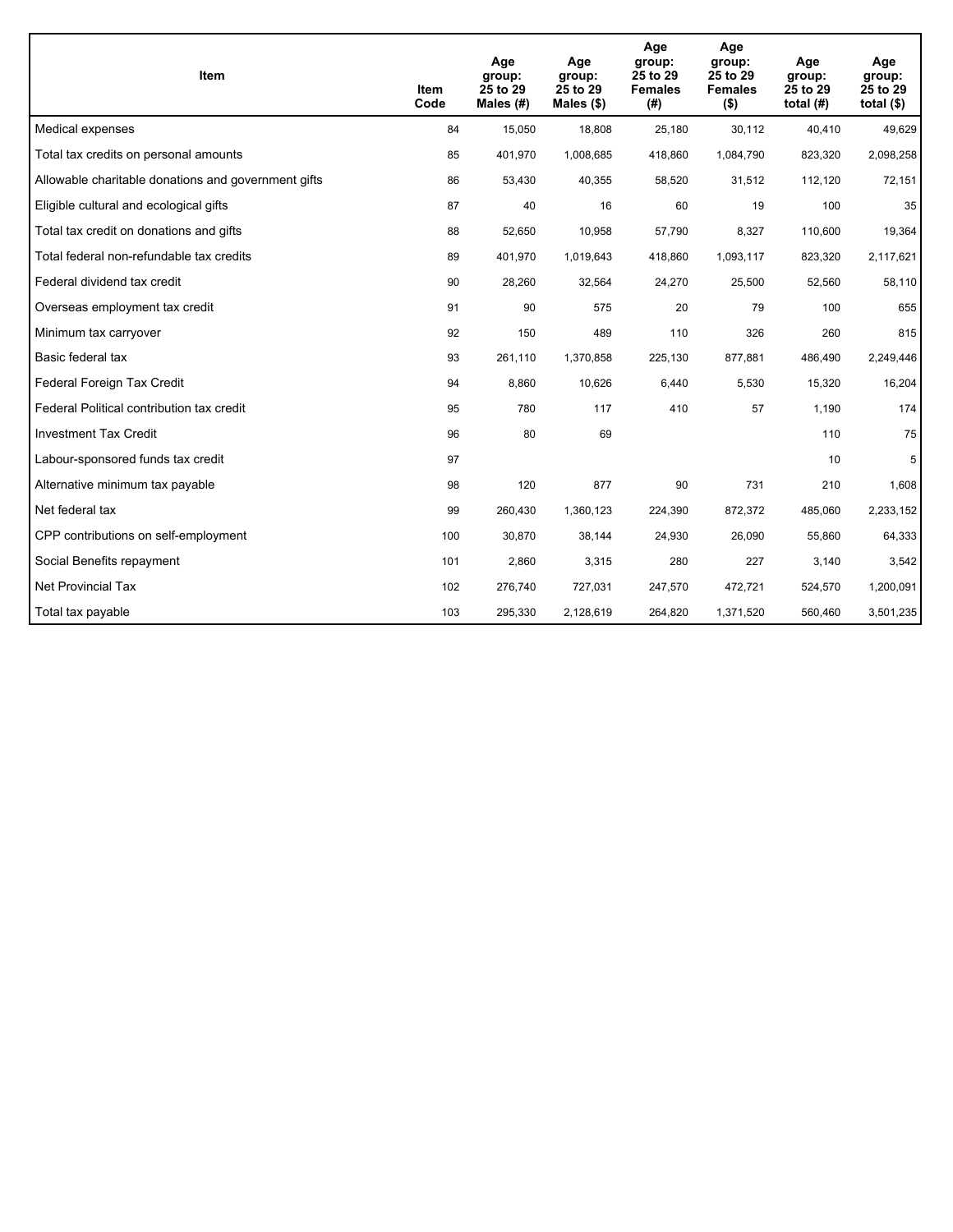| Item                                                                                           | Item<br>Code   | Age<br>group:<br>30 to 34<br>Males $(H)$ | Age<br>group:<br>30 to 34<br>Males $(\$)$ | Age<br>group:<br>30 to 34<br><b>Females</b><br>(#) | Age<br>group:<br>30 to 34<br><b>Females</b><br>$($ \$) | Age<br>group:<br>30 to 34<br>total $(H)$ | Age<br>group:<br>30 to 34<br>total $($)$ |
|------------------------------------------------------------------------------------------------|----------------|------------------------------------------|-------------------------------------------|----------------------------------------------------|--------------------------------------------------------|------------------------------------------|------------------------------------------|
| Number of taxable returns                                                                      | $\mathbf{1}$   | 319,550                                  |                                           | 289,410                                            |                                                        | 609,300                                  |                                          |
| Number of non-taxable returns                                                                  | $\overline{2}$ | 67,380                                   |                                           | 134,870                                            |                                                        | 203,660                                  |                                          |
| Total number of returns                                                                        | 3              | 386,930                                  |                                           | 424,280                                            |                                                        | 812,960                                  |                                          |
| Employment income                                                                              | 4              | 331,690                                  | 16,821,414                                | 335,850                                            | 12,216,670                                             | 668,000                                  | 29,040,423                               |
| Commissions (from employment)                                                                  | 5              | 14,000                                   | 400,595                                   | 10,410                                             | 136,458                                                | 24,410                                   | 537,053                                  |
| Other employment income                                                                        | 6              | 39,170                                   | 183,861                                   | 26,310                                             | 124,829                                                | 65,510                                   | 309,362                                  |
| Old Age Security pension (OASP)                                                                | $\overline{7}$ |                                          |                                           |                                                    |                                                        |                                          |                                          |
| CPP or QPP benefits                                                                            | 8              | 1,140                                    | 9,306                                     | 1,550                                              | 10,916                                                 | 2,690                                    | 20,222                                   |
| Other pensions or superannuation                                                               | 9              | 260                                      | 2,265                                     | 250                                                | 1,768                                                  | 510                                      | 4,041                                    |
| Elected split-pension amount                                                                   | 10             | 40                                       | 387                                       | 190                                                | 1,735                                                  | 220                                      | 2,122                                    |
| Universal Child Care Benefit (UCCB)                                                            | 11             | 26,620                                   | 39,476                                    | 154,930                                            | 247,454                                                | 181,840                                  | 287,402                                  |
| Employment Insurance and other benefits                                                        | 12             | 42,490                                   | 269,706                                   | 88,710                                             | 824,386                                                | 131,200                                  | 1,094,092                                |
| Taxable amount of dividends from taxable Canadian corporations                                 | 13             | 38,090                                   | 401,378                                   | 33,260                                             | 288,075                                                | 71,370                                   | 690,154                                  |
| Interest and other investment income                                                           | 14             | 58,680                                   | 42,818                                    | 64,190                                             | 39,849                                                 | 123,020                                  | 82,813                                   |
| Net partnership income (Limited or non-active partners only)                                   | 15             |                                          |                                           | 160                                                | 403                                                    | 460                                      | 465                                      |
| Net rental income                                                                              | 16             | 19,950                                   | 24,721                                    | 18,400                                             | 23,005                                                 | 38,390                                   | 47,793                                   |
| Taxable capital gains                                                                          | 17             | 19,750                                   | 83,107                                    | 17,090                                             | 49,941                                                 | 36,880                                   | 133,465                                  |
| Registered retirement savings plan income (RRSP)                                               | 18             | 36,690                                   | 96,374                                    | 34,510                                             | 74,165                                                 | 71,210                                   | 170,553                                  |
| Other income                                                                                   | 19             | 34,710                                   | 137,728                                   | 28,840                                             | 116,389                                                | 63,620                                   | 254,293                                  |
| Net business income                                                                            | 20             | 42,320                                   | 297,426                                   | 34,480                                             | 316,843                                                | 77,090                                   | 619,940                                  |
| Net professional income                                                                        | 21             | 5,270                                    | 176,107                                   | 6,700                                              | 213,960                                                | 11,970                                   | 390,119                                  |
| Net commission income                                                                          | 22             | 4,470                                    | 86,964                                    | 4,840                                              | 46,369                                                 | 9,310                                    | 133,348                                  |
| Net farming income                                                                             | 23             | 2,230                                    | 11,023                                    | 970                                                | 3,156                                                  | 3,630                                    | 20,844                                   |
| Net fishing income                                                                             | 24             |                                          |                                           |                                                    |                                                        |                                          |                                          |
| Workers' compensation benefits                                                                 | 25             | 4,040                                    | 24,443                                    | 2,440                                              | 9,529                                                  | 6,480                                    | 33,972                                   |
| Social assistance payments                                                                     | 26             | 25,530                                   | 207,871                                   | 31,540                                             | 286,738                                                | 57,080                                   | 494,855                                  |
| Net federal supplements                                                                        | 27             |                                          |                                           |                                                    |                                                        |                                          |                                          |
| Total income assessed                                                                          | 28             | 385,280                                  | 19,317,250                                | 422,460                                            | 15,041,108                                             | 809,040                                  | 34,376,020                               |
| Registered pension plan contributions (RPP)                                                    | 29             | 74,580                                   | 326,237                                   | 102,310                                            | 401,797                                                | 176,890                                  | 728,044                                  |
| RRSP deduction                                                                                 | 30             | 117,110                                  | 575,121                                   | 112,840                                            | 392,095                                                | 229,970                                  | 967,329                                  |
| Deduction for elected split-pension amount                                                     | 31             | 40                                       | 176                                       | 20                                                 | 47                                                     | 60                                       | 222                                      |
| Annual union, professional, or like dues                                                       | 32             | 90,650                                   | 82,746                                    | 110,710                                            | 73,212                                                 | 201,370                                  | 155,968                                  |
| Child care expenses                                                                            | 33             | 15,790                                   | 80,260                                    | 66,960                                             | 318,559                                                | 82,760                                   | 398,841                                  |
| <b>Business investment loss</b>                                                                | 34             | 170                                      | 1,672                                     | 80                                                 | 1,164                                                  | 240                                      | 2,835                                    |
| Moving expenses                                                                                | 35             | 2,330                                    | 12,267                                    | 1,670                                              | 6,616                                                  | 4,000                                    | 18,882                                   |
| Support payments made                                                                          | 36             | 620                                      | 2,704                                     | 50                                                 | 88                                                     | 670                                      | 2,792                                    |
| Carrying charges and interest expenses                                                         | 37             | 17,000                                   | 20,074                                    | 12,790                                             | 12,518                                                 | 29,810                                   | 32,604                                   |
| Deductions for CPP/QPP contributions on self-employment and other<br>earnings                  | 38             | 35,560                                   | 28,137                                    | 28,350                                             | 18,342                                                 | 63,970                                   | 46,520                                   |
| Deductions for provincial parental insurance plan (PPIP) premiums on<br>self-employment income | 39             |                                          |                                           |                                                    |                                                        |                                          |                                          |
| Exploration and development expenses                                                           | 40             | 100                                      | 1,570                                     | 40                                                 | 620                                                    | 140                                      | 2,189                                    |
| Other employment expenses                                                                      | 41             | 23,830                                   | 119,066                                   | 13,170                                             | 44,508                                                 | 37,000                                   | 163,574                                  |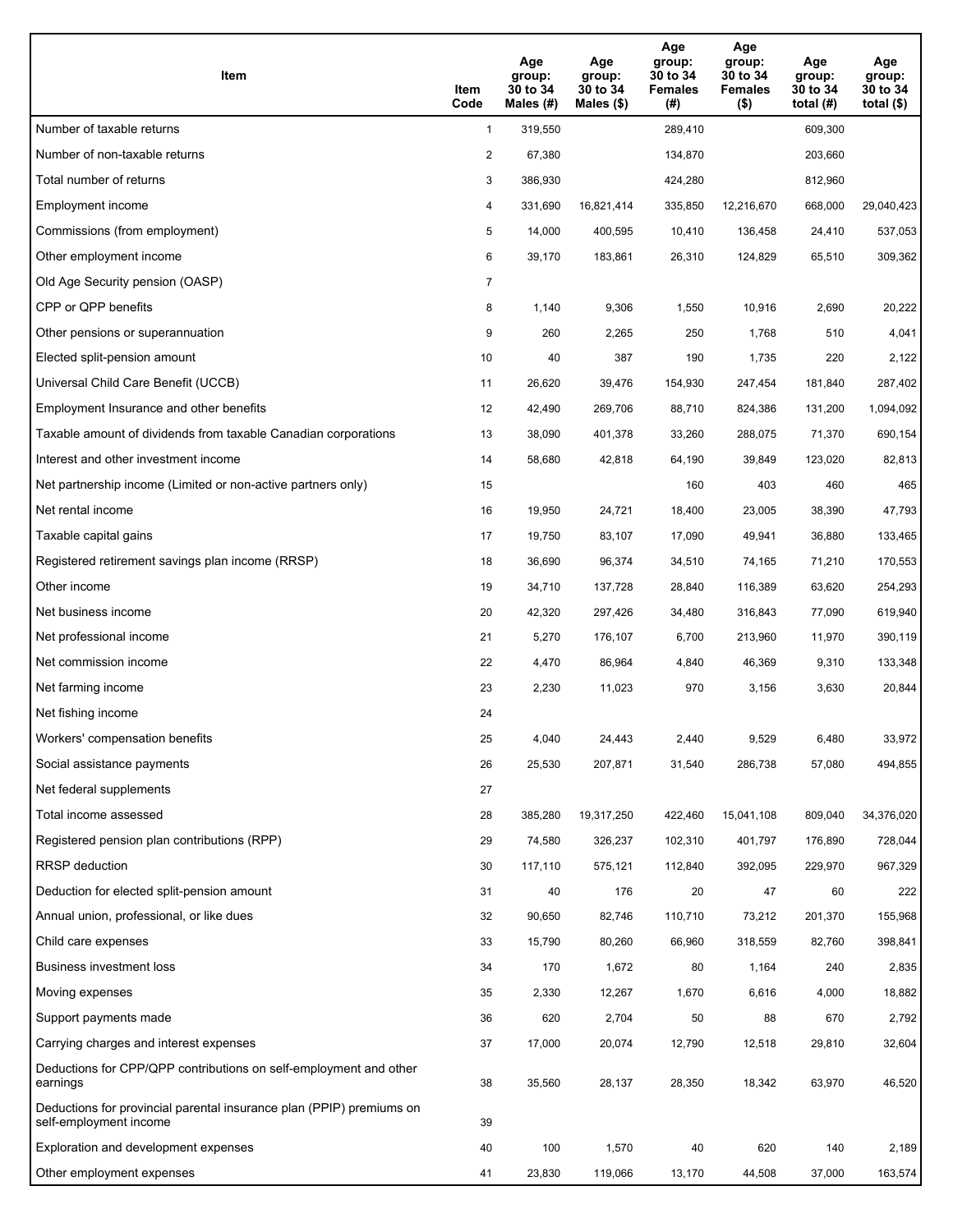| Item                                                              | Item<br>Code | Age<br>group:<br>30 to 34<br>Males (#) | Age<br>group:<br>30 to 34<br>Males (\$) | Age<br>group:<br>30 to 34<br><b>Females</b><br>(# ) | Age<br>group:<br>30 to 34<br><b>Females</b><br>$($ \$) | Age<br>group:<br>30 to 34<br>total $(H)$ | Age<br>group:<br>30 to 34<br>total $($)$ |
|-------------------------------------------------------------------|--------------|----------------------------------------|-----------------------------------------|-----------------------------------------------------|--------------------------------------------------------|------------------------------------------|------------------------------------------|
| Clergy residence deduction                                        | 42           | 620                                    | 8,272                                   | 190                                                 | 1,651                                                  | 810                                      | 9,946                                    |
| Other deductions                                                  | 43           | 9,020                                  | 9,285                                   | 11,750                                              | 10,108                                                 | 20,770                                   | 19,411                                   |
| Total deductions before adjustments                               | 44           | 240,880                                | 1,267,715                               | 251,890                                             | 1,282,282                                              | 492,880                                  | 2,550,252                                |
| Social benefits repayment                                         | 45           | 3,570                                  | 3,995                                   | 460                                                 | 410                                                    | 4,020                                    | 4,405                                    |
| Net income after adjustments                                      | 46           | 383,900                                | 18,343,522                              | 420,530                                             | 13,774,337                                             | 805,720                                  | 32,135,467                               |
| Canadian Forces personnel and police deduction                    | 47           | 170                                    | 3,283                                   | 30                                                  | 321                                                    | 200                                      | 3,603                                    |
| Security options deductions                                       | 48           | 880                                    | 9,725                                   | 440                                                 | 2,863                                                  | 1,320                                    | 12,588                                   |
| Other payments deductions                                         | 49           | 29,290                                 | 232,313                                 | 33,800                                              | 296,352                                                | 63,110                                   | 528,912                                  |
| Non-capital losses of other years                                 | 50           | 570                                    | 4,051                                   | 430                                                 | 1,938                                                  | 1,000                                    | 5,992                                    |
| Net capital losses of other years                                 | 51           | 3,940                                  | 7,636                                   | 2,300                                               | 3,838                                                  | 6,250                                    | 11,474                                   |
| Capital gains deduction                                           | 52           | 440                                    | 19,822                                  | 310                                                 | 11,467                                                 | 760                                      | 31,640                                   |
| Northern residents deductions                                     | 53           | 350                                    | 1,026                                   | 220                                                 | 640                                                    | 570                                      | 1,666                                    |
| Additional deductions                                             | 54           | 220                                    | 4,602                                   | 220                                                 | 3,573                                                  | 450                                      | 8,183                                    |
| Farming/fishing losses of prior years                             | 55           | 90                                     | 1,195                                   | 30                                                  | 426                                                    | 130                                      | 1,774                                    |
| Total deductions from net income                                  | 56           | 35,780                                 | 283,655                                 | 37,700                                              | 321,427                                                | 73,530                                   | 605,844                                  |
| Taxable income assessed                                           | 57           | 371,740                                | 18,060,523                              | 409,070                                             | 13,453,401                                             | 782,090                                  | 31,530,770                               |
| Basic personal amount                                             | 58           | 386,920                                | 4,237,471                               | 424,250                                             | 4,651,080                                              | 812,930                                  | 8,906,379                                |
| Age amount                                                        | 59           |                                        |                                         |                                                     |                                                        |                                          |                                          |
| Spouse or common-law partner amount                               | 60           | 58,180                                 | 460,104                                 | 24,290                                              | 193,583                                                | 82,730                                   | 656,017                                  |
| Amount for eligible dependant                                     | 61           | 4,820                                  | 50,628                                  | 47,980                                              | 514,141                                                | 52,830                                   | 564,990                                  |
| Amount for children 17 and under                                  | 62           | 99,540                                 | 389,640                                 | 111,640                                             | 446,347                                                | 211,560                                  | 838,599                                  |
| Amount for infirm dependants age 18 or older                      | 63           | 120                                    | 600                                     | 100                                                 | 438                                                    | 220                                      | 1,037                                    |
| CPP or QPP contributions through employment                       | 64           | 313,230                                | 556,693                                 | 302,760                                             | 448,249                                                | 616,060                                  | 1,005,001                                |
| CPP or QPP contributions on self-employment and other<br>earnings | 65           | 35,560                                 | 28,137                                  | 28,350                                              | 18,342                                                 | 63,970                                   | 46,520                                   |
| Employment Insurance premiums                                     | 66           | 300,850                                | 211,910                                 | 300,800                                             | 177,469                                                | 601,720                                  | 389,406                                  |
| PPIP premiums paid                                                | 67           |                                        |                                         |                                                     |                                                        |                                          |                                          |
| PPIP premiums payable on employment income                        | 68           |                                        |                                         |                                                     |                                                        |                                          |                                          |
| PPIP premiums payable on self-employment income                   | 69           |                                        |                                         |                                                     |                                                        |                                          |                                          |
| Volunteer firefighters' amount                                    | 70           | 930                                    | 2,784                                   | 80                                                  | 237                                                    | 1,010                                    | 3,021                                    |
| Canada employment amount                                          | 71           | 326,320                                | 361,130                                 | 324,660                                             | 357,176                                                | 651,100                                  | 718,435                                  |
| Public transit amount                                             | 72           | 40,100                                 | 47,769                                  | 39,580                                              | 45,486                                                 | 79,710                                   | 93,275                                   |
| Children's fitness amount                                         | 73           | 33,800                                 | 14,488                                  | 41,650                                              | 18,847                                                 | 75,460                                   | 33,338                                   |
| Children's arts amount                                            | 74           | 8,430                                  | 3,454                                   | 10,820                                              | 4,649                                                  | 19,250                                   | 8,106                                    |
| Home buyers' amount                                               | 75           | 8,740                                  | 40,186                                  | 5,860                                               | 26,301                                                 | 14,600                                   | 66,503                                   |
| Pension income amount                                             | 76           | 260                                    | 399                                     | 400                                                 | 657                                                    | 670                                      | 1,059                                    |
| Caregiver amount                                                  | 77           | 2,640                                  | 14,108                                  | 2,050                                               | 10,851                                                 | 4,700                                    | 24,999                                   |
| Disability amount                                                 | 78           | 4,020                                  | 30,865                                  | 3,290                                               | 25,226                                                 | 7,310                                    | 56,114                                   |
| Disability amount transferred from a dependant                    | 79           | 2,990                                  | 34,153                                  | 3,850                                               | 46,982                                                 | 6,850                                    | 81,183                                   |
| Interest paid on student loans                                    | 80           | 21,210                                 | 11,993                                  | 30,650                                              | 17,439                                                 | 51,870                                   | 29,434                                   |
| Tuition, education, and textbook amounts                          | 81           | 33,740                                 | 250,660                                 | 44,090                                              | 259,427                                                | 77,830                                   | 510,126                                  |
| Tuition, education, and textbook amounts transferred from a child | 82           | 160                                    | 516                                     | 120                                                 | 293                                                    | 280                                      | 809                                      |
| Amounts transferred from spouse or common-law partner             | 83           | 13,130                                 | 51,689                                  | 14,850                                              | 60,208                                                 | 28,200                                   | 112,874                                  |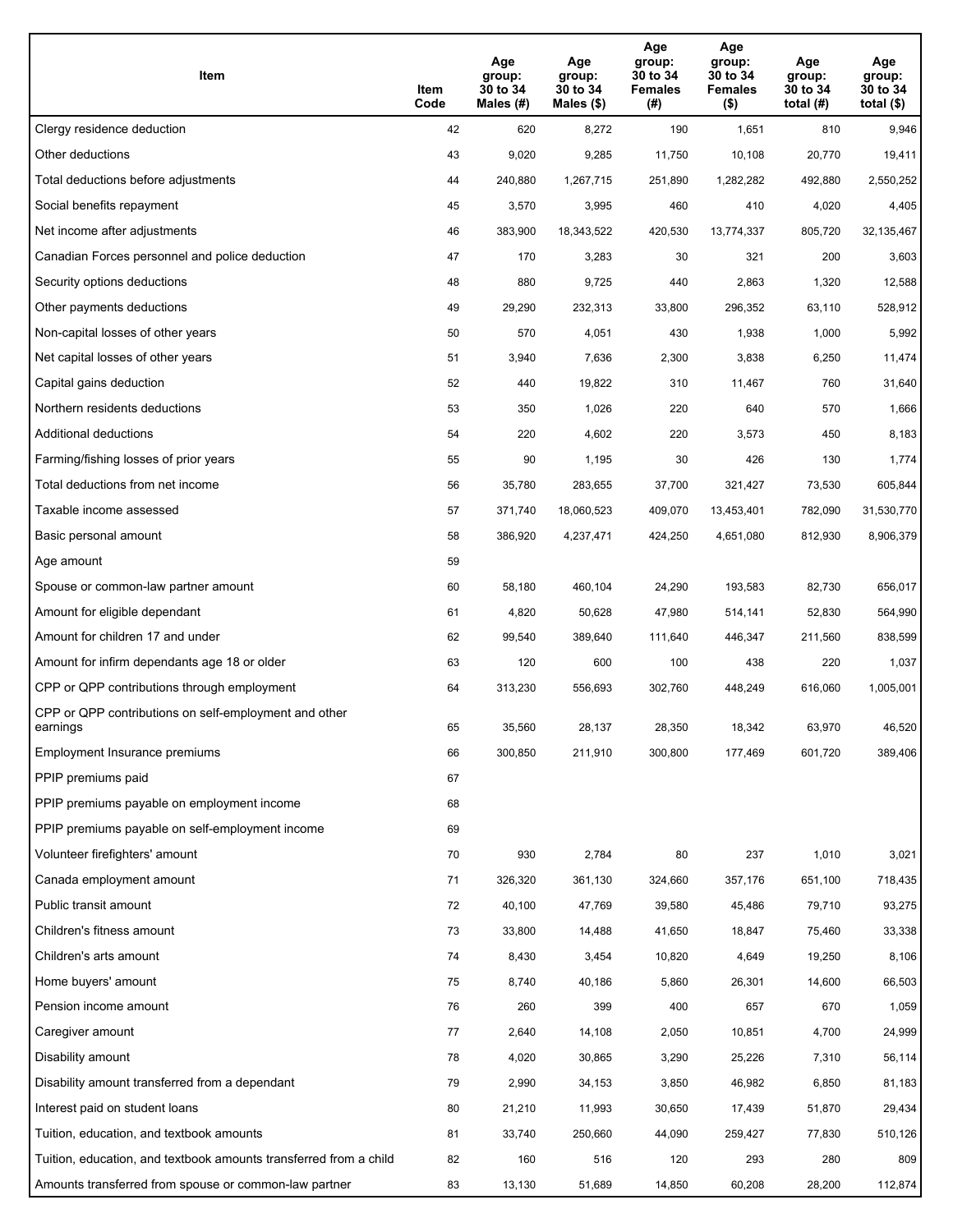| Item                                                | Item<br>Code | Age<br>group:<br>30 to 34<br>Males $(H)$ | Age<br>group:<br>30 to 34<br>Males $(\$)$ | Age<br>group:<br>30 to 34<br><b>Females</b><br>(#) | Age<br>group:<br>30 to 34<br><b>Females</b><br>$($ \$) | Age<br>group:<br>30 to 34<br>total $(H)$ | Age<br>group:<br>30 to 34<br>total $($)$ |
|-----------------------------------------------------|--------------|------------------------------------------|-------------------------------------------|----------------------------------------------------|--------------------------------------------------------|------------------------------------------|------------------------------------------|
| Medical expenses                                    | 84           | 17,150                                   | 30,053                                    | 29,440                                             | 44,806                                                 | 46,770                                   | 75,315                                   |
| Total tax credits on personal amounts               | 85           | 386,920                                  | 1,024,457                                 | 424,260                                            | 1,105,304                                              | 812,940                                  | 2,133,493                                |
| Allowable charitable donations and government gifts | 86           | 77,280                                   | 76,392                                    | 72,680                                             | 46,506                                                 | 150,150                                  | 123,337                                  |
| Eligible cultural and ecological gifts              | 87           | 50                                       | 75                                        | 70                                                 | 58                                                     | 120                                      | 132                                      |
| Total tax credit on donations and gifts             | 88           | 76,740                                   | 20,847                                    | 72,140                                             | 12,272                                                 | 149,070                                  | 33,242                                   |
| Total federal non-refundable tax credits            | 89           | 386,920                                  | 1,045,305                                 | 424,260                                            | 1,117,576                                              | 812,940                                  | 2,166,735                                |
| Federal dividend tax credit                         | 90           | 36,690                                   | 52,465                                    | 31,070                                             | 37,841                                                 | 67,770                                   | 90,395                                   |
| Overseas employment tax credit                      | 91           | 110                                      | 764                                       | 20                                                 | 105                                                    | 130                                      | 886                                      |
| Minimum tax carryover                               | 92           | 190                                      | 500                                       | 120                                                | 283                                                    | 300                                      | 785                                      |
| Basic federal tax                                   | 93           | 294,360                                  | 2,211,530                                 | 259,360                                            | 1,335,733                                              | 553,960                                  | 3,548,358                                |
| Federal Foreign Tax Credit                          | 94           | 11,930                                   | 18,180                                    | 9,090                                              | 8,725                                                  | 21,020                                   | 26,953                                   |
| Federal Political contribution tax credit           | 95           | 1,450                                    | 257                                       | 590                                                | 97                                                     | 2,040                                    | 354                                      |
| <b>Investment Tax Credit</b>                        | 96           | 190                                      | 201                                       | 90                                                 | 113                                                    | 290                                      | 314                                      |
| Labour-sponsored funds tax credit                   | 97           | 20                                       | 8                                         | 10                                                 | 4                                                      | 30                                       | 12                                       |
| Alternative minimum tax payable                     | 98           | 220                                      | 886                                       | 140                                                | 608                                                    | 360                                      | 1,494                                    |
| Net federal tax                                     | 99           | 293,650                                  | 2,193,069                                 | 258,640                                            | 1,326,958                                              | 552,520                                  | 3,521,075                                |
| CPP contributions on self-employment                | 100          | 35,560                                   | 56,277                                    | 28,350                                             | 36,685                                                 | 63,980                                   | 93,044                                   |
| Social Benefits repayment                           | 101          | 3,570                                    | 3,995                                     | 460                                                | 410                                                    | 4,020                                    | 4,405                                    |
| Net Provincial Tax                                  | 102          | 301,660                                  | 1,187,340                                 | 270,590                                            | 705,018                                                | 572,520                                  | 1,892,941                                |
| Total tax payable                                   | 103          | 319,550                                  | 3,440,698                                 | 289,410                                            | 2,069,358                                              | 609,300                                  | 5,511,768                                |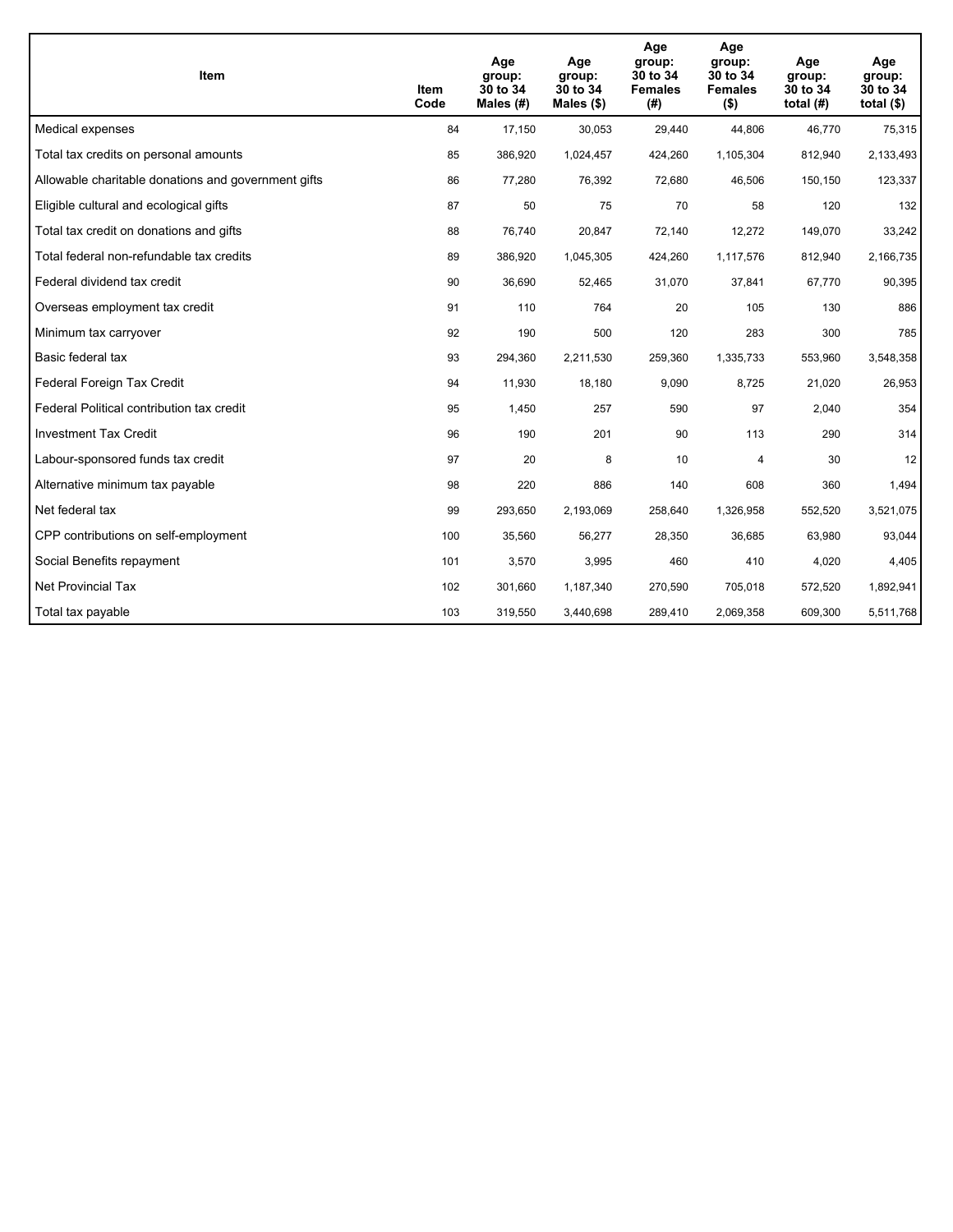| Item                                                                                           | Item<br>Code   | Age<br>group:<br>35 to 39<br>Males $(H)$ | Age<br>group:<br>35 to 39<br>Males $(\$)$ | Age<br>group:<br>35 to 39<br><b>Females</b><br>(#) | Age<br>group:<br>35 to 39<br><b>Females</b><br>$($ \$) | Age<br>group:<br>35 to 39<br>total $(H)$ | Age<br>group:<br>35 to 39<br>total $($)$ |
|------------------------------------------------------------------------------------------------|----------------|------------------------------------------|-------------------------------------------|----------------------------------------------------|--------------------------------------------------------|------------------------------------------|------------------------------------------|
| Number of taxable returns                                                                      | $\mathbf{1}$   | 324,640                                  |                                           | 295,760                                            |                                                        | 620,730                                  |                                          |
| Number of non-taxable returns                                                                  | $\overline{2}$ | 57,900                                   |                                           | 128,140                                            |                                                        | 187,000                                  |                                          |
| Total number of returns                                                                        | 3              | 382,550                                  |                                           | 423,900                                            |                                                        | 807,740                                  |                                          |
| Employment income                                                                              | 4              | 321,640                                  | 19,972,121                                | 332,220                                            | 14, 132, 760                                           | 654,190                                  | 34,106,657                               |
| Commissions (from employment)                                                                  | 5              | 13,540                                   | 557,578                                   | 8,720                                              | 151,749                                                | 22,260                                   | 709,327                                  |
| Other employment income                                                                        | 6              | 39,940                                   | 232,552                                   | 25,940                                             | 138,973                                                | 65,910                                   | 372,191                                  |
| Old Age Security pension (OASP)                                                                | $\overline{7}$ |                                          |                                           |                                                    |                                                        |                                          |                                          |
| CPP or QPP benefits                                                                            | 8              | 2,380                                    | 19,624                                    | 3,980                                              | 29,388                                                 | 6,350                                    | 49,012                                   |
| Other pensions or superannuation                                                               | 9              | 410                                      | 4,973                                     | 470                                                | 5,229                                                  | 890                                      | 10,202                                   |
| Elected split-pension amount                                                                   | 10             | 110                                      | 665                                       | 520                                                | 5,303                                                  | 630                                      | 5,997                                    |
| Universal Child Care Benefit (UCCB)                                                            | 11             | 39,050                                   | 59.722                                    | 143,540                                            | 219,795                                                | 182,800                                  | 279,865                                  |
| Employment Insurance and other benefits                                                        | 12             | 36,170                                   | 235,613                                   | 65,150                                             | 567,234                                                | 101,320                                  | 802,847                                  |
| Taxable amount of dividends from taxable Canadian corporations                                 | 13             | 45,400                                   | 728,916                                   | 40,540                                             | 505,287                                                | 85,980                                   | 1,235,042                                |
| Interest and other investment income                                                           | 14             | 63,250                                   | 64,876                                    | 70,670                                             | 58,289                                                 | 134,090                                  | 123,319                                  |
| Net partnership income (Limited or non-active partners only)                                   | 15             | 610                                      | 1,610                                     | 330                                                | 2,528                                                  | 940                                      | 4,138                                    |
| Net rental income                                                                              | 16             | 24,520                                   | 28,245                                    | 23,790                                             | 37,248                                                 | 48,350                                   | 65,682                                   |
| Taxable capital gains                                                                          | 17             | 23,360                                   | 143,761                                   | 21,200                                             | 74,269                                                 | 44,590                                   | 218,411                                  |
| Registered retirement savings plan income (RRSP)                                               | 18             | 55,380                                   | 164,092                                   | 54,140                                             | 137,100                                                | 109,520                                  | 301,252                                  |
| Other income                                                                                   | 19             | 35,820                                   | 180,971                                   | 31,270                                             | 149,168                                                | 67,150                                   | 330,235                                  |
| Net business income                                                                            | 20             | 45,340                                   | 684,527                                   | 38,830                                             | 394,601                                                | 84,390                                   | 1,083,514                                |
| Net professional income                                                                        | 21             | 6,220                                    | 357,871                                   | 7,340                                              | 302,868                                                | 13,560                                   | 660,738                                  |
| Net commission income                                                                          | 22             | 5,140                                    | 112,648                                   | 5,340                                              | 58,243                                                 | 10,480                                   | 170,893                                  |
| Net farming income                                                                             | 23             | 2,520                                    | 8,741                                     | 1,300                                              | 2,754                                                  | 4,200                                    | 18,171                                   |
| Net fishing income                                                                             | 24             | 20                                       | 52                                        |                                                    |                                                        | 20                                       | 54                                       |
| Workers' compensation benefits                                                                 | 25             | 4,870                                    | 43,087                                    | 3,020                                              | 16,796                                                 | 7,890                                    | 59,908                                   |
| Social assistance payments                                                                     | 26             | 23,170                                   | 205,434                                   | 28,390                                             | 282,971                                                | 51,580                                   | 488,676                                  |
| Net federal supplements                                                                        | 27             |                                          |                                           |                                                    |                                                        |                                          |                                          |
| Total income assessed                                                                          | 28             | 381,270                                  | 23,808,244                                | 421,740                                            | 17,294,283                                             | 804,030                                  | 41,118,424                               |
| Registered pension plan contributions (RPP)                                                    | 29             | 86,030                                   | 440,509                                   | 113,450                                            | 536,648                                                | 199,480                                  | 977,169                                  |
| RRSP deduction                                                                                 | 30             | 134,420                                  | 796,717                                   | 122,580                                            | 496,020                                                | 257,020                                  | 1,292,816                                |
| Deduction for elected split-pension amount                                                     | 31             | 110                                      | 482                                       | 90                                                 | 266                                                    | 200                                      | 748                                      |
| Annual union, professional, or like dues                                                       | 32             | 92,610                                   | 89,585                                    | 113,750                                            | 83,691                                                 | 206,370                                  | 173,282                                  |
| Child care expenses                                                                            | 33             | 31,370                                   | 183,682                                   | 89,550                                             | 486,470                                                | 120,920                                  | 670,175                                  |
| Business investment loss                                                                       | 34             | 200                                      | 3,559                                     | 110                                                | 1,227                                                  | 310                                      | 4,786                                    |
| Moving expenses                                                                                | 35             | 1,630                                    | 13,360                                    | 920                                                | 5,842                                                  | 2,550                                    | 19,202                                   |
| Support payments made                                                                          | 36             | 1,530                                    | 11,605                                    | 110                                                | 692                                                    | 1,640                                    | 12,296                                   |
| Carrying charges and interest expenses                                                         | 37             | 24,660                                   | 42,170                                    | 17,800                                             | 27,501                                                 | 42,470                                   | 69,689                                   |
| Deductions for CPP/QPP contributions on self-employment and other<br>earnings                  | 38             | 37,730                                   | 33,057                                    | 31,940                                             | 21,833                                                 | 69,720                                   | 54,931                                   |
| Deductions for provincial parental insurance plan (PPIP) premiums on<br>self-employment income | 39             |                                          |                                           |                                                    |                                                        |                                          |                                          |
| Exploration and development expenses                                                           | 40             | 280                                      | 3,266                                     | 110                                                | 1,135                                                  | 390                                      | 4,401                                    |
| Other employment expenses                                                                      | 41             | 27,510                                   | 159,607                                   | 14,760                                             | 55,589                                                 | 42,280                                   | 215,200                                  |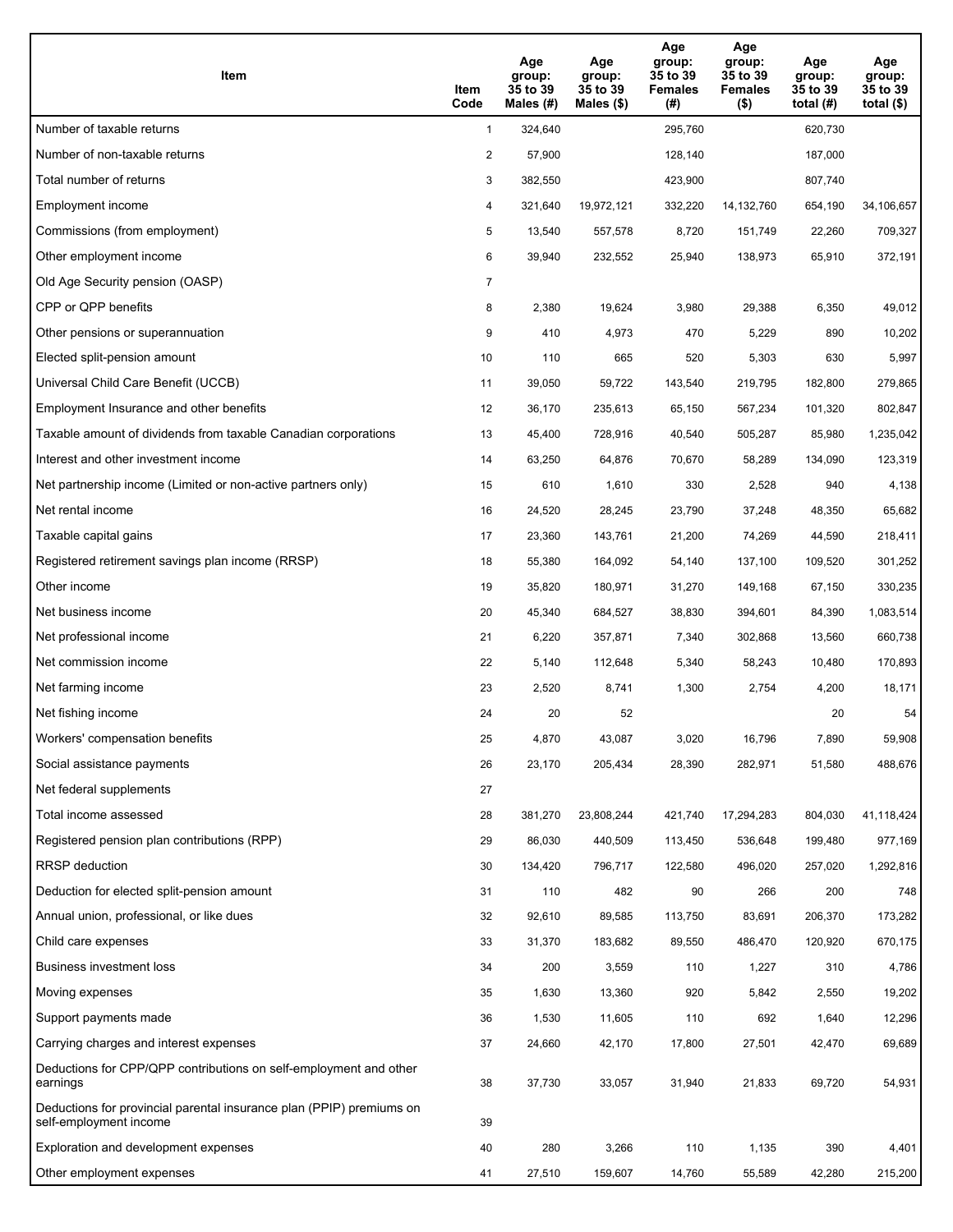| Item                                                              | Item<br>Code | Age<br>group:<br>35 to 39<br>Males (#) | Age<br>group:<br>35 to 39<br>Males (\$) | Age<br>group:<br>35 to 39<br><b>Females</b><br>(#) | Age<br>group:<br>35 to 39<br><b>Females</b><br>$($ \$) | Age<br>group:<br>35 to 39<br>total $(H)$ | Age<br>group:<br>35 to 39<br>total $($)$ |
|-------------------------------------------------------------------|--------------|----------------------------------------|-----------------------------------------|----------------------------------------------------|--------------------------------------------------------|------------------------------------------|------------------------------------------|
| Clergy residence deduction                                        | 42           | 830                                    | 12,414                                  | 210                                                | 2,264                                                  | 1,040                                    | 14,679                                   |
| Other deductions                                                  | 43           | 9,110                                  | 10,512                                  | 11,520                                             | 11,776                                                 | 20,640                                   | 22,291                                   |
| Total deductions before adjustments                               | 44           | 260,950                                | 1,800,724                               | 266,360                                            | 1,731,769                                              | 527,420                                  | 3,532,688                                |
| Social benefits repayment                                         | 45           | 3,550                                  | 4,028                                   | 560                                                | 536                                                    | 4,110                                    | 4,564                                    |
| Net income after adjustments                                      | 46           | 379,790                                | 22,021,525                              | 419,260                                            | 15,575,081                                             | 800,060                                  | 37,612,465                               |
| Canadian Forces personnel and police deduction                    | 47           | 140                                    | 2,942                                   | 30                                                 | 540                                                    | 170                                      | 3,482                                    |
| Security options deductions                                       | 48           | 1,590                                  | 34,051                                  | 650                                                | 9,273                                                  | 2,240                                    | 43,324                                   |
| Other payments deductions                                         | 49           | 27,790                                 | 248,527                                 | 31,250                                             | 299,781                                                | 59,060                                   | 548,605                                  |
| Non-capital losses of other years                                 | 50           | 620                                    | 6,087                                   | 660                                                | 3,739                                                  | 1,280                                    | 9,830                                    |
| Net capital losses of other years                                 | 51           | 5,790                                  | 13,077                                  | 3,640                                              | 4,607                                                  | 9,430                                    | 17,688                                   |
| Capital gains deduction                                           | 52           | 570                                    | 33,196                                  | 430                                                | 17,743                                                 | 1,010                                    | 51,267                                   |
| Northern residents deductions                                     | 53           | 300                                    | 920                                     | 160                                                | 565                                                    | 470                                      | 1,485                                    |
| Additional deductions                                             | 54           | 200                                    | 4,981                                   | 200                                                | 4,443                                                  | 400                                      | 9,431                                    |
| Farming/fishing losses of prior years                             | 55           | 100                                    | 983                                     | 50                                                 | 258                                                    | 150                                      | 1,284                                    |
| Total deductions from net income                                  | 56           | 36,790                                 | 344,821                                 | 36,910                                             | 340,953                                                | 73,740                                   | 686,455                                  |
| Taxable income assessed                                           | 57           | 367,560                                | 21,677,502                              | 406,590                                            | 15,234,805                                             | 775,140                                  | 36,927,520                               |
| Basic personal amount                                             | 58           | 382,530                                | 4,192,247                               | 423,880                                            | 4,651,930                                              | 807,700                                  | 8,857,144                                |
| Age amount                                                        | 59           |                                        |                                         |                                                    |                                                        |                                          |                                          |
| Spouse or common-law partner amount                               | 60           | 70,960                                 | 565,840                                 | 26,500                                             | 211,727                                                | 97,650                                   | 779,056                                  |
| Amount for eligible dependant                                     | 61           | 7,620                                  | 81,329                                  | 58,150                                             | 623,577                                                | 65,780                                   | 705,063                                  |
| Amount for children 17 and under                                  | 62           | 156,700                                | 694,829                                 | 142,130                                            | 604,096                                                | 299,190                                  | 1,302,259                                |
| Amount for infirm dependants age 18 or older                      | 63           | 140                                    | 730                                     | 150                                                | 802                                                    | 300                                      | 1,532                                    |
| CPP or QPP contributions through employment                       | 64           | 306,480                                | 582,599                                 | 299,880                                            | 479,336                                                | 606,420                                  | 1,061,991                                |
| CPP or QPP contributions on self-employment and other<br>earnings | 65           | 37,730                                 | 33,057                                  | 31,940                                             | 21,833                                                 | 69,720                                   | 54,931                                   |
| Employment Insurance premiums                                     | 66           | 287,720                                | 215,171                                 | 292,470                                            | 185,441                                                | 580,250                                  | 400,635                                  |
| PPIP premiums paid                                                | 67           |                                        |                                         |                                                    |                                                        |                                          |                                          |
| PPIP premiums payable on employment income                        | 68           |                                        |                                         |                                                    |                                                        |                                          |                                          |
| PPIP premiums payable on self-employment income                   | 69           |                                        |                                         |                                                    |                                                        |                                          |                                          |
| Volunteer firefighters' amount                                    | 70           | 1,020                                  | 3,051                                   | 70                                                 | 210                                                    | 1,090                                    | 3,261                                    |
| Canada employment amount                                          | 71           | 317,880                                | 352,167                                 | 318,940                                            | 351,015                                                | 636,930                                  | 703,296                                  |
| Public transit amount                                             | 72           | 34,340                                 | 45,257                                  | 32,990                                             | 40,845                                                 | 67,340                                   | 86,110                                   |
| Children's fitness amount                                         | 73           | 79,140                                 | 47,792                                  | 75,340                                             | 44,760                                                 | 154,480                                  | 92,556                                   |
| Children's arts amount                                            | 74           | 27,990                                 | 14,909                                  | 26,460                                             | 13,774                                                 | 54,450                                   | 28,684                                   |
| Home buyers' amount                                               | 75           | 4,800                                  | 22,223                                  | 2,960                                              | 13,303                                                 | 7,760                                    | 35,534                                   |
| Pension income amount                                             | 76           | 480                                    | 781                                     | 940                                                | 1,666                                                  | 1,420                                    | 2,449                                    |
| Caregiver amount                                                  | 77           | 5,460                                  | 31,216                                  | 4,140                                              | 23,343                                                 | 9,600                                    | 54,575                                   |
| Disability amount                                                 | 78           | 4,110                                  | 31,581                                  | 3,980                                              | 30,572                                                 | 8,090                                    | 62,160                                   |
| Disability amount transferred from a dependant                    | 79           | 5,860                                  | 70,630                                  | 6,640                                              | 79,524                                                 | 12,500                                   | 150,259                                  |
| Interest paid on student loans                                    | 80           | 11,810                                 | 5,687                                   | 16,760                                             | 8,248                                                  | 28,570                                   | 13,935                                   |
| Tuition, education, and textbook amounts                          | 81           | 18,680                                 | 99,079                                  | 27,690                                             | 117,112                                                | 46,370                                   | 216,195                                  |
| Tuition, education, and textbook amounts transferred from a child | 82           | 1,230                                  | 4,730                                   | 1,960                                              | 8,004                                                  | 3,190                                    | 12,734                                   |
| Amounts transferred from spouse or common-law partner             | 83           | 14,540                                 | 60,024                                  | 17,560                                             | 77,964                                                 | 32,250                                   | 138,937                                  |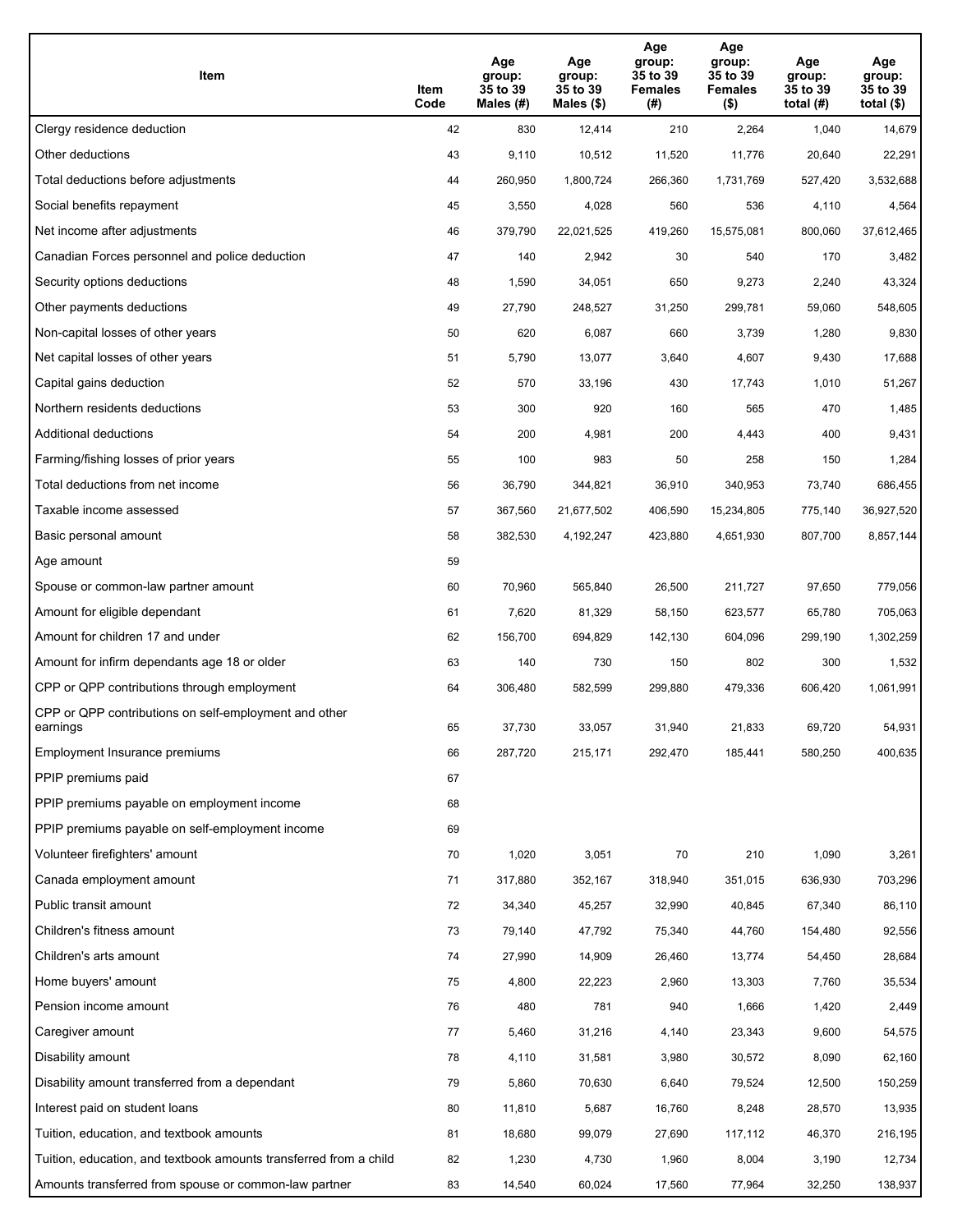| Item                                                | <b>Item</b><br>Code | Age<br>group:<br>35 to 39<br>Males $(H)$ | Age<br>group:<br>35 to 39<br>Males $(\$)$ | Age<br>group:<br>35 to 39<br><b>Females</b><br>(# ) | Age<br>group:<br>35 to 39<br><b>Females</b><br>$($ \$) | Age<br>group:<br>35 to 39<br>total $(H)$ | Age<br>group:<br>35 to 39<br>total $($)$ |
|-----------------------------------------------------|---------------------|------------------------------------------|-------------------------------------------|-----------------------------------------------------|--------------------------------------------------------|------------------------------------------|------------------------------------------|
| Medical expenses                                    | 84                  | 21,610                                   | 44,262                                    | 35,760                                              | 66,366                                                 | 57,530                                   | 111,128                                  |
| Total tax credits on personal amounts               | 85                  | 382,540                                  | 1,079,996                                 | 423,890                                             | 1,148,404                                              | 807,720                                  | 2,231,368                                |
| Allowable charitable donations and government gifts | 86                  | 95,980                                   | 118,985                                   | 80,740                                              | 67,788                                                 | 176,890                                  | 187,269                                  |
| Eligible cultural and ecological gifts              | 87                  | 60                                       | 27                                        | 70                                                  | 12                                                     | 130                                      | 39                                       |
| Total tax credit on donations and gifts             | 88                  | 95,520                                   | 32,688                                    | 80,330                                              | 18,174                                                 | 176,010                                  | 51,002                                   |
| Total federal non-refundable tax credits            | 89                  | 382,540                                  | 1,112,685                                 | 423,890                                             | 1,166,578                                              | 807,720                                  | 2,282,370                                |
| Federal dividend tax credit                         | 90                  | 44,120                                   | 96,943                                    | 37,490                                              | 67,077                                                 | 81,640                                   | 164,125                                  |
| Overseas employment tax credit                      | 91                  | 90                                       | 726                                       | 20                                                  | 93                                                     | 110                                      | 819                                      |
| Minimum tax carryover                               | 92                  | 340                                      | 1,083                                     | 190                                                 | 485                                                    | 530                                      | 1,571                                    |
| Basic federal tax                                   | 93                  | 300,480                                  | 2,977,197                                 | 264,760                                             | 1,662,567                                              | 565,470                                  | 4,640,588                                |
| Federal Foreign Tax Credit                          | 94                  | 14,930                                   | 28,189                                    | 11,180                                              | 11,091                                                 | 26,120                                   | 39,381                                   |
| Federal Political contribution tax credit           | 95                  | 1,540                                    | 287                                       | 660                                                 | 109                                                    | 2,200                                    | 396                                      |
| <b>Investment Tax Credit</b>                        | 96                  | 370                                      | 596                                       | 170                                                 | 300                                                    | 560                                      | 897                                      |
| Labour-sponsored funds tax credit                   | 97                  | 30                                       | 14                                        | 20                                                  | 11                                                     | 50                                       | 25                                       |
| Alternative minimum tax payable                     | 98                  | 400                                      | 1,532                                     | 230                                                 | 905                                                    | 630                                      | 2,437                                    |
| Net federal tax                                     | 99                  | 299,590                                  | 2,948,513                                 | 264,110                                             | 1,651,406                                              | 563,930                                  | 4,600,641                                |
| CPP contributions on self-employment                | 100                 | 37,730                                   | 66,115                                    | 31,940                                              | 43,666                                                 | 69,730                                   | 109,862                                  |
| Social Benefits repayment                           | 101                 | 3,550                                    | 4,028                                     | 560                                                 | 536                                                    | 4,110                                    | 4,564                                    |
| Net Provincial Tax                                  | 102                 | 306,750                                  | 1,652,096                                 | 275,070                                             | 896,592                                                | 582,090                                  | 2,549,066                                |
| Total tax payable                                   | 103                 | 324,640                                  | 4,670,775                                 | 295,760                                             | 2,592,387                                              | 620,730                                  | 7,264,344                                |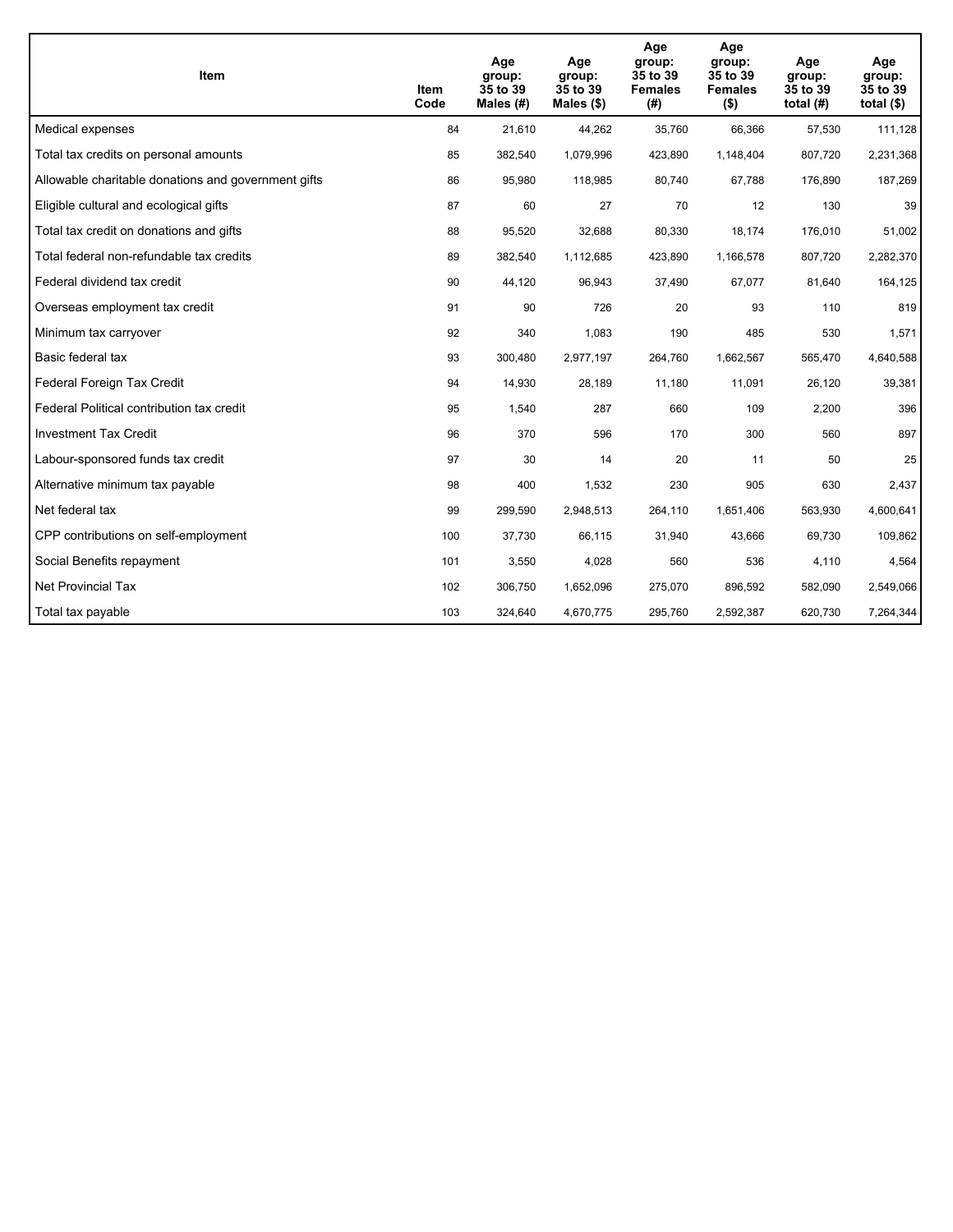| Item                                                                                           | Item<br>Code   | Age<br>group:<br>40 to 44<br>Males $(H)$ | Age<br>group:<br>40 to 44<br>Males $(\$)$ | Age<br>group:<br>40 to 44<br><b>Females</b><br>(#) | Age<br>group:<br>40 to 44<br><b>Females</b><br>$($ \$) | Age<br>group:<br>40 to 44<br>total $(H)$ | Age<br>group:<br>40 to 44<br>total $($ |
|------------------------------------------------------------------------------------------------|----------------|------------------------------------------|-------------------------------------------|----------------------------------------------------|--------------------------------------------------------|------------------------------------------|----------------------------------------|
| Number of taxable returns                                                                      | $\mathbf{1}$   | 351,630                                  |                                           | 323,350                                            |                                                        | 675,260                                  |                                        |
| Number of non-taxable returns                                                                  | $\overline{2}$ | 63,110                                   |                                           | 124,470                                            |                                                        | 188,280                                  |                                        |
| Total number of returns                                                                        | 3              | 414,740                                  |                                           | 447,830                                            |                                                        | 863,540                                  |                                        |
| Employment income                                                                              | 4              | 339,600                                  | 23,673,498                                | 356,550                                            | 16,518,459                                             | 696,380                                  | 40,194,120                             |
| Commissions (from employment)                                                                  | 5              | 13,880                                   | 735,804                                   | 8,560                                              | 202,741                                                | 22,440                                   | 938,571                                |
| Other employment income                                                                        | 6              | 44,790                                   | 323,386                                   | 28,800                                             | 166,684                                                | 73,620                                   | 490,477                                |
| Old Age Security pension (OASP)                                                                | $\overline{7}$ |                                          |                                           |                                                    |                                                        |                                          |                                        |
| CPP or QPP benefits                                                                            | 8              | 4,710                                    | 39,055                                    | 7,980                                              | 59,224                                                 | 12,690                                   | 98,279                                 |
| Other pensions or superannuation                                                               | 9              | 1,050                                    | 17,911                                    | 960                                                | 11,316                                                 | 2,010                                    | 29,228                                 |
| Elected split-pension amount                                                                   | 10             | 240                                      | 1,496                                     | 1,760                                              | 17,909                                                 | 1,990                                    | 19,404                                 |
| Universal Child Care Benefit (UCCB)                                                            | 11             | 30,410                                   | 42,390                                    | 71,480                                             | 95,016                                                 | 101,990                                  | 137,555                                |
| Employment Insurance and other benefits                                                        | 12             | 34,050                                   | 226,556                                   | 42,720                                             | 282,145                                                | 76,770                                   | 508,701                                |
| Taxable amount of dividends from taxable Canadian corporations                                 | 13             | 57,010                                   | 1,124,871                                 | 53,210                                             | 714,806                                                | 110,250                                  | 1,840,275                              |
| Interest and other investment income                                                           | 14             | 75,170                                   | 112,445                                   | 85,020                                             | 101,398                                                | 160,340                                  | 214,208                                |
| Net partnership income (Limited or non-active partners only)                                   | 15             | 1,330                                    | 5,874                                     | 700                                                | 4,059                                                  | 2,030                                    | 9,943                                  |
| Net rental income                                                                              | 16             | 30,280                                   | 41,679                                    | 29,190                                             | 49,628                                                 | 59,500                                   | 91,507                                 |
| Taxable capital gains                                                                          | 17             | 29,880                                   | 260,469                                   | 28,680                                             | 119,017                                                | 58,590                                   | 380,488                                |
| Registered retirement savings plan income (RRSP)                                               | 18             | 66,570                                   | 261,763                                   | 61,870                                             | 209,893                                                | 128,450                                  | 471,675                                |
| Other income                                                                                   | 19             | 42,520                                   | 276,704                                   | 37,970                                             | 208,529                                                | 80,520                                   | 485,277                                |
| Net business income                                                                            | 20             | 52,210                                   | 820,285                                   | 43,560                                             | 458,832                                                | 95,960                                   | 1,282,430                              |
| Net professional income                                                                        | 21             | 7,440                                    | 645,340                                   | 7,830                                              | 398,752                                                | 15,270                                   | 1,044,124                              |
| Net commission income                                                                          | 22             | 5,970                                    | 147,216                                   | 5,960                                              | 84,636                                                 | 11,940                                   | 231,924                                |
| Net farming income                                                                             | 23             | 3,240                                    | 17,409                                    | 1,840                                              | 6,638                                                  | 5,400                                    | 29,942                                 |
| Net fishing income                                                                             | 24             | 20                                       | 76                                        |                                                    |                                                        | 20                                       | 78                                     |
| Workers' compensation benefits                                                                 | 25             | 6,720                                    | 72,398                                    | 4,160                                              | 29,204                                                 | 10,890                                   | 101,630                                |
| Social assistance payments                                                                     | 26             | 25,040                                   | 235,882                                   | 28,520                                             | 295,748                                                | 53,580                                   | 531,739                                |
| Net federal supplements                                                                        | 27             |                                          |                                           |                                                    |                                                        |                                          |                                        |
| Total income assessed                                                                          | 28             | 413,180                                  | 29,083,700                                | 444,900                                            | 20,083,112                                             | 858,850                                  | 49, 181, 247                           |
| Registered pension plan contributions (RPP)                                                    | 29             | 96,220                                   | 532,068                                   | 121,450                                            | 603,766                                                | 217,670                                  | 1,135,856                              |
| RRSP deduction                                                                                 | 30             | 153,780                                  | 1,039,173                                 | 136,770                                            | 662,413                                                | 290,560                                  | 1,701,757                              |
| Deduction for elected split-pension amount                                                     | 31             | 470                                      | 3,984                                     | 160                                                | 651                                                    | 630                                      | 4,635                                  |
| Annual union, professional, or like dues                                                       | 32             | 100,860                                  | 99,233                                    | 119,840                                            | 91,247                                                 | 220,710                                  | 190,499                                |
| Child care expenses                                                                            | 33             | 33,890                                   | 180,109                                   | 72,350                                             | 326,841                                                | 106,250                                  | 506,989                                |
| Business investment loss                                                                       | 34             | 290                                      | 9,155                                     | 140                                                | 3,519                                                  | 430                                      | 12,673                                 |
| Moving expenses                                                                                | 35             | 1,200                                    | 12,039                                    | 670                                                | 4,650                                                  | 1,870                                    | 16,689                                 |
| Support payments made                                                                          | 36             | 2,970                                    | 32,271                                    | 170                                                | 1,259                                                  | 3,140                                    | 33,529                                 |
| Carrying charges and interest expenses                                                         | 37             | 33,830                                   | 82,491                                    | 25,240                                             | 49,838                                                 | 59,090                                   | 132,370                                |
| Deductions for CPP/QPP contributions on self-employment and other<br>earnings                  | 38             | 43,520                                   | 40,348                                    | 36,340                                             | 26,426                                                 | 79,910                                   | 66,811                                 |
| Deductions for provincial parental insurance plan (PPIP) premiums on<br>self-employment income | 39             |                                          |                                           |                                                    |                                                        |                                          |                                        |
| Exploration and development expenses                                                           | 40             | 680                                      | 12,531                                    | 280                                                | 2,898                                                  | 950                                      | 15,428                                 |
| Other employment expenses                                                                      | 41             | 31,870                                   | 202,132                                   | 17,270                                             | 70,249                                                 | 49,140                                   | 272,381                                |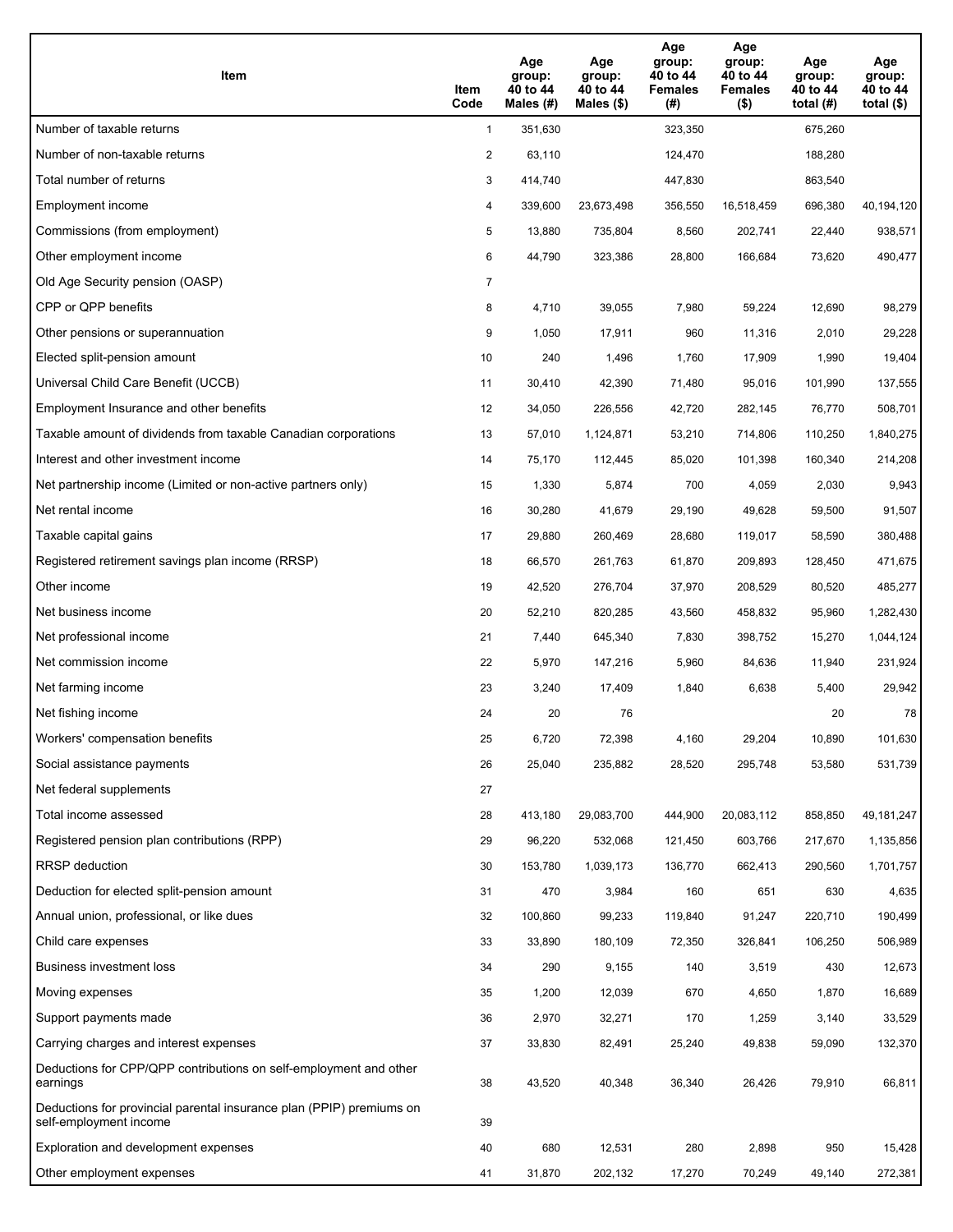| Item                                                              | Item<br>Code | Age<br>group:<br>40 to 44<br>Males (#) | Age<br>group:<br>40 to 44<br>Males (\$) | Age<br>group:<br>40 to 44<br><b>Females</b><br>(# ) | Age<br>group:<br>40 to 44<br><b>Females</b><br>$($ \$) | Age<br>group:<br>40 to 44<br>total $(H)$ | Age<br>group:<br>40 to 44<br>total $($)$ |
|-------------------------------------------------------------------|--------------|----------------------------------------|-----------------------------------------|-----------------------------------------------------|--------------------------------------------------------|------------------------------------------|------------------------------------------|
| Clergy residence deduction                                        | 42           | 980                                    | 15,322                                  | 260                                                 | 3,405                                                  | 1,240                                    | 18,728                                   |
| Other deductions                                                  | 43           | 10,080                                 | 17,700                                  | 11,090                                              | 12,319                                                 | 21,180                                   | 30,021                                   |
| Total deductions before adjustments                               | 44           | 290,630                                | 2,278,715                               | 283,600                                             | 1,860,089                                              | 574,330                                  | 4,139,141                                |
| Social benefits repayment                                         | 45           | 4,030                                  | 4,466                                   | 790                                                 | 757                                                    | 4,820                                    | 5,223                                    |
| Net income after adjustments                                      | 46           | 411,130                                | 26,828,369                              | 441,880                                             | 18,262,327                                             | 853,750                                  | 45,104,956                               |
| Canadian Forces personnel and police deduction                    | 47           | 120                                    | 3,288                                   | 30                                                  | 685                                                    | 160                                      | 3,973                                    |
| Security options deductions                                       | 48           | 2,280                                  | 77,824                                  | 860                                                 | 22,419                                                 | 3,140                                    | 100,243                                  |
| Other payments deductions                                         | 49           | 31,440                                 | 308,285                                 | 32,450                                              | 325,155                                                | 63,900                                   | 633,577                                  |
| Non-capital losses of other years                                 | 50           | 830                                    | 8,950                                   | 850                                                 | 4,505                                                  | 1,690                                    | 13,479                                   |
| Net capital losses of other years                                 | 51           | 8,370                                  | 25,948                                  | 5,660                                               | 10,951                                                 | 14,030                                   | 36,906                                   |
| Capital gains deduction                                           | 52           | 700                                    | 53,432                                  | 540                                                 | 27,507                                                 | 1,250                                    | 82,012                                   |
| Northern residents deductions                                     | 53           | 320                                    | 940                                     | 120                                                 | 418                                                    | 440                                      | 1,358                                    |
| Additional deductions                                             | 54           | 230                                    | 7,508                                   | 220                                                 | 4,039                                                  | 450                                      | 11,583                                   |
| Farming/fishing losses of prior years                             | 55           | 150                                    | 1,807                                   | 70                                                  | 501                                                    | 230                                      | 2,428                                    |
| Total deductions from net income                                  | 56           | 43,880                                 | 488,031                                 | 40,550                                              | 396,183                                                | 84,480                                   | 885,611                                  |
| Taxable income assessed                                           | 57           | 396,700                                | 26,342,020                              | 426,890                                             | 17,867,410                                             | 824,330                                  | 44,222,442                               |
| Basic personal amount                                             | 58           | 414,720                                | 4,550,622                               | 447,810                                             | 4,920,567                                              | 863,500                                  | 9,481,087                                |
| Age amount                                                        | 59           |                                        |                                         |                                                     |                                                        |                                          |                                          |
| Spouse or common-law partner amount                               | 60           | 78,900                                 | 646,000                                 | 28,870                                              | 232,613                                                | 107,910                                  | 879,792                                  |
| Amount for eligible dependant                                     | 61           | 10,380                                 | 110,350                                 | 62,420                                              | 666,695                                                | 72,830                                   | 777,259                                  |
| Amount for children 17 and under                                  | 62           | 184,430                                | 839,279                                 | 147,820                                             | 592,338                                                | 332,550                                  | 1,434,465                                |
| Amount for infirm dependants age 18 or older                      | 63           | 250                                    | 1,312                                   | 290                                                 | 1,427                                                  | 540                                      | 2,739                                    |
| CPP or QPP contributions through employment                       | 64           | 323,470                                | 630,651                                 | 320,740                                             | 533,813                                                | 644,260                                  | 1,164,519                                |
| CPP or QPP contributions on self-employment and other<br>earnings | 65           | 43,520                                 | 40,348                                  | 36,340                                              | 26,426                                                 | 79.910                                   | 66,811                                   |
| Employment Insurance premiums                                     | 66           | 297,450                                | 227,695                                 | 308,550                                             | 203,952                                                | 606,050                                  | 431,668                                  |
| PPIP premiums paid                                                | 67           |                                        |                                         |                                                     |                                                        |                                          |                                          |
| PPIP premiums payable on employment income                        | 68           |                                        |                                         |                                                     |                                                        |                                          |                                          |
| PPIP premiums payable on self-employment income                   | 69           |                                        |                                         |                                                     |                                                        |                                          |                                          |
| Volunteer firefighters' amount                                    | 70           | 1,080                                  | 3,228                                   | 90                                                  | 273                                                    | 1,170                                    | 3,501                                    |
| Canada employment amount                                          | 71           | 336,010                                | 372,253                                 | 338,850                                             | 373,583                                                | 674,940                                  | 745,923                                  |
| Public transit amount                                             | 72           | 32,200                                 | 43,819                                  | 33,430                                              | 43,638                                                 | 65,640                                   | 87,472                                   |
| Children's fitness amount                                         | 73           | 103,890                                | 73,123                                  | 83,190                                              | 54,265                                                 | 187,100                                  | 127,397                                  |
| Children's arts amount                                            | 74           | 43,560                                 | 27,082                                  | 34,260                                              | 20,074                                                 | 77,820                                   | 47,160                                   |
| Home buyers' amount                                               | 75           | 3,180                                  | 14,665                                  | 2,040                                               | 8,930                                                  | 5,220                                    | 23,595                                   |
| Pension income amount                                             | 76           | 1,210                                  | 2,198                                   | 2,610                                               | 4,867                                                  | 3,820                                    | 7,064                                    |
| Caregiver amount                                                  | $77\,$       | 9,720                                  | 59,341                                  | 7,150                                               | 41,451                                                 | 16,880                                   | 100,842                                  |
| Disability amount                                                 | 78           | 5,010                                  | 38,469                                  | 5,450                                               | 41,811                                                 | 10,460                                   | 80,295                                   |
| Disability amount transferred from a dependant                    | 79           | 8,830                                  | 105,516                                 | 8,370                                               | 96,240                                                 | 17,200                                   | 201,787                                  |
| Interest paid on student loans                                    | 80           | 5,590                                  | 2,862                                   | 8,120                                               | 4,091                                                  | 13,710                                   | 6,953                                    |
| Tuition, education, and textbook amounts                          | 81           | 13,660                                 | 59,429                                  | 23,420                                              | 86,897                                                 | 37,070                                   | 146,339                                  |
| Tuition, education, and textbook amounts transferred from a child | 82           | 7,750                                  | 35,048                                  | 11,870                                              | 55,634                                                 | 19,610                                   | 90,684                                   |
| Amounts transferred from spouse or common-law partner             | 83           | 15,090                                 | 65,144                                  | 17,260                                              | 74,563                                                 | 32,460                                   | 140,359                                  |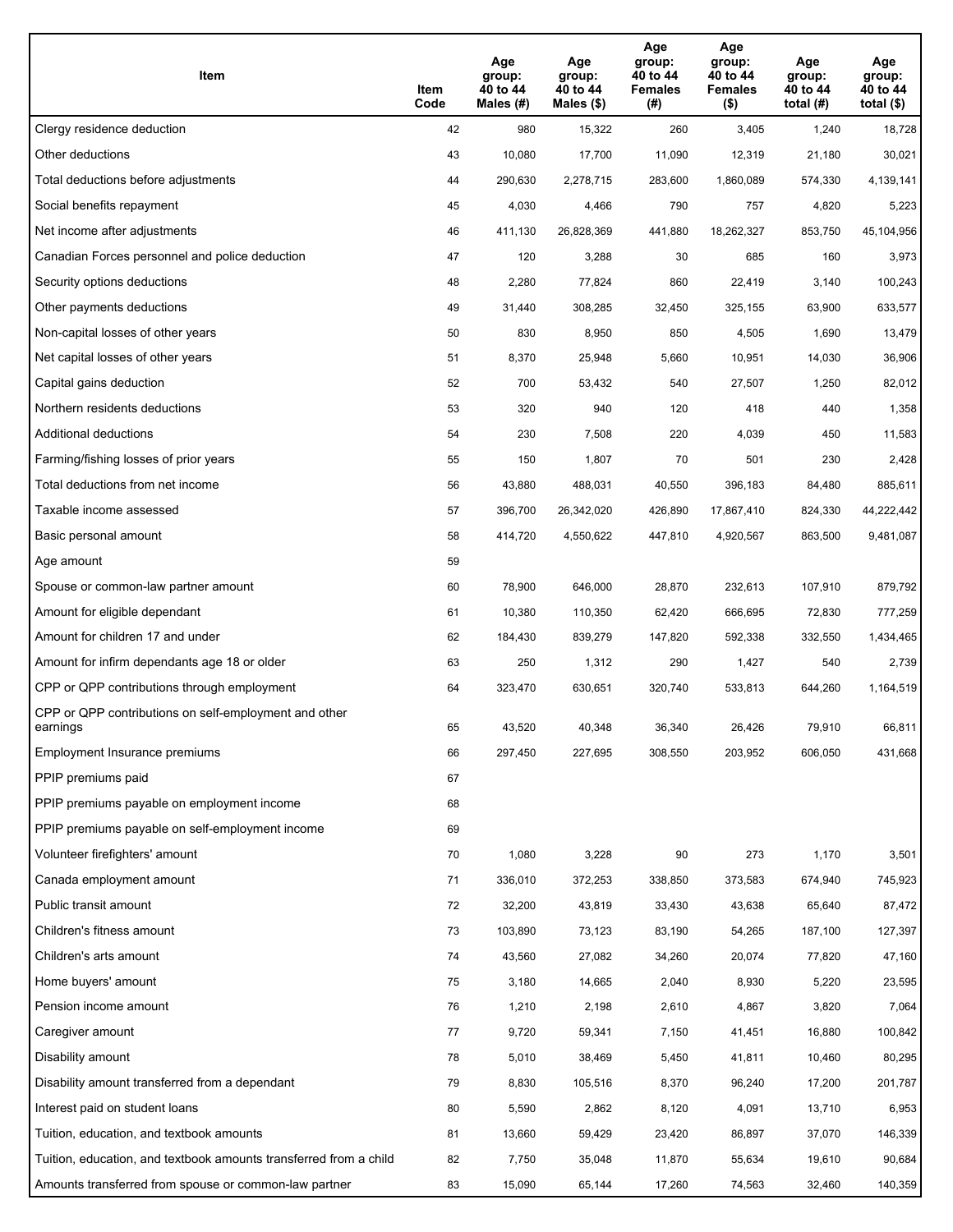| Item                                                | <b>Item</b><br>Code | Age<br>group:<br>40 to 44<br>Males (#) | Age<br>group:<br>40 to 44<br>Males $(\$)$ | Age<br>group:<br>40 to 44<br><b>Females</b><br>(#) | Age<br>group:<br>40 to 44<br><b>Females</b><br>$($ \$) | Age<br>group:<br>40 to 44<br>total $(H)$ | Age<br>group:<br>40 to 44<br>total $($)$ |
|-----------------------------------------------------|---------------------|----------------------------------------|-------------------------------------------|----------------------------------------------------|--------------------------------------------------------|------------------------------------------|------------------------------------------|
| Medical expenses                                    | 84                  | 29,380                                 | 67,287                                    | 45,620                                             | 92,820                                                 | 75,140                                   | 160,549                                  |
| Total tax credits on personal amounts               | 85                  | 414,730                                | 1,202,466                                 | 447,820                                            | 1,226,614                                              | 863,520                                  | 2,431,416                                |
| Allowable charitable donations and government gifts | 86                  | 114,280                                | 181,982                                   | 93,790                                             | 89,042                                                 | 208,200                                  | 271,412                                  |
| Eligible cultural and ecological gifts              | 87                  | 70                                     | 70                                        | 80                                                 | 34                                                     | 160                                      | 104                                      |
| Total tax credit on donations and gifts             | 88                  | 113,880                                | 50,491                                    | 93,350                                             | 24,010                                                 | 207,360                                  | 74,610                                   |
| Total federal non-refundable tax credits            | 89                  | 414,730                                | 1,252,957                                 | 447,820                                            | 1,250,624                                              | 863,520                                  | 2,506,026                                |
| Federal dividend tax credit                         | 90                  | 54,890                                 | 151,309                                   | 48,430                                             | 95,218                                                 | 103,350                                  | 246,607                                  |
| Overseas employment tax credit                      | 91                  | 140                                    | 1,123                                     | 10                                                 | 41                                                     | 150                                      | 1,164                                    |
| Minimum tax carryover                               | 92                  | 460                                    | 1,465                                     | 340                                                | 767                                                    | 810                                      | 2,239                                    |
| Basic federal tax                                   | 93                  | 324,580                                | 3,900,730                                 | 291,820                                            | 2,092,894                                              | 616,600                                  | 5,994,442                                |
| Federal Foreign Tax Credit                          | 94                  | 19,670                                 | 48,536                                    | 15,530                                             | 14,111                                                 | 35,210                                   | 62,707                                   |
| Federal Political contribution tax credit           | 95                  | 1,830                                  | 342                                       | 890                                                | 144                                                    | 2,720                                    | 486                                      |
| <b>Investment Tax Credit</b>                        | 96                  | 690                                    | 1,334                                     | 290                                                | 429                                                    | 1,000                                    | 1,763                                    |
| Labour-sponsored funds tax credit                   | 97                  | 40                                     | 17                                        | 30                                                 | 12                                                     | 60                                       | 29                                       |
| Alternative minimum tax payable                     | 98                  | 560                                    | 2,238                                     | 370                                                | 1,461                                                  | 940                                      | 3,705                                    |
| Net federal tax                                     | 99                  | 323,430                                | 3,853,196                                 | 291,060                                            | 2,078,683                                              | 614,680                                  | 5,932,637                                |
| CPP contributions on self-employment                | 100                 | 43,520                                 | 80,696                                    | 36,340                                             | 52,852                                                 | 79,910                                   | 133,623                                  |
| Social Benefits repayment                           | 101                 | 4,030                                  | 4,466                                     | 790                                                | 757                                                    | 4,820                                    | 5,223                                    |
| Net Provincial Tax                                  | 102                 | 330,900                                | 2,210,703                                 | 300,740                                            | 1,147,068                                              | 631,870                                  | 3,358,182                                |
| Total tax payable                                   | 103                 | 351,630                                | 6,149,079                                 | 323,350                                            | 3,279,434                                              | 675,260                                  | 9,429,757                                |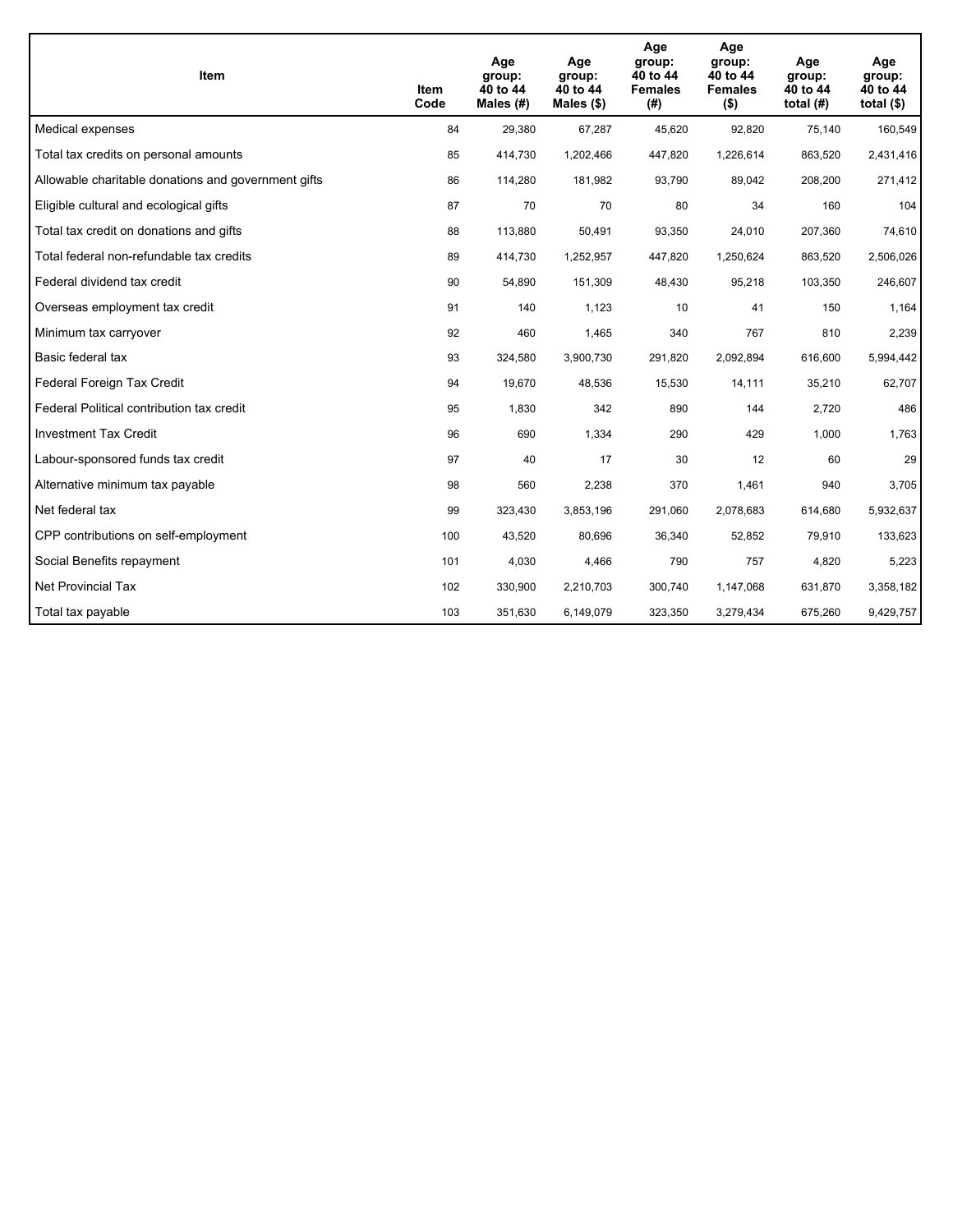| Item                                                                                           | Item<br>Code   | Age<br>group:<br>45 to 49<br>Males $(H)$ | Age<br>group:<br>45 to 49<br>Males $(\$)$ | Age<br>group:<br>45 to 49<br><b>Females</b><br>(#) | Age<br>group:<br>45 to 49<br><b>Females</b><br>$($ \$) | Age<br>group:<br>45 to 49<br>total $(H)$ | Age<br>group:<br>45 to 49<br>total $($ |
|------------------------------------------------------------------------------------------------|----------------|------------------------------------------|-------------------------------------------|----------------------------------------------------|--------------------------------------------------------|------------------------------------------|----------------------------------------|
| Number of taxable returns                                                                      | $\mathbf{1}$   | 381,960                                  |                                           | 357,550                                            |                                                        | 739,740                                  |                                        |
| Number of non-taxable returns                                                                  | $\overline{2}$ | 72,330                                   |                                           | 121,090                                            |                                                        | 193,910                                  |                                        |
| Total number of returns                                                                        | 3              | 454,290                                  |                                           | 478,640                                            |                                                        | 933,660                                  |                                        |
| Employment income                                                                              | 4              | 359,950                                  | 26,149,170                                | 383,650                                            | 18,237,642                                             | 743,730                                  | 44,388,467                             |
| Commissions (from employment)                                                                  | 5              | 13,090                                   | 755,986                                   | 8,630                                              | 216,823                                                | 21,720                                   | 972,809                                |
| Other employment income                                                                        | 6              | 50,160                                   | 399,549                                   | 32,760                                             | 200,665                                                | 82,940                                   | 600,689                                |
| Old Age Security pension (OASP)                                                                | $\overline{7}$ |                                          |                                           |                                                    |                                                        |                                          |                                        |
| CPP or QPP benefits                                                                            | 8              | 9,590                                    | 81,963                                    | 15,920                                             | 122,509                                                | 25,510                                   | 204,472                                |
| Other pensions or superannuation                                                               | 9              | 2,720                                    | 57,812                                    | 2,170                                              | 31,289                                                 | 4,890                                    | 89,135                                 |
| Elected split-pension amount                                                                   | 10             | 790                                      | 5,155                                     | 5,230                                              | 56,610                                                 | 6,020                                    | 61,787                                 |
| Universal Child Care Benefit (UCCB)                                                            | 11             | 13,040                                   | 16,916                                    | 16,040                                             | 18,772                                                 | 29,100                                   | 35,725                                 |
| Employment Insurance and other benefits                                                        | 12             | 35,100                                   | 231,801                                   | 39,140                                             | 211,088                                                | 74,230                                   | 442,889                                |
| Taxable amount of dividends from taxable Canadian corporations                                 | 13             | 70,340                                   | 1,430,793                                 | 70,590                                             | 861,871                                                | 140,970                                  | 2,292,910                              |
| Interest and other investment income                                                           | 14             | 92,180                                   | 195,739                                   | 107,090                                            | 171,005                                                | 199,450                                  | 367,034                                |
| Net partnership income (Limited or non-active partners only)                                   | 15             | 2,070                                    | 10,120                                    | 1,090                                              | 4,255                                                  | 3,160                                    | 14,375                                 |
| Net rental income                                                                              | 16             | 35,290                                   | 58,427                                    | 34,670                                             | 57,784                                                 | 70,000                                   | 116,469                                |
| Taxable capital gains                                                                          | 17             | 37,330                                   | 348,257                                   | 39,980                                             | 194,608                                                | 77,340                                   | 544,344                                |
| Registered retirement savings plan income (RRSP)                                               | 18             | 61,420                                   | 340,369                                   | 57,080                                             | 279,658                                                | 118,510                                  | 620,091                                |
| Other income                                                                                   | 19             | 52,750                                   | 410,230                                   | 49,740                                             | 305,333                                                | 102,540                                  | 715,776                                |
| Net business income                                                                            | 20             | 59,900                                   | 1,006,117                                 | 46,960                                             | 542,838                                                | 107,010                                  | 1,551,956                              |
| Net professional income                                                                        | 21             | 7,840                                    | 776,536                                   | 8,030                                              | 408,837                                                | 15,870                                   | 1,185,373                              |
| Net commission income                                                                          | 22             | 6,520                                    | 182,245                                   | 6,110                                              | 105,439                                                | 12,620                                   | 287,684                                |
| Net farming income                                                                             | 23             | 4,720                                    | 20,997                                    | 2,720                                              | 12,191                                                 | 7,740                                    | 39,310                                 |
| Net fishing income                                                                             | 24             | 20                                       | 307                                       |                                                    |                                                        | 30                                       | 388                                    |
| Workers' compensation benefits                                                                 | 25             | 10,860                                   | 130,352                                   | 6,430                                              | 53,037                                                 | 17,290                                   | 183,401                                |
| Social assistance payments                                                                     | 26             | 29,830                                   | 289,153                                   | 30,740                                             | 324,645                                                | 60,580                                   | 613,896                                |
| Net federal supplements                                                                        | 27             |                                          |                                           |                                                    |                                                        |                                          |                                        |
| Total income assessed                                                                          | 28             | 452,390                                  | 32,899,673                                | 475,060                                            | 22,503,941                                             | 928,020                                  | 55,417,621                             |
| Registered pension plan contributions (RPP)                                                    | 29             | 104,910                                  | 604,798                                   | 135,230                                            | 668,913                                                | 240,140                                  | 1,273,713                              |
| <b>RRSP</b> deduction                                                                          | 30             | 167,760                                  | 1,220,488                                 | 153,710                                            | 833,299                                                | 321,490                                  | 2,053,849                              |
| Deduction for elected split-pension amount                                                     | 31             | 1,400                                    | 13,707                                    | 400                                                | 2,021                                                  | 1,800                                    | 15,729                                 |
| Annual union, professional, or like dues                                                       | 32             | 114,000                                  | 112,479                                   | 129,690                                            | 99,724                                                 | 243,690                                  | 212,213                                |
| Child care expenses                                                                            | 33             | 22,240                                   | 95,350                                    | 37,160                                             | 125,266                                                | 59,410                                   | 220,630                                |
| Business investment loss                                                                       | 34             | 340                                      | 8,897                                     | 190                                                | 4,514                                                  | 530                                      | 13,412                                 |
| Moving expenses                                                                                | 35             | 1,020                                    | 10,494                                    | 670                                                | 5,439                                                  | 1,680                                    | 15,933                                 |
| Support payments made                                                                          | 36             | 4,680                                    | 69,218                                    | 210                                                | 2,781                                                  | 4,890                                    | 71,999                                 |
| Carrying charges and interest expenses                                                         | 37             | 43,030                                   | 131,437                                   | 34,550                                             | 78,180                                                 | 77,600                                   | 209,627                                |
| Deductions for CPP/QPP contributions on self-employment and other<br>earnings                  | 38             | 50,810                                   | 47,833                                    | 39,530                                             | 29,110                                                 | 90,370                                   | 76,977                                 |
| Deductions for provincial parental insurance plan (PPIP) premiums on<br>self-employment income | 39             |                                          |                                           |                                                    |                                                        |                                          |                                        |
| Exploration and development expenses                                                           | 40             | 1,220                                    | 19,131                                    | 490                                                | 7,248                                                  | 1,710                                    | 26,379                                 |
| Other employment expenses                                                                      | 41             | 34,040                                   | 222,546                                   | 18,880                                             | 80,789                                                 | 52,920                                   | 303,336                                |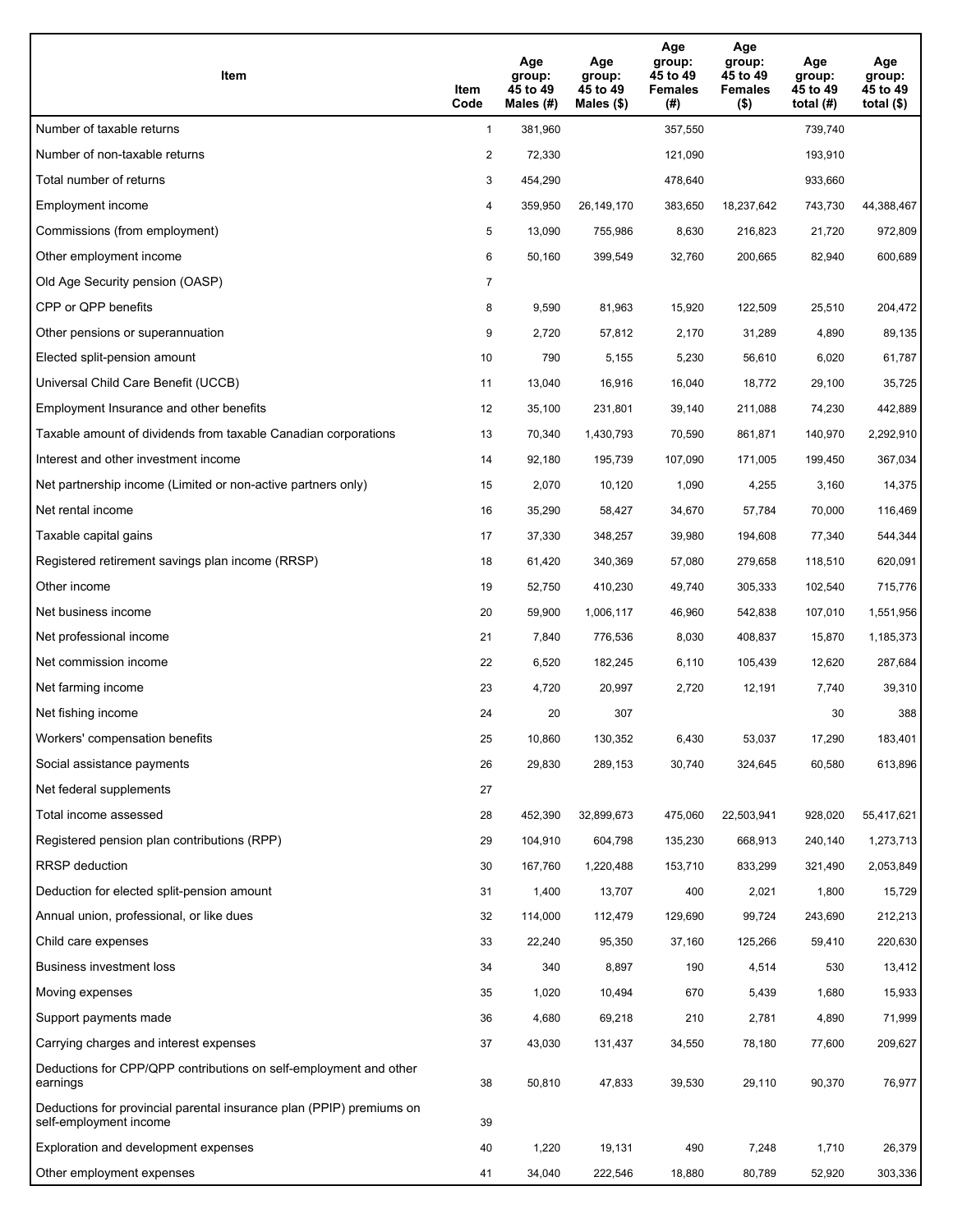| Item                                                              | Item<br>Code | Age<br>group:<br>45 to 49<br>Males (#) | Age<br>group:<br>45 to 49<br>Males (\$) | Age<br>group:<br>45 to 49<br><b>Females</b><br>(#) | Age<br>group:<br>45 to 49<br><b>Females</b><br>$($ \$) | Age<br>group:<br>45 to 49<br>total (#) | Age<br>group:<br>45 to 49<br>total $($)$ |
|-------------------------------------------------------------------|--------------|----------------------------------------|-----------------------------------------|----------------------------------------------------|--------------------------------------------------------|----------------------------------------|------------------------------------------|
| Clergy residence deduction                                        | 42           | 1,090                                  | 16,749                                  | 300                                                | 3,671                                                  | 1,390                                  | 20,433                                   |
| Other deductions                                                  | 43           | 11,070                                 | 20,978                                  | 12,420                                             | 15,064                                                 | 23,500                                 | 36,385                                   |
| Total deductions before adjustments                               | 44           | 316,780                                | 2,594,233                               | 303,770                                            | 1,956,356                                              | 620,620                                | 4,551,077                                |
| Social benefits repayment                                         | 45           | 4,440                                  | 5,115                                   | 910                                                | 954                                                    | 5,350                                  | 6,069                                    |
| Net income after adjustments                                      | 46           | 449,760                                | 30,347,615                              | 471,750                                            | 20,574,027                                             | 922,070                                | 50,935,475                               |
| Canadian Forces personnel and police deduction                    | 47           | 140                                    | 4,240                                   | 30                                                 | 628                                                    | 170                                    | 4,868                                    |
| Security options deductions                                       | 48           | 2,240                                  | 138,442                                 | 940                                                | 32,940                                                 | 3,180                                  | 171,383                                  |
| Other payments deductions                                         | 49           | 40,130                                 | 419,543                                 | 36,880                                             | 377,691                                                | 77,020                                 | 797,345                                  |
| Non-capital losses of other years                                 | 50           | 960                                    | 10,434                                  | 1,060                                              | 7,131                                                  | 2,020                                  | 17,658                                   |
| Net capital losses of other years                                 | 51           | 10,980                                 | 37,581                                  | 8,780                                              | 21,283                                                 | 19,760                                 | 58,865                                   |
| Capital gains deduction                                           | 52           | 900                                    | 63,587                                  | 690                                                | 39,105                                                 | 1,600                                  | 104,030                                  |
| Northern residents deductions                                     | 53           | 300                                    | 897                                     | 120                                                | 383                                                    | 430                                    | 1,280                                    |
| Additional deductions                                             | 54           | 280                                    | 11,137                                  | 250                                                | 4,303                                                  | 530                                    | 15,533                                   |
| Farming/fishing losses of prior years                             | 55           | 240                                    | 2,224                                   | 130                                                | 1,054                                                  | 370                                    | 3,310                                    |
| Total deductions from net income                                  | 56           | 55,450                                 | 688,150                                 | 48,500                                             | 484,537                                                | 103,980                                | 1,174,353                                |
| Taxable income assessed                                           | 57           | 431,100                                | 29,661,178                              | 453,380                                            | 20,090,596                                             | 885,020                                | 49,764,104                               |
| Basic personal amount                                             | 58           | 454,280                                | 4,992,930                               | 478,630                                            | 5,267,057                                              | 933,640                                | 10,267,681                               |
| Age amount                                                        | 59           |                                        |                                         |                                                    |                                                        |                                        |                                          |
| Spouse or common-law partner amount                               | 60           | 78,840                                 | 655,131                                 | 30,440                                             | 242,726                                                | 109,390                                | 898,771                                  |
| Amount for eligible dependant                                     | 61           | 10,500                                 | 108,837                                 | 51,920                                             | 543,424                                                | 62,430                                 | 652,368                                  |
| Amount for children 17 and under                                  | 62           | 166,830                                | 689,412                                 | 113,590                                            | 393,680                                                | 280,640                                | 1,084,985                                |
| Amount for infirm dependants age 18 or older                      | 63           | 540                                    | 2,645                                   | 530                                                | 2,581                                                  | 1,070                                  | 5,226                                    |
| CPP or QPP contributions through employment                       | 64           | 342,020                                | 672,619                                 | 345,270                                            | 585,155                                                | 687,330                                | 1,257,813                                |
| CPP or QPP contributions on self-employment and other<br>earnings | 65           | 50,810                                 | 47,833                                  | 39,530                                             | 29,110                                                 | 90,370                                 | 76,977                                   |
| Employment Insurance premiums                                     | 66           | 311,270                                | 240,025                                 | 330,230                                            | 222,183                                                | 641,530                                | 462,223                                  |
| PPIP premiums paid                                                | 67           |                                        |                                         |                                                    |                                                        |                                        |                                          |
| PPIP premiums payable on employment income                        | 68           |                                        |                                         |                                                    |                                                        |                                        |                                          |
| PPIP premiums payable on self-employment income                   | 69           |                                        |                                         |                                                    |                                                        |                                        |                                          |
| Volunteer firefighters' amount                                    | 70           | 900                                    | 2,685                                   | 60                                                 | 171                                                    | 950                                    | 2,856                                    |
| Canada employment amount                                          | 71           | 356,610                                | 394,993                                 | 363,670                                            | 401,578                                                | 720,340                                | 796,639                                  |
| Public transit amount                                             | 72           | 31,560                                 | 41,613                                  | 35,840                                             | 46,864                                                 | 67,410                                 | 88,485                                   |
| Children's fitness amount                                         | 73           | 84,070                                 | 56,270                                  | 56,270                                             | 33,810                                                 | 140,340                                | 90,081                                   |
| Children's arts amount                                            | 74           | 35,570                                 | 22,208                                  | 23,480                                             | 13,454                                                 | 59,050                                 | 35,664                                   |
| Home buyers' amount                                               | 75           | 2,180                                  | 10,046                                  | 1,440                                              | 6,378                                                  | 3,620                                  | 16,428                                   |
| Pension income amount                                             | 76           | 3,380                                  | 6,381                                   | 7,110                                              | 13,485                                                 | 10,490                                 | 19,876                                   |
| Caregiver amount                                                  | 77           | 11,570                                 | 67,312                                  | 8,530                                              | 46,571                                                 | 20,100                                 | 113,912                                  |
| Disability amount                                                 | 78           | 7,200                                  | 55,204                                  | 8,030                                              | 61,684                                                 | 15,230                                 | 116,888                                  |
| Disability amount transferred from a dependant                    | 79           | 9,900                                  | 110,082                                 | 8,350                                              | 87,866                                                 | 18,260                                 | 197,996                                  |
| Interest paid on student loans                                    | 80           | 2,710                                  | 1,453                                   | 4,630                                              | 2,309                                                  | 7,340                                  | 3,763                                    |
| Tuition, education, and textbook amounts                          | 81           | 10,470                                 | 41,360                                  | 19,290                                             | 65,897                                                 | 29,760                                 | 107,261                                  |
| Tuition, education, and textbook amounts transferred from a child | 82           | 39,740                                 | 209,600                                 | 37,970                                             | 198,473                                                | 77,710                                 | 408,080                                  |
| Amounts transferred from spouse or common-law partner             | 83           | 13,400                                 | 59,316                                  | 13,200                                             | 54,217                                                 | 26,670                                 | 113,909                                  |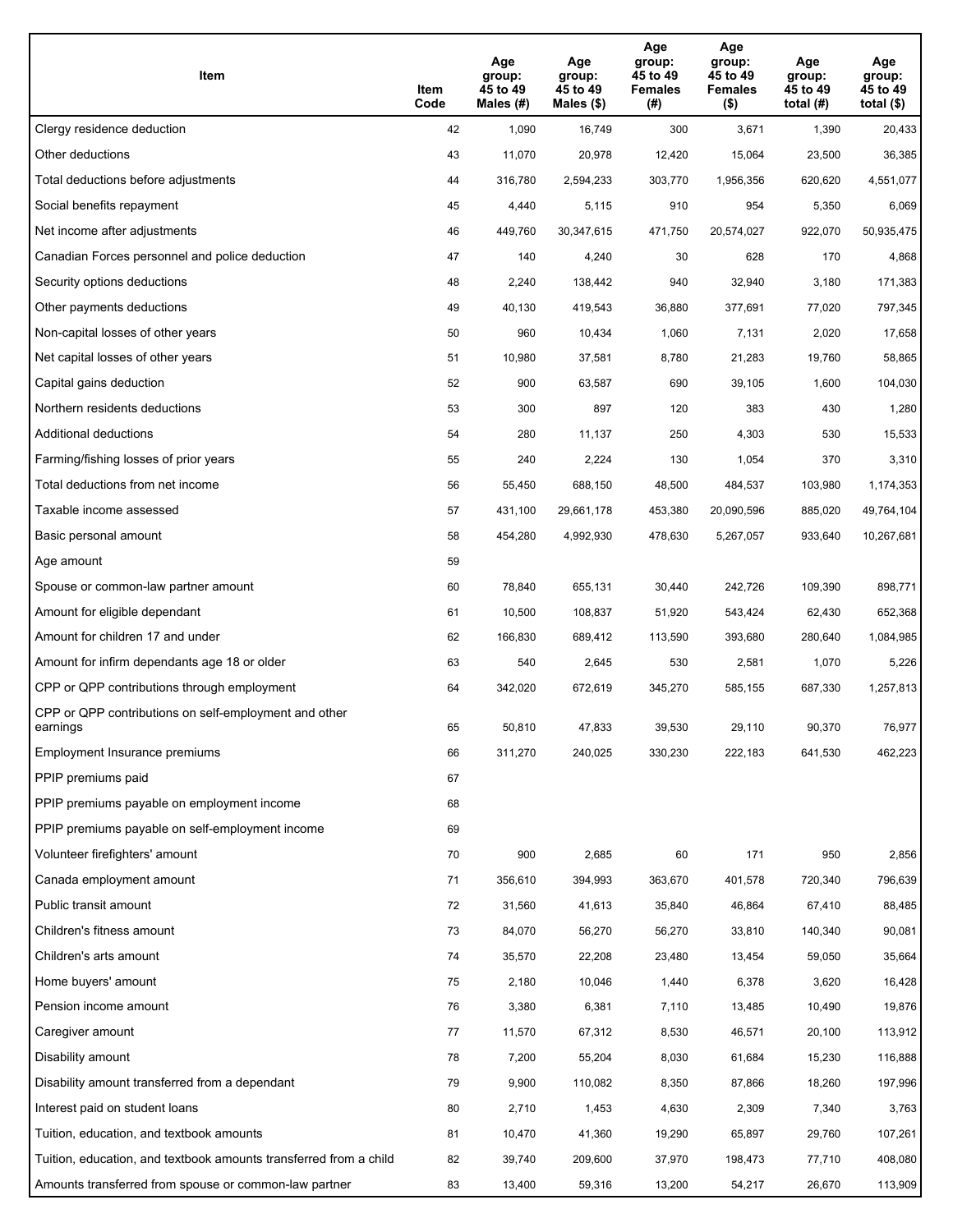| Item                                                | Item<br>Code | Age<br>group:<br>45 to 49<br>Males $(H)$ | Age<br>group:<br>45 to 49<br>Males $(\$)$ | Age<br>group:<br>45 to 49<br><b>Females</b><br>(#) | Age<br>group:<br>45 to 49<br><b>Females</b><br>$($ \$) | Age<br>group:<br>45 to 49<br>total $(H)$ | Age<br>group:<br>45 to 49<br>total $($)$ |
|-----------------------------------------------------|--------------|------------------------------------------|-------------------------------------------|----------------------------------------------------|--------------------------------------------------------|------------------------------------------|------------------------------------------|
| Medical expenses                                    | 84           | 37,320                                   | 105,575                                   | 53,040                                             | 105,467                                                | 90,500                                   | 211,460                                  |
| Total tax credits on personal amounts               | 85           | 454,280                                  | 1,289,108                                 | 478,640                                            | 1,263,673                                              | 933,640                                  | 2,554,533                                |
| Allowable charitable donations and government gifts | 86           | 128,250                                  | 239,235                                   | 109,170                                            | 124,589                                                | 237,540                                  | 364,243                                  |
| Eligible cultural and ecological gifts              | 87           | 100                                      | 230                                       | 80                                                 | 74                                                     | 190                                      | 304                                      |
| Total tax credit on donations and gifts             | 88           | 127,850                                  | 66,762                                    | 108,750                                            | 33,941                                                 | 236,720                                  | 100,821                                  |
| Total federal non-refundable tax credits            | 89           | 454,280                                  | 1,355,870                                 | 478,640                                            | 1,297,614                                              | 933,640                                  | 2,655,354                                |
| Federal dividend tax credit                         | 90           | 67,270                                   | 193,628                                   | 63,990                                             | 115,124                                                | 131,290                                  | 308,779                                  |
| Overseas employment tax credit                      | 91           | 130                                      | 1,249                                     | 20                                                 | 91                                                     | 150                                      | 1,340                                    |
| Minimum tax carryover                               | 92           | 670                                      | 2,454                                     | 490                                                | 1,256                                                  | 1,150                                    | 3,715                                    |
| Basic federal tax                                   | 93           | 353,190                                  | 4,521,772                                 | 328,640                                            | 2,432,140                                              | 682,020                                  | 6,954,935                                |
| Federal Foreign Tax Credit                          | 94           | 24,600                                   | 66,287                                    | 21,740                                             | 18,981                                                 | 46,340                                   | 85,315                                   |
| Federal Political contribution tax credit           | 95           | 2,510                                    | 482                                       | 1,200                                              | 211                                                    | 3,710                                    | 693                                      |
| <b>Investment Tax Credit</b>                        | 96           | 990                                      | 1,915                                     | 430                                                | 611                                                    | 1,430                                    | 2,526                                    |
| Labour-sponsored funds tax credit                   | 97           | 50                                       | 25                                        | 30                                                 | 15                                                     | 80                                       | 40                                       |
| Alternative minimum tax payable                     | 98           | 740                                      | 2,746                                     | 550                                                | 2,406                                                  | 1,290                                    | 5,173                                    |
| Net federal tax                                     | 99           | 351,980                                  | 4,456,721                                 | 327,840                                            | 2,412,817                                              | 680,000                                  | 6,870,513                                |
| CPP contributions on self-employment                | 100          | 50,810                                   | 95,666                                    | 39,540                                             | 58,224                                                 | 90,370                                   | 153,958                                  |
| Social Benefits repayment                           | 101          | 4,440                                    | 5,115                                     | 910                                                | 954                                                    | 5,350                                    | 6,069                                    |
| <b>Net Provincial Tax</b>                           | 102          | 357,710                                  | 2,570,834                                 | 332,860                                            | 1,329,727                                              | 690,780                                  | 3,901,077                                |
| Total tax payable                                   | 103          | 381,960                                  | 7,128,350                                 | 357,550                                            | 3,801,752                                              | 739,740                                  | 10,931,661                               |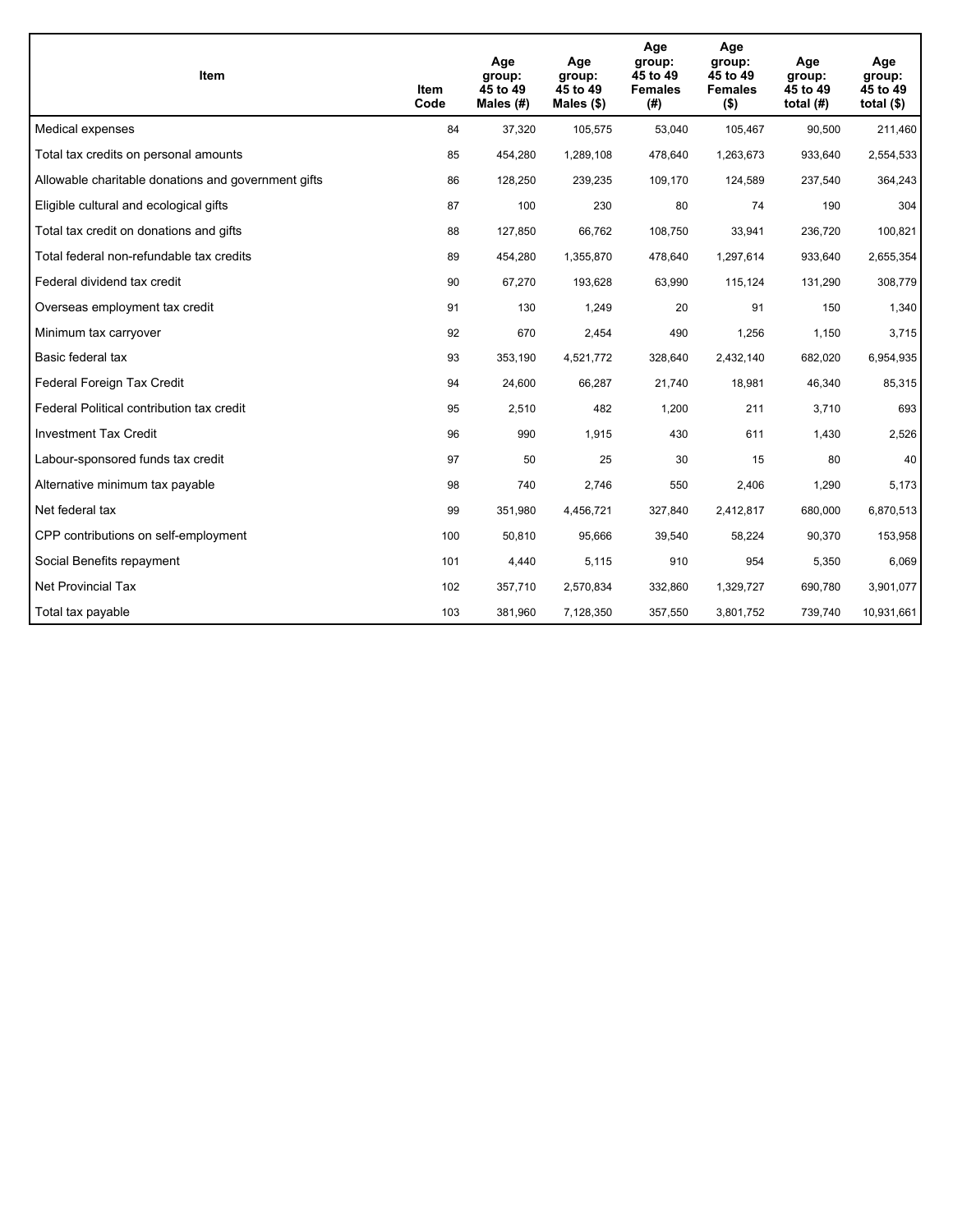| Item                                                                                           | Item<br>Code   | Age<br>group:<br>50 to 54<br>Males (#) | Age<br>group:<br>50 to 54<br>Males (\$) | Age<br>group:<br>50 to 54<br><b>Females</b><br>(#) | Age<br>group:<br>50 to 54<br><b>Females</b><br>$($ \$) | Age<br>group:<br>50 to 54<br>total $(H)$ | Age<br>group:<br>50 to 54<br>total $($)$ |
|------------------------------------------------------------------------------------------------|----------------|----------------------------------------|-----------------------------------------|----------------------------------------------------|--------------------------------------------------------|------------------------------------------|------------------------------------------|
| Number of taxable returns                                                                      | $\mathbf{1}$   | 407,570                                |                                         | 381,820                                            |                                                        | 789,580                                  |                                          |
| Number of non-taxable returns                                                                  | $\overline{2}$ | 81,320                                 |                                         | 124,600                                            |                                                        | 206,220                                  |                                          |
| Total number of returns                                                                        | 3              | 488,880                                |                                         | 506,420                                            |                                                        | 995,800                                  |                                          |
| Employment income                                                                              | 4              | 377,020                                | 27,807,799                              | 394,180                                            | 18,668,619                                             | 771,280                                  | 46,477,246                               |
| Commissions (from employment)                                                                  | 5              | 12,530                                 | 691,895                                 | 8,480                                              | 220,150                                                | 21,010                                   | 912,045                                  |
| Other employment income                                                                        | 6              | 57,110                                 | 443,222                                 | 36,260                                             | 232,452                                                | 93,380                                   | 676,205                                  |
| Old Age Security pension (OASP)                                                                | $\overline{7}$ |                                        |                                         |                                                    |                                                        |                                          |                                          |
| CPP or QPP benefits                                                                            | 8              | 17,880                                 | 160,123                                 | 29,380                                             | 230,550                                                | 47,260                                   | 390,689                                  |
| Other pensions or superannuation                                                               | 9              | 10,030                                 | 281,752                                 | 6,430                                              | 120,966                                                | 16,460                                   | 402,891                                  |
| Elected split-pension amount                                                                   | 10             | 2,380                                  | 15,619                                  | 17,780                                             | 209,496                                                | 20,150                                   | 225,130                                  |
| Universal Child Care Benefit (UCCB)                                                            | 11             | 4,090                                  | 5,106                                   | 2,240                                              | 2,833                                                  | 6,340                                    | 7,952                                    |
| Employment Insurance and other benefits                                                        | 12             | 37,580                                 | 247,928                                 | 41,320                                             | 213,901                                                | 78,900                                   | 461,831                                  |
| Taxable amount of dividends from taxable Canadian corporations                                 | 13             | 88,630                                 | 1,798,987                               | 91,740                                             | 1,062,842                                              | 180,400                                  | 2,862,092                                |
| Interest and other investment income                                                           | 14             | 116,850                                | 305,196                                 | 135,390                                            | 266,624                                                | 252,400                                  | 572,395                                  |
| Net partnership income (Limited or non-active partners only)                                   | 15             | 2,820                                  | $-1,598$                                | 1,470                                              | 2,312                                                  | 4,290                                    | 711                                      |
| Net rental income                                                                              | 16             | 39,850                                 | 83,878                                  | 38,290                                             | 80,867                                                 | 78,170                                   | 164,895                                  |
| Taxable capital gains                                                                          | 17             | 47,490                                 | 457,590                                 | 53,000                                             | 271,145                                                | 100,520                                  | 729,567                                  |
| Registered retirement savings plan income (RRSP)                                               | 18             | 55,420                                 | 439,288                                 | 54,000                                             | 380,857                                                | 109,430                                  | 820,377                                  |
| Other income                                                                                   | 19             | 67,980                                 | 726,813                                 | 65,150                                             | 422,255                                                | 133,160                                  | 1,149,178                                |
| Net business income                                                                            | 20             | 62,220                                 | 1,046,067                               | 48,800                                             | 562,269                                                | 111,150                                  | 1,610,327                                |
| Net professional income                                                                        | 21             | 8,700                                  | 851,648                                 | 8,060                                              | 408,128                                                | 16,760                                   | 1,259,912                                |
| Net commission income                                                                          | 22             | 6,870                                  | 207,018                                 | 6,020                                              | 124,987                                                | 12,890                                   | 332,019                                  |
| Net farming income                                                                             | 23             | 6,800                                  | 53,926                                  | 3,900                                              | 23,955                                                 | 10,950                                   | 82,361                                   |
| Net fishing income                                                                             | 24             | 30                                     | 226                                     |                                                    |                                                        | 30                                       | 271                                      |
| Workers' compensation benefits                                                                 | 25             | 16,290                                 | 198,988                                 | 9,670                                              | 84,916                                                 | 25,960                                   | 283,904                                  |
| Social assistance payments                                                                     | 26             | 33,130                                 | 326,504                                 | 32,570                                             | 341,791                                                | 65,700                                   | 668,348                                  |
| Net federal supplements                                                                        | 27             |                                        |                                         |                                                    |                                                        |                                          |                                          |
| Total income assessed                                                                          | 28             | 486,740                                | 36, 151, 528                            | 502,670                                            | 24,057,955                                             | 989,840                                  | 60,219,969                               |
| Registered pension plan contributions (RPP)                                                    | 29             | 113,990                                | 661,013                                 | 144,000                                            | 702,368                                                | 257,980                                  | 1,363,386                                |
| RRSP deduction                                                                                 | 30             | 183,840                                | 1,478,710                               | 171,400                                            | 1,026,516                                              | 355,260                                  | 2,505,379                                |
| Deduction for elected split-pension amount                                                     | 31             | 5,370                                  | 61,803                                  | 1,380                                              | 8,146                                                  | 6,750                                    | 69,949                                   |
| Annual union, professional, or like dues                                                       | 32             | 128,120                                | 123,739                                 | 135,670                                            | 102,842                                                | 263,790                                  | 226,588                                  |
| Child care expenses                                                                            | 33             | 10,330                                 | 36,089                                  | 11,770                                             | 32,273                                                 | 22,100                                   | 68,367                                   |
| Business investment loss                                                                       | 34             | 350                                    | 11,429                                  | 220                                                | 6,906                                                  | 570                                      | 18,335                                   |
| Moving expenses                                                                                | 35             | 910                                    | 9,550                                   | 630                                                | 5,223                                                  | 1,540                                    | 14,773                                   |
| Support payments made                                                                          | 36             | 6,040                                  | 117,040                                 | 250                                                | 4,497                                                  | 6,290                                    | 121,538                                  |
| Carrying charges and interest expenses                                                         | 37             | 54,400                                 | 171,874                                 | 46,180                                             | 111,387                                                | 100,600                                  | 283,393                                  |
| Deductions for CPP/QPP contributions on self-employment and other<br>earnings                  | 38             | 53,710                                 | 51,129                                  | 41,140                                             | 30,608                                                 | 94,870                                   | 81,752                                   |
| Deductions for provincial parental insurance plan (PPIP) premiums on<br>self-employment income | 39             |                                        |                                         |                                                    |                                                        |                                          |                                          |
| Exploration and development expenses                                                           | 40             | 1,880                                  | 34,691                                  | 810                                                | 8,494                                                  | 2,690                                    | 43,185                                   |
| Other employment expenses                                                                      | 41             | 34,080                                 | 220,691                                 | 18,400                                             | 80,913                                                 | 52,480                                   | 301,614                                  |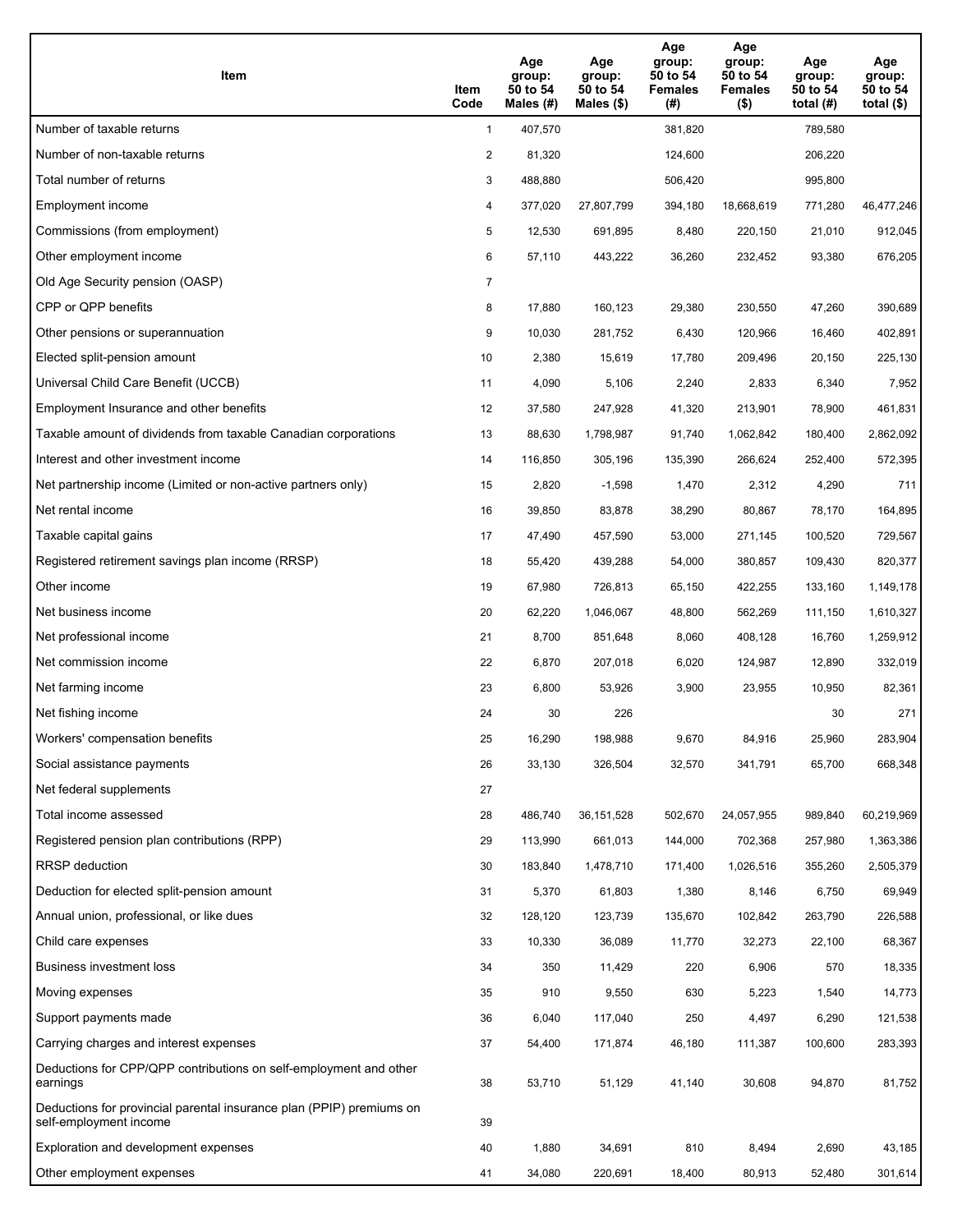| Item                                                              | Item<br>Code | Age<br>group:<br>50 to 54<br>Males (#) | Age<br>group:<br>50 to 54<br>Males (\$) | Age<br>group:<br>50 to 54<br><b>Females</b><br>(#) | Age<br>group:<br>50 to 54<br><b>Females</b><br>$($ \$) | Age<br>group:<br>50 to 54<br>total $(H)$ | Age<br>group:<br>50 to 54<br>total $($)$ |
|-------------------------------------------------------------------|--------------|----------------------------------------|-----------------------------------------|----------------------------------------------------|--------------------------------------------------------|------------------------------------------|------------------------------------------|
| Clergy residence deduction                                        | 42           | 1,330                                  | 21,131                                  | 420                                                | 5,487                                                  | 1,750                                    | 26,618                                   |
| Other deductions                                                  | 43           | 12,740                                 | 25,550                                  | 14,120                                             | 19,726                                                 | 26,860                                   | 45,290                                   |
| Total deductions before adjustments                               | 44           | 340,810                                | 3,024,634                               | 319,410                                            | 2,145,569                                              | 660,290                                  | 5,170,546                                |
| Social benefits repayment                                         | 45           | 5,010                                  | 5,872                                   | 1,030                                              | 1,118                                                  | 6,040                                    | 6,990                                    |
| Net income after adjustments                                      | 46           | 483,680                                | 33,165,051                              | 499,410                                            | 21,935,337                                             | 983,510                                  | 55,110,737                               |
| Canadian Forces personnel and police deduction                    | 47           | 100                                    | 3,213                                   | 30                                                 | 791                                                    | 130                                      | 4,004                                    |
| Security options deductions                                       | 48           | 2,330                                  | 194,047                                 | 940                                                | 39,929                                                 | 3,270                                    | 233,976                                  |
| Other payments deductions                                         | 49           | 48,610                                 | 525,874                                 | 41,780                                             | 426,714                                                | 90,390                                   | 952,640                                  |
| Non-capital losses of other years                                 | 50           | 1,180                                  | 13,756                                  | 1,120                                              | 8,293                                                  | 2,300                                    | 22,056                                   |
| Net capital losses of other years                                 | 51           | 14,390                                 | 50,944                                  | 12,660                                             | 30,351                                                 | 27,060                                   | 81,325                                   |
| Capital gains deduction                                           | 52           | 1,130                                  | 94,093                                  | 940                                                | 56,325                                                 | 2,090                                    | 151,218                                  |
| Northern residents deductions                                     | 53           | 410                                    | 1,125                                   | 180                                                | 571                                                    | 590                                      | 1,697                                    |
| Additional deductions                                             | 54           | 330                                    | 14,036                                  | 310                                                | 5,570                                                  | 640                                      | 19,633                                   |
| Farming/fishing losses of prior years                             | 55           | 340                                    | 3,307                                   | 190                                                | 1,316                                                  | 540                                      | 4,733                                    |
| Total deductions from net income                                  | 56           | 67,800                                 | 901,020                                 | 57,560                                             | 569,980                                                | 125,410                                  | 1,472,027                                |
| Taxable income assessed                                           | 57           | 461,430                                | 32,266,952                              | 478,550                                            | 21,366,589                                             | 940,400                                  | 53,642,866                               |
| Basic personal amount                                             | 58           | 488,870                                | 5,379,346                               | 506,420                                            | 5,576,441                                              | 995,790                                  | 10,961,153                               |
| Age amount                                                        | 59           |                                        |                                         |                                                    |                                                        |                                          |                                          |
| Spouse or common-law partner amount                               | 60           | 78,270                                 | 648,007                                 | 31,160                                             | 244,040                                                | 109,520                                  | 892,769                                  |
| Amount for eligible dependant                                     | 61           | 7,200                                  | 72,679                                  | 28,060                                             | 283,783                                                | 35,270                                   | 356,582                                  |
| Amount for children 17 and under                                  | 62           | 102,470                                | 363,888                                 | 53,690                                             | 159,899                                                | 156,320                                  | 524,813                                  |
| Amount for infirm dependants age 18 or older                      | 63           | 800                                    | 3,768                                   | 690                                                | 3,082                                                  | 1,490                                    | 6,863                                    |
| CPP or QPP contributions through employment                       | 64           | 356,830                                | 701,998                                 | 354,750                                            | 600,811                                                | 711,610                                  | 1,302,842                                |
| CPP or QPP contributions on self-employment and other<br>earnings | 65           | 53,710                                 | 51,129                                  | 41,140                                             | 30,608                                                 | 94,870                                   | 81,752                                   |
| Employment Insurance premiums                                     | 66           | 323,860                                | 249,604                                 | 337,810                                            | 227,124                                                | 661,700                                  | 476,741                                  |
| PPIP premiums paid                                                | 67           |                                        |                                         |                                                    |                                                        |                                          |                                          |
| PPIP premiums payable on employment income                        | 68           |                                        |                                         |                                                    |                                                        |                                          |                                          |
| PPIP premiums payable on self-employment income                   | 69           |                                        |                                         |                                                    |                                                        |                                          |                                          |
| Volunteer firefighters' amount                                    | 70           | 830                                    | 2,481                                   | 50                                                 | 150                                                    | 880                                      | 2,631                                    |
| Canada employment amount                                          | 71           | 374,790                                | 414,391                                 | 375,540                                            | 414,284                                                | 750,370                                  | 828,724                                  |
| Public transit amount                                             | 72           | 29,010                                 | 38,122                                  | 34,800                                             | 46,619                                                 | 63,800                                   | 84,742                                   |
| Children's fitness amount                                         | 73           | 41,870                                 | 24,861                                  | 21,060                                             | 11,193                                                 | 62,930                                   | 36,057                                   |
| Children's arts amount                                            | 74           | 17,410                                 | 10,113                                  | 8,940                                              | 4,741                                                  | 26,350                                   | 14,855                                   |
| Home buyers' amount                                               | 75           | 1,450                                  | 6,568                                   | 1,020                                              | 4,409                                                  | 2,460                                    | 10,981                                   |
| Pension income amount                                             | 76           | 12,070                                 | 23,299                                  | 23,130                                             | 44,617                                                 | 35,200                                   | 67,924                                   |
| Caregiver amount                                                  | 77           | 11,120                                 | 61,684                                  | 8,810                                              | 45,748                                                 | 19,940                                   | 107,529                                  |
| Disability amount                                                 | 78           | 10,660                                 | 81,855                                  | 11,930                                             | 91,616                                                 | 22,600                                   | 173,478                                  |
| Disability amount transferred from a dependant                    | 79           | 9,110                                  | 90,029                                  | 7,390                                              | 67,339                                                 | 16,510                                   | 157,488                                  |
| Interest paid on student loans                                    | 80           | 1,590                                  | 835                                     | 2,900                                              | 1,386                                                  | 4,480                                    | 2,220                                    |
| Tuition, education, and textbook amounts                          | 81           | 7,540                                  | 27,453                                  | 13,860                                             | 43,408                                                 | 21,400                                   | 70,865                                   |
| Tuition, education, and textbook amounts transferred from a child | 82           | 67,540                                 | 391,480                                 | 45,790                                             | 250,870                                                | 113,330                                  | 642,355                                  |
| Amounts transferred from spouse or common-law partner             | 83           | 11,350                                 | 52,257                                  | 10,700                                             | 50,020                                                 | 22,090                                   | 102,456                                  |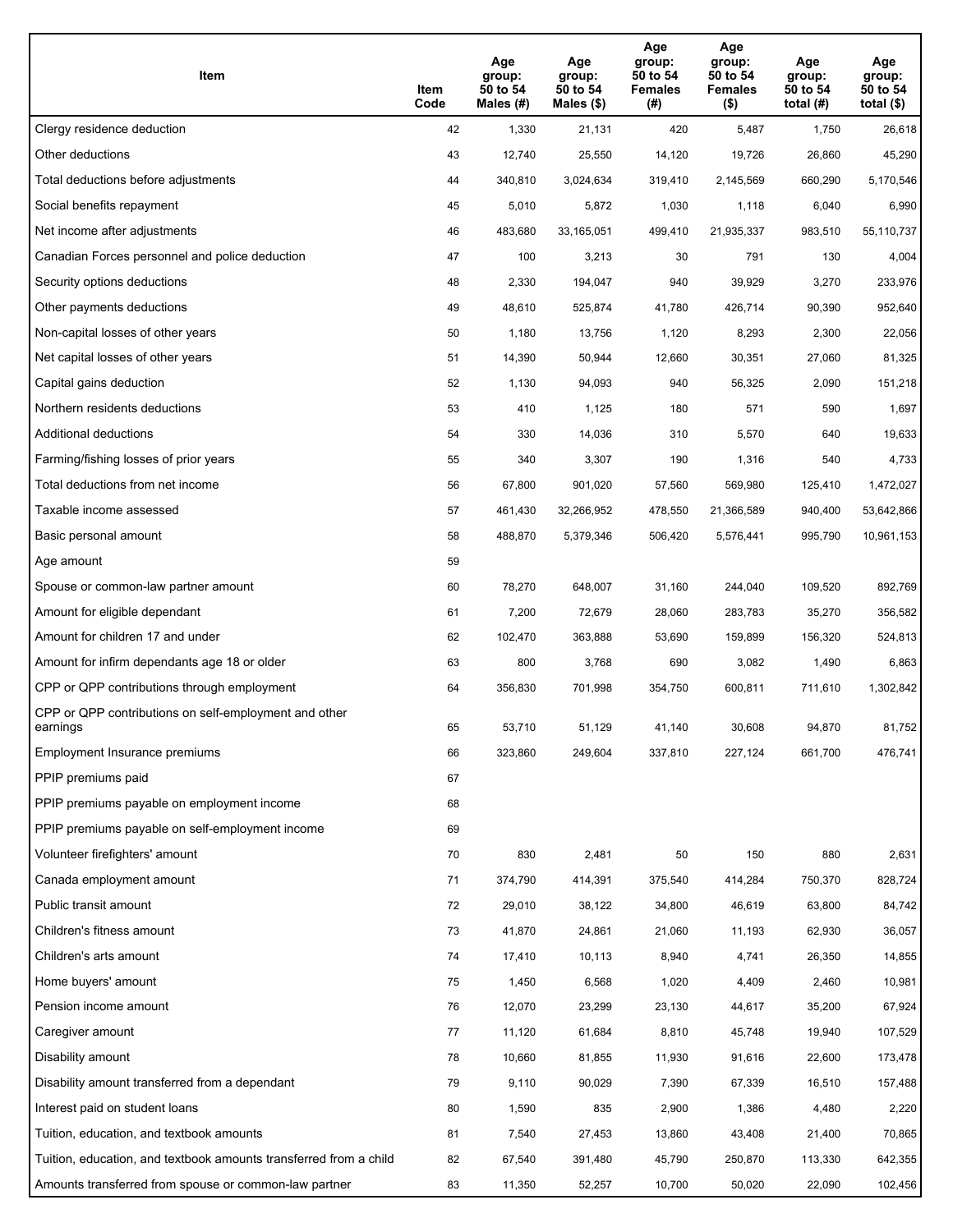| Item                                                | Item<br>Code | Age<br>group:<br>50 to 54<br>Males $(H)$ | Age<br>group:<br>50 to 54<br>Males $(\$)$ | Age<br>group:<br>50 to 54<br><b>Females</b><br>(#) | Age<br>group:<br>50 to 54<br><b>Females</b><br>$($ \$) | Age<br>group:<br>50 to 54<br>total $(H)$ | Age<br>group:<br>50 to 54<br>total $($)$ |
|-----------------------------------------------------|--------------|------------------------------------------|-------------------------------------------|----------------------------------------------------|--------------------------------------------------------|------------------------------------------|------------------------------------------|
| Medical expenses                                    | 84           | 43,040                                   | 99,256                                    | 60,540                                             | 119,881                                                | 103,690                                  | 219,381                                  |
| Total tax credits on personal amounts               | 85           | 488,880                                  | 1,319,324                                 | 506,420                                            | 1,248,327                                              | 995,790                                  | 2,568,856                                |
| Allowable charitable donations and government gifts | 86           | 143,380                                  | 302,500                                   | 124,410                                            | 156,839                                                | 267,880                                  | 459,598                                  |
| Eligible cultural and ecological gifts              | 87           | 100                                      | 569                                       | 100                                                | 319                                                    | 200                                      | 887                                      |
| Total tax credit on donations and gifts             | 88           | 142,980                                  | 84,820                                    | 123,990                                            | 42,976                                                 | 267,060                                  | 127,870                                  |
| Total federal non-refundable tax credits            | 89           | 488,880                                  | 1,404,144                                 | 506,420                                            | 1,291,304                                              | 995,790                                  | 2,696,725                                |
| Federal dividend tax credit                         | 90           | 83,970                                   | 245,998                                   | 83,010                                             | 143,799                                                | 167,000                                  | 389,830                                  |
| Overseas employment tax credit                      | 91           | 170                                      | 1,724                                     | 20                                                 | 150                                                    | 180                                      | 1,874                                    |
| Minimum tax carryover                               | 92           | 960                                      | 3,041                                     | 750                                                | 2,273                                                  | 1,710                                    | 5,314                                    |
| Basic federal tax                                   | 93           | 380,350                                  | 5,006,979                                 | 357,110                                            | 2,629,451                                              | 737,620                                  | 7,637,068                                |
| Federal Foreign Tax Credit                          | 94           | 31,320                                   | 64,954                                    | 29,390                                             | 17,963                                                 | 60,720                                   | 83,001                                   |
| Federal Political contribution tax credit           | 95           | 3,450                                    | 676                                       | 1,870                                              | 321                                                    | 5,320                                    | 997                                      |
| <b>Investment Tax Credit</b>                        | 96           | 1,320                                    | 2,614                                     | 620                                                | 850                                                    | 1,950                                    | 3,464                                    |
| Labour-sponsored funds tax credit                   | 97           | 60                                       | 37                                        | 40                                                 | 20                                                     | 110                                      | 57                                       |
| Alternative minimum tax payable                     | 98           | 990                                      | 4,492                                     | 690                                                | 2,815                                                  | 1,670                                    | 7,307                                    |
| Net federal tax                                     | 99           | 379,130                                  | 4,940,807                                 | 356,360                                            | 2,611,089                                              | 735,640                                  | 7,552,450                                |
| CPP contributions on self-employment                | 100          | 53,720                                   | 102,270                                   | 41,140                                             | 61,216                                                 | 94,880                                   | 163,517                                  |
| Social Benefits repayment                           | 101          | 5,010                                    | 5,872                                     | 1,030                                              | 1,118                                                  | 6,040                                    | 6,990                                    |
| <b>Net Provincial Tax</b>                           | 102          | 381,770                                  | 2,852,197                                 | 355,720                                            | 1,427,542                                              | 737.660                                  | 4,280,018                                |
| Total tax payable                                   | 103          | 407,570                                  | 7,901,162                                 | 381,820                                            | 4,100,994                                              | 789,580                                  | 12,003,019                               |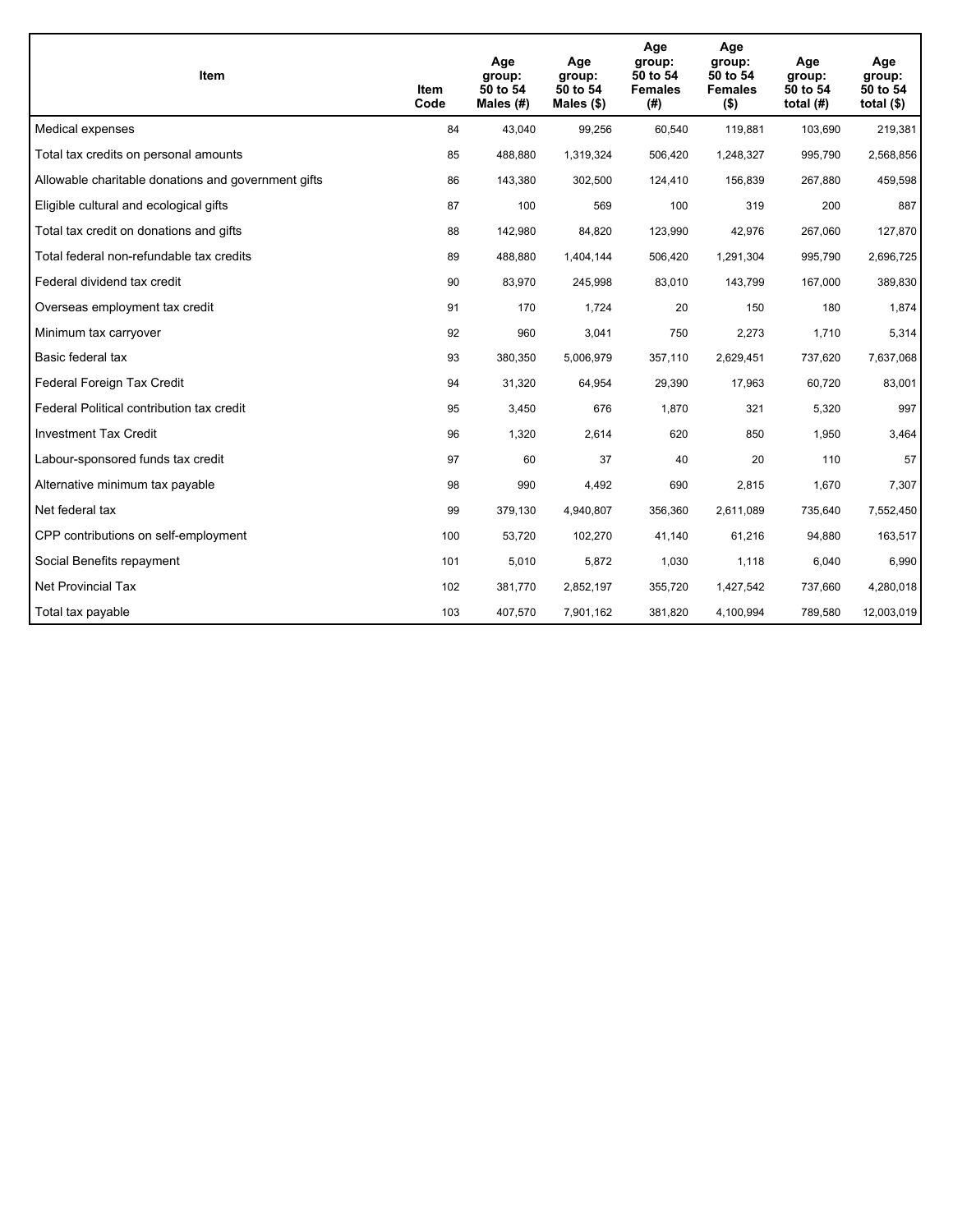| Item                                                                                           | Item<br>Code   | Age<br>group:<br>55 to 59<br>Males $(H)$ | Age<br>group:<br>55 to 59<br>Males $(\$)$ | Age<br>group:<br>55 to 59<br><b>Females</b><br>(#) | Age<br>group:<br>55 to 59<br><b>Females</b><br>$($ \$) | Age<br>group:<br>55 to 59<br>total $(H)$ | Age<br>group:<br>55 to 59<br>total $(\$)$ |
|------------------------------------------------------------------------------------------------|----------------|------------------------------------------|-------------------------------------------|----------------------------------------------------|--------------------------------------------------------|------------------------------------------|-------------------------------------------|
| Number of taxable returns                                                                      | $\mathbf{1}$   | 354,080                                  |                                           | 335,630                                            |                                                        | 689,820                                  |                                           |
| Number of non-taxable returns                                                                  | 2              | 78,580                                   |                                           | 115,720                                            |                                                        | 194,550                                  |                                           |
| Total number of returns                                                                        | 3              | 432,650                                  |                                           | 451,350                                            |                                                        | 884,370                                  |                                           |
| Employment income                                                                              | 4              | 305,530                                  | 21,304,880                                | 314,540                                            | 13,906,486                                             | 620,140                                  | 35,212,684                                |
| Commissions (from employment)                                                                  | 5              | 9,380                                    | 542,069                                   | 6,030                                              | 146,487                                                | 15,400                                   | 688,556                                   |
| Other employment income                                                                        | 6              | 63,580                                   | 396,645                                   | 38,180                                             | 222,262                                                | 101,770                                  | 619,114                                   |
| Old Age Security pension (OASP)                                                                | $\overline{7}$ |                                          |                                           |                                                    |                                                        |                                          |                                           |
| CPP or QPP benefits                                                                            | 8              | 25,600                                   | 242,896                                   | 43,350                                             | 344,339                                                | 68,950                                   | 587,235                                   |
| Other pensions or superannuation                                                               | 9              | 43,770                                   | 1,568,980                                 | 36,500                                             | 993,980                                                | 80,280                                   | 2,563,101                                 |
| Elected split-pension amount                                                                   | 10             | 7,660                                    | 58,834                                    | 44,140                                             | 571,395                                                | 51.800                                   | 630,238                                   |
| Universal Child Care Benefit (UCCB)                                                            | 11             | 1,190                                    | 1,527                                     | 670                                                | 854                                                    | 1,860                                    | 2,382                                     |
| Employment Insurance and other benefits                                                        | 12             | 32,720                                   | 216,332                                   | 33,160                                             | 169,017                                                | 65,880                                   | 385,348                                   |
| Taxable amount of dividends from taxable Canadian corporations                                 | 13             | 93,680                                   | 1,820,890                                 | 98,720                                             | 1,116,921                                              | 192,430                                  | 2,937,929                                 |
| Interest and other investment income                                                           | 14             | 125,760                                  | 355,115                                   | 146,940                                            | 329,502                                                | 272,850                                  | 685,005                                   |
| Net partnership income (Limited or non-active partners only)                                   | 15             | 3,100                                    | 9,808                                     | 1,730                                              | 1,635                                                  | 4,830                                    | 11,443                                    |
| Net rental income                                                                              | 16             | 35,620                                   | 108,348                                   | 33,900                                             | 92,485                                                 | 69,550                                   | 200,891                                   |
| Taxable capital gains                                                                          | 17             | 51,380                                   | 509,102                                   | 59,210                                             | 325,015                                                | 110,630                                  | 835,130                                   |
| Registered retirement savings plan income (RRSP)                                               | 18             | 48,590                                   | 479,862                                   | 52,320                                             | 505,962                                                | 100,920                                  | 985,854                                   |
| Other income                                                                                   | 19             | 82,790                                   | 1,037,973                                 | 80,600                                             | 675,511                                                | 163,420                                  | 1,713,668                                 |
| Net business income                                                                            | 20             | 54,060                                   | 898,909                                   | 42,110                                             | 466,607                                                | 96,250                                   | 1,366,617                                 |
| Net professional income                                                                        | 21             | 9,070                                    | 943,096                                   | 7,030                                              | 325,881                                                | 16,110                                   | 1,268,987                                 |
| Net commission income                                                                          | 22             | 6,150                                    | 184,458                                   | 4,730                                              | 97,413                                                 | 10,880                                   | 281,871                                   |
| Net farming income                                                                             | 23             | 7,420                                    | 52,189                                    | 3,740                                              | 15,354                                                 | 11,320                                   | 69,748                                    |
| Net fishing income                                                                             | 24             | 20                                       | 241                                       |                                                    |                                                        | 30                                       | 298                                       |
| Workers' compensation benefits                                                                 | 25             | 17,900                                   | 219,413                                   | 10,170                                             | 99,348                                                 | 28,070                                   | 318,763                                   |
| Social assistance payments                                                                     | 26             | 28,800                                   | 290,821                                   | 28,140                                             | 286,868                                                | 56,950                                   | 577,716                                   |
| Net federal supplements                                                                        | 27             |                                          |                                           | 10                                                 | 28                                                     | 20                                       | 61                                        |
| Total income assessed                                                                          | 28             | 430,600                                  | 31,245,082                                | 447,790                                            | 20,815,697                                             | 878,700                                  | 52,067,591                                |
| Registered pension plan contributions (RPP)                                                    | 29             | 86,910                                   | 472,244                                   | 113,880                                            | 524,235                                                | 200,800                                  | 996,497                                   |
| RRSP deduction                                                                                 | 30             | 156,340                                  | 1,457,104                                 | 145,550                                            | 1,039,083                                              | 301,900                                  | 2,496,260                                 |
| Deduction for elected split-pension amount                                                     | 31             | 24,630                                   | 325,041                                   | 9,800                                              | 79,453                                                 | 34,440                                   | 404,494                                   |
| Annual union, professional, or like dues                                                       | 32             | 105,560                                  | 95,035                                    | 111,280                                            | 80,177                                                 | 216,850                                  | 175,215                                   |
| Child care expenses                                                                            | 33             | 3,030                                    | 9,657                                     | 1,950                                              | 5,290                                                  | 4,990                                    | 14,947                                    |
| Business investment loss                                                                       | 34             | 320                                      | 11,508                                    | 200                                                | 5,373                                                  | 510                                      | 16,881                                    |
| Moving expenses                                                                                | 35             | 680                                      | 7,694                                     | 510                                                | 4,060                                                  | 1,190                                    | 11,757                                    |
| Support payments made                                                                          | 36             | 5,460                                    | 126,428                                   | 170                                                | 3,368                                                  | 5,630                                    | 129,796                                   |
| Carrying charges and interest expenses                                                         | 37             | 58,440                                   | 191,700                                   | 51,500                                             | 128,534                                                | 109,950                                  | 320,260                                   |
| Deductions for CPP/QPP contributions on self-employment and other<br>earnings                  | 38             | 47,980                                   | 45,796                                    | 35,170                                             | 25,284                                                 | 83,160                                   | 71,089                                    |
| Deductions for provincial parental insurance plan (PPIP) premiums on<br>self-employment income | 39             |                                          |                                           |                                                    |                                                        |                                          |                                           |
| Exploration and development expenses                                                           | 40             | 2,240                                    | 36,417                                    | 990                                                | 10,576                                                 | 3,230                                    | 46,993                                    |
| Other employment expenses                                                                      | 41             | 26,550                                   | 172,191                                   | 13,830                                             | 57,782                                                 | 40,390                                   | 229,974                                   |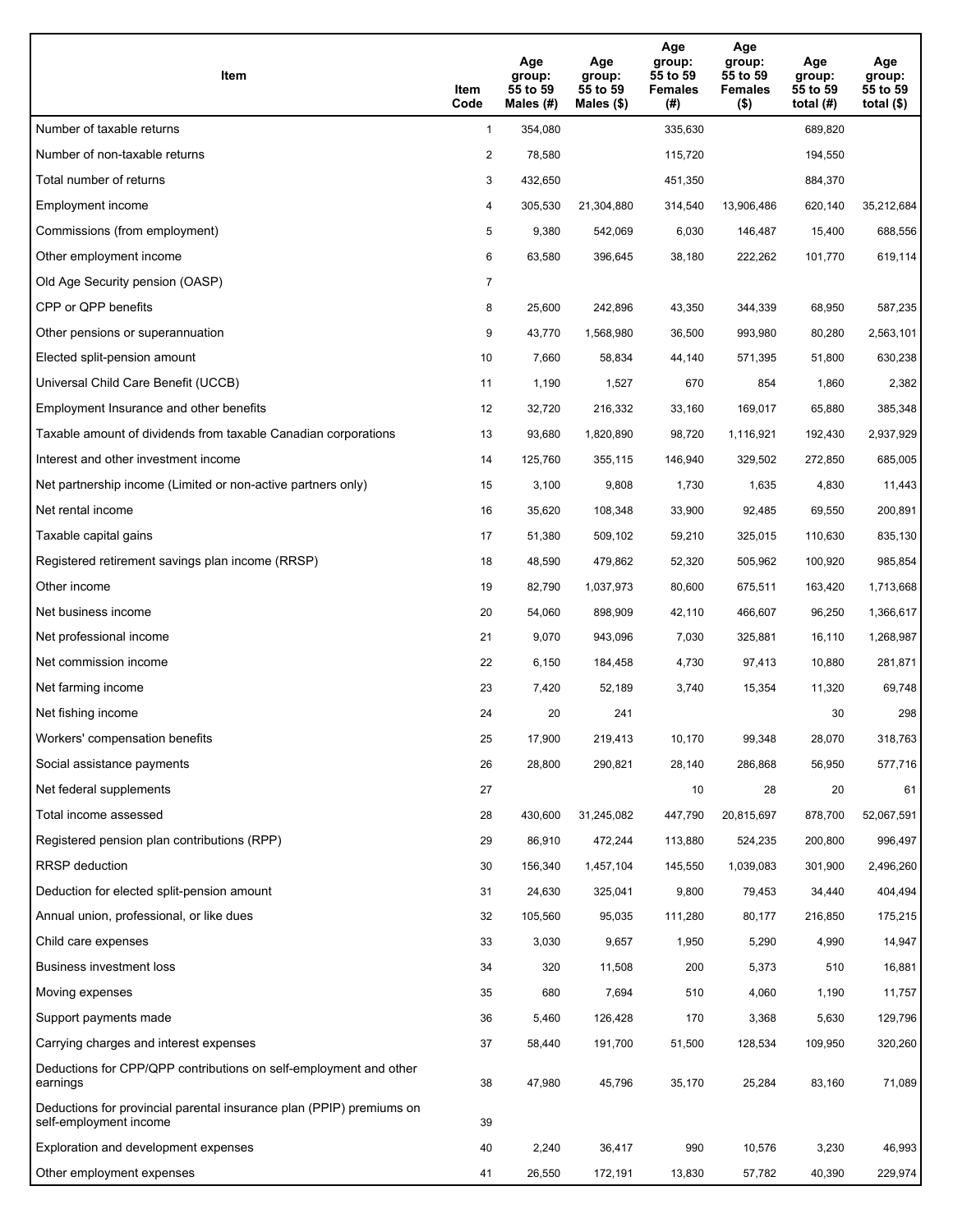| Item                                                              | Item<br>Code | Age<br>group:<br>55 to 59<br>Males (#) | Age<br>group:<br>55 to 59<br>Males (\$) | Age<br>group:<br>55 to 59<br><b>Females</b><br>(#) | Age<br>group:<br>55 to 59<br><b>Females</b><br>$($ \$) | Age<br>group:<br>55 to 59<br>total $(H)$ | Age<br>group:<br>55 to 59<br>total $($)$ |
|-------------------------------------------------------------------|--------------|----------------------------------------|-----------------------------------------|----------------------------------------------------|--------------------------------------------------------|------------------------------------------|------------------------------------------|
| Clergy residence deduction                                        | 42           | 1,330                                  | 21,925                                  | 490                                                | 6,753                                                  | 1,820                                    | 28,685                                   |
| Other deductions                                                  | 43           | 12,360                                 | 25,891                                  | 13,690                                             | 23,509                                                 | 26,050                                   | 49,403                                   |
| Total deductions before adjustments                               | 44           | 295,160                                | 2,998,818                               | 271,290                                            | 1,993,729                                              | 566,490                                  | 4,992,691                                |
| Social benefits repayment                                         | 45           | 4,140                                  | 5,266                                   | 800                                                | 875                                                    | 4,940                                    | 6,141                                    |
| Net income after adjustments                                      | 46           | 427,750                                | 28,274,194                              | 445,120                                            | 18,841,856                                             | 873,170                                  | 47,122,896                               |
| Canadian Forces personnel and police deduction                    | 47           | 30                                     | 971                                     |                                                    |                                                        | 40                                       | 1,043                                    |
| Security options deductions                                       | 48           | 1,750                                  | 158,252                                 | 630                                                | 28,680                                                 | 2,380                                    | 186,988                                  |
| Other payments deductions                                         | 49           | 45,860                                 | 510,268                                 | 37,880                                             | 386,435                                                | 83,750                                   | 896,732                                  |
| Non-capital losses of other years                                 | 50           | 1,170                                  | 24,177                                  | 970                                                | 12,641                                                 | 2,140                                    | 36,818                                   |
| Net capital losses of other years                                 | 51           | 16,270                                 | 67,534                                  | 15,370                                             | 42,523                                                 | 31,640                                   | 110,059                                  |
| Capital gains deduction                                           | 52           | 1,240                                  | 98,728                                  | 1,020                                              | 63,622                                                 | 2,280                                    | 163,351                                  |
| Northern residents deductions                                     | 53           | 320                                    | 945                                     | 150                                                | 514                                                    | 470                                      | 1,459                                    |
| Additional deductions                                             | 54           | 390                                    | 14,758                                  | 430                                                | 7,648                                                  | 820                                      | 22,443                                   |
| Farming/fishing losses of prior years                             | 55           | 430                                    | 4,996                                   | 190                                                | 2,068                                                  | 620                                      | 7,147                                    |
| Total deductions from net income                                  | 56           | 66,270                                 | 881,305                                 | 55,960                                             | 544,342                                                | 122,260                                  | 1,426,853                                |
| Taxable income assessed                                           | 57           | 407,750                                | 27,395,054                              | 426,770                                            | 18,298,508                                             | 834,800                                  | 45,699,202                               |
| Basic personal amount                                             | 58           | 432,650                                | 4,763,307                               | 451,350                                            | 4,971,177                                              | 884,360                                  | 9,738,233                                |
| Age amount                                                        | 59           |                                        |                                         |                                                    |                                                        |                                          |                                          |
| Spouse or common-law partner amount                               | 60           | 69,620                                 | 571,619                                 | 27,100                                             | 202,810                                                | 96,810                                   | 775,175                                  |
| Amount for eligible dependant                                     | 61           | 2,930                                  | 28,770                                  | 8,400                                              | 80,851                                                 | 11,330                                   | 109,632                                  |
| Amount for children 17 and under                                  | 62           | 35,890                                 | 115,388                                 | 11,990                                             | 32,781                                                 | 47,930                                   | 148,401                                  |
| Amount for infirm dependants age 18 or older                      | 63           | 850                                    | 3,608                                   | 690                                                | 2,802                                                  | 1,540                                    | 6,410                                    |
| CPP or QPP contributions through employment                       | 64           | 284,090                                | 538,601                                 | 277,300                                            | 454,610                                                | 561,410                                  | 993,232                                  |
| CPP or QPP contributions on self-employment and other<br>earnings | 65           | 47,980                                 | 45,796                                  | 35,170                                             | 25,284                                                 | 83,160                                   | 71,089                                   |
| Employment Insurance premiums                                     | 66           | 256,880                                | 190,918                                 | 262,550                                            | 171,246                                                | 519,450                                  | 362,173                                  |
| PPIP premiums paid                                                | 67           |                                        |                                         |                                                    |                                                        |                                          |                                          |
| PPIP premiums payable on employment income                        | 68           |                                        |                                         |                                                    |                                                        |                                          |                                          |
| PPIP premiums payable on self-employment income                   | 69           |                                        |                                         |                                                    |                                                        |                                          |                                          |
| Volunteer firefighters' amount                                    | 70           | 560                                    | 1,686                                   | 40                                                 | 117                                                    | 600                                      | 1,803                                    |
| Canada employment amount                                          | 71           | 311,940                                | 338,212                                 | 302,980                                            | 330,049                                                | 614,960                                  | 668,305                                  |
| Public transit amount                                             | 72           | 20,430                                 | 27,277                                  | 26,100                                             | 35,159                                                 | 46,540                                   | 62,443                                   |
| Children's fitness amount                                         | 73           | 11,580                                 | 6,317                                   | 3,450                                              | 1,664                                                  | 15,040                                   | 7,981                                    |
| Children's arts amount                                            | 74           | 5,020                                  | 2,745                                   | 1,600                                              | 815                                                    | 6,620                                    | 3,559                                    |
| Home buyers' amount                                               | 75           | 790                                    | 3,544                                   | 580                                                | 2,524                                                  | 1,370                                    | 6,073                                    |
| Pension income amount                                             | 76           | 49,860                                 | 97,675                                  | 73,510                                             | 143,341                                                | 123,380                                  | 241,040                                  |
| Caregiver amount                                                  | 77           | 8,370                                  | 45,110                                  | 6,790                                              | 33,777                                                 | 15,170                                   | 78,947                                   |
| Disability amount                                                 | 78           | 13,150                                 | 100,930                                 | 14,630                                             | 112,294                                                | 27,770                                   | 213,224                                  |
| Disability amount transferred from a dependant                    | 79           | 6,600                                  | 57,740                                  | 5,520                                              | 44,688                                                 | 12,110                                   | 102,447                                  |
| Interest paid on student loans                                    | 80           | 830                                    | 413                                     | 1,350                                              | 617                                                    | 2,180                                    | 1,030                                    |
| Tuition, education, and textbook amounts                          | 81           | 4,530                                  | 14,360                                  | 7,620                                              | 21,990                                                 | 12,150                                   | 36,354                                   |
| Tuition, education, and textbook amounts transferred from a child | 82           | 43,570                                 | 248,793                                 | 23,750                                             | 126,135                                                | 67,320                                   | 374,928                                  |
| Amounts transferred from spouse or common-law partner             | 83           | 10,780                                 | 51,641                                  | 15,020                                             | 80,856                                                 | 25,810                                   | 132,533                                  |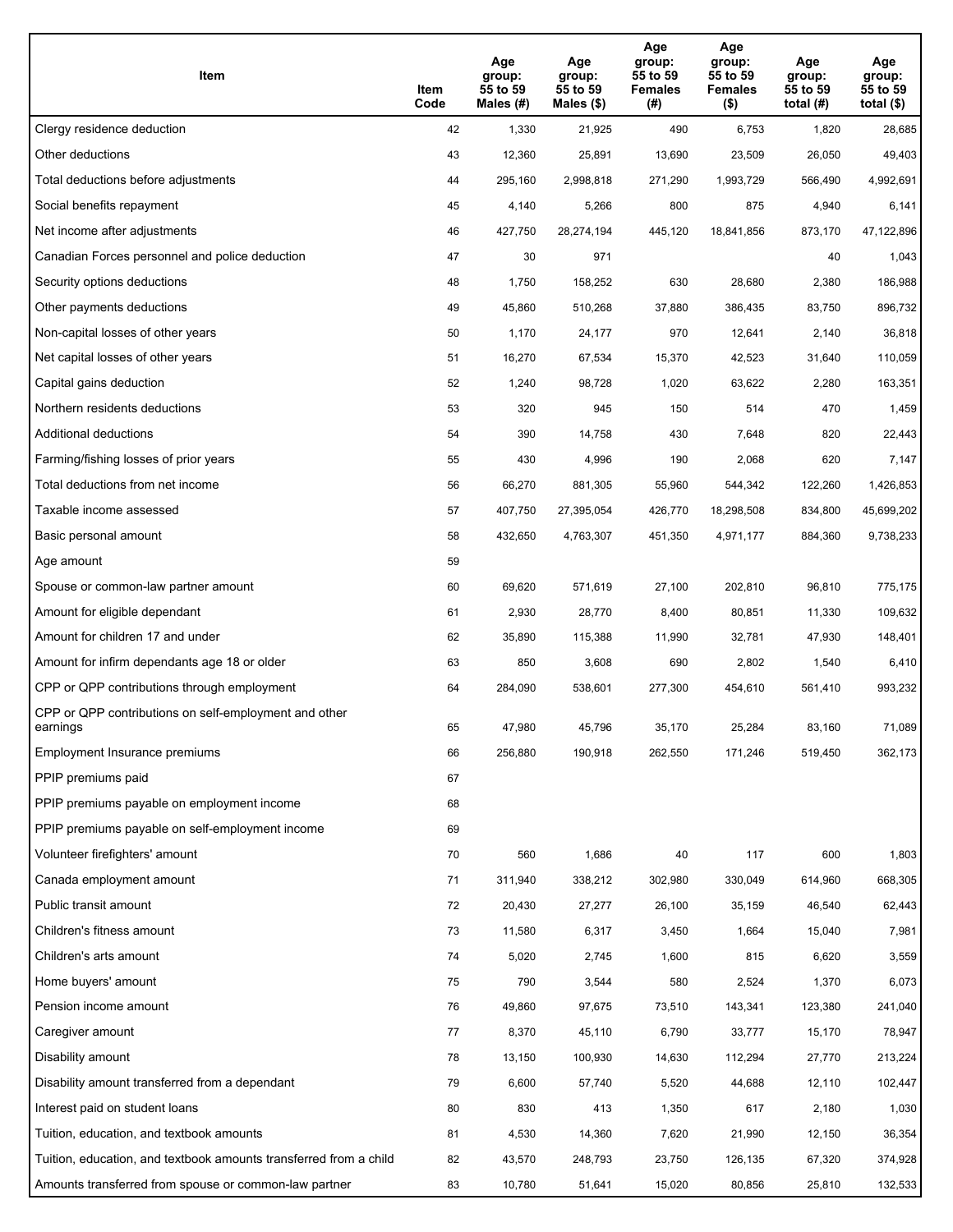| <b>Item</b>                                         | <b>Item</b><br>Code | Age<br>group:<br>55 to 59<br>Males (#) | Age<br>group:<br>55 to 59<br>Males (\$) | Age<br>group:<br>55 to 59<br><b>Females</b><br>(#) | Age<br>group:<br>55 to 59<br><b>Females</b><br>$($ \$) | Age<br>group:<br>55 to 59<br>total $(H)$ | Age<br>group:<br>55 to 59<br>total $($)$ |
|-----------------------------------------------------|---------------------|----------------------------------------|-----------------------------------------|----------------------------------------------------|--------------------------------------------------------|------------------------------------------|------------------------------------------|
| Medical expenses                                    | 84                  | 45,160                                 | 107,839                                 | 64,480                                             | 135,668                                                | 109,710                                  | 243,661                                  |
| Total tax credits on personal amounts               | 85                  | 432,650                                | 1,104,358                               | 451,350                                            | 1,051,700                                              | 884,360                                  | 2,156,827                                |
| Allowable charitable donations and government gifts | 86                  | 131,270                                | 318,412                                 | 116,350                                            | 168,612                                                | 247,690                                  | 487,227                                  |
| Eligible cultural and ecological gifts              | 87                  |                                        |                                         | 100                                                | 377                                                    |                                          |                                          |
| Total tax credit on donations and gifts             | 88                  | 130,850                                | 90.889                                  | 115,990                                            | 46,507                                                 | 246.910                                  | 137,454                                  |
| Total federal non-refundable tax credits            | 89                  | 432,650                                | 1,195,247                               | 451,350                                            | 1,098,208                                              | 884,360                                  | 2,294,281                                |
| Federal dividend tax credit                         | 90                  | 87,740                                 | 249,328                                 | 88,890                                             | 151,892                                                | 176,640                                  | 401,235                                  |
| Overseas employment tax credit                      | 91                  | 140                                    | 1,368                                   | 10                                                 | 96                                                     | 150                                      | 1,464                                    |
| Minimum tax carryover                               | 92                  | 1,070                                  | 3,904                                   | 780                                                | 2,010                                                  | 1,850                                    | 5,918                                    |
| Basic federal tax                                   | 93                  | 331,270                                | 4,226,080                               | 316,410                                            | 2,214,298                                              | 647,780                                  | 6,440,838                                |
| Federal Foreign Tax Credit                          | 94                  | 33,390                                 | 61,173                                  | 33,950                                             | 16,815                                                 | 67,340                                   | 78,034                                   |
| Federal Political contribution tax credit           | 95                  | 3,970                                  | 755                                     | 2,470                                              | 403                                                    | 6,440                                    | 1,158                                    |
| <b>Investment Tax Credit</b>                        | 96                  | 1,380                                  | 3,012                                   | 610                                                | 788                                                    | 2,000                                    | 3,799                                    |
| Labour-sponsored funds tax credit                   | 97                  | 50                                     | 29                                      | 40                                                 | 17                                                     | 90                                       | 47                                       |
| Alternative minimum tax payable                     | 98                  | 1,030                                  | 4,965                                   | 690                                                | 2,995                                                  | 1,720                                    | 7,962                                    |
| Net federal tax                                     | 99                  | 330,240                                | 4,164,901                               | 315,640                                            | 2,196,788                                              | 645,980                                  | 6,362,101                                |
| CPP contributions on self-employment                | 100                 | 47,980                                 | 91,595                                  | 35,170                                             | 50,571                                                 | 83,160                                   | 142,182                                  |
| Social Benefits repayment                           | 101                 | 4,140                                  | 5,266                                   | 800                                                | 875                                                    | 4,940                                    | 6,141                                    |
| Net Provincial Tax                                  | 102                 | 330,680                                | 2,404,291                               | 311,260                                            | 1,197,754                                              | 642,030                                  | 3,602,281                                |
| Total tax payable                                   | 103                 | 354,080                                | 6,666,072                               | 335,630                                            | 3,446,013                                              | 689,820                                  | 10,112,749                               |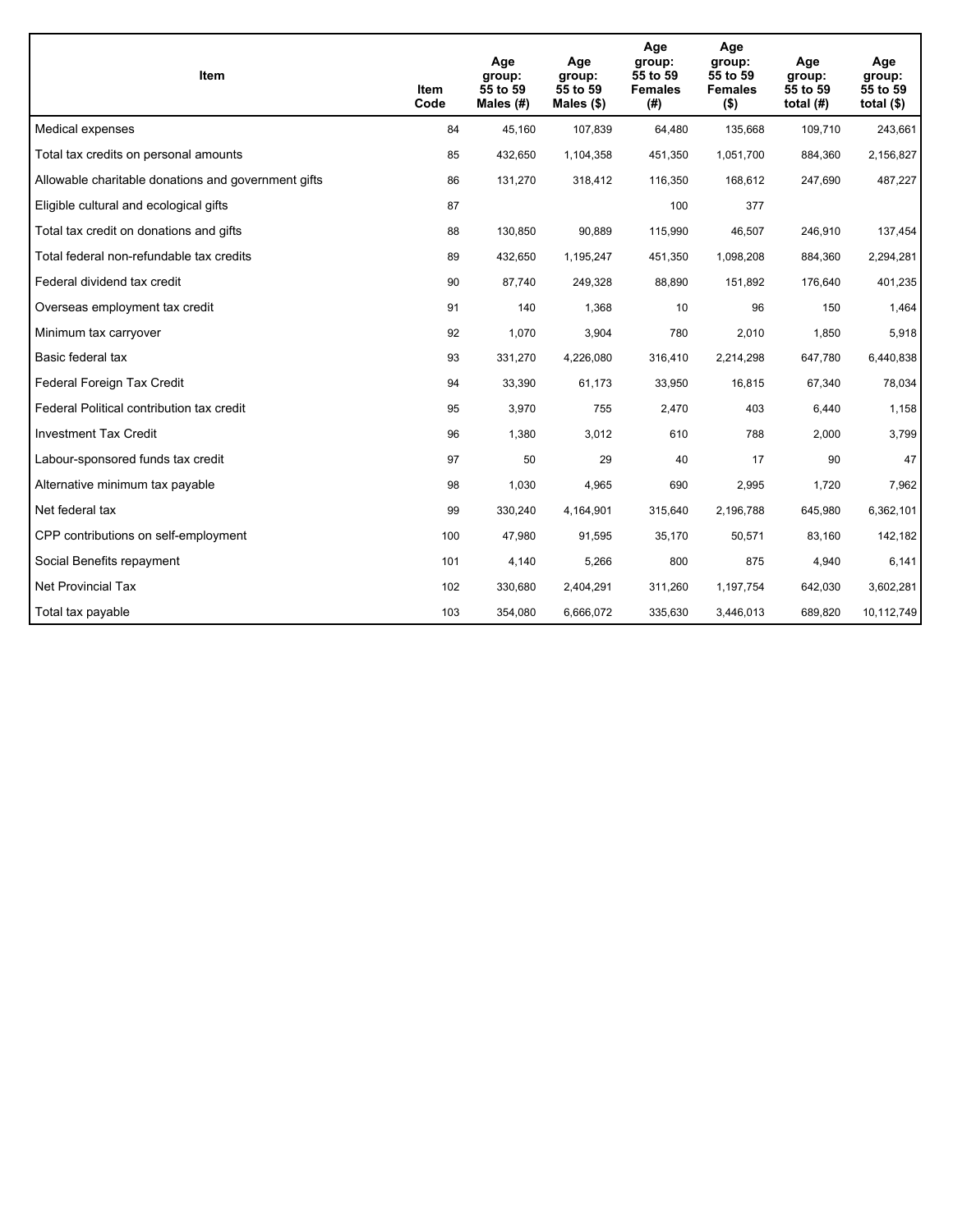| Item                                                                                           | Item<br>Code   | Age<br>group:<br>60 to 64<br>Males $(H)$ | Age<br>group:<br>60 to 64<br>Males $(\$)$ | Age<br>group:<br>60 to 64<br><b>Females</b><br>(#) | Age<br>group:<br>60 to 64<br><b>Females</b><br>$($ \$) | Age<br>group:<br>60 to 64<br>total $(H)$ | Age<br>group:<br>60 to 64<br>total $($ |
|------------------------------------------------------------------------------------------------|----------------|------------------------------------------|-------------------------------------------|----------------------------------------------------|--------------------------------------------------------|------------------------------------------|----------------------------------------|
| Number of taxable returns                                                                      | $\mathbf{1}$   | 292,600                                  |                                           | 281,260                                            |                                                        | 573,940                                  |                                        |
| Number of non-taxable returns                                                                  | $\overline{2}$ | 73,630                                   |                                           | 111,550                                            |                                                        | 185,410                                  |                                        |
| Total number of returns                                                                        | 3              | 366,230                                  |                                           | 392,820                                            |                                                        | 759,350                                  |                                        |
| Employment income                                                                              | 4              | 200,100                                  | 11,965,540                                | 192,400                                            | 7,305,588                                              | 392,570                                  | 19,272,493                             |
| Commissions (from employment)                                                                  | 5              | 5,930                                    | 302,838                                   | 3,260                                              | 69,929                                                 | 9,180                                    | 372,767                                |
| Other employment income                                                                        | 6              | 67,130                                   | 262,027                                   | 37,150                                             | 165,325                                                | 104,280                                  | 427,415                                |
| Old Age Security pension (OASP)                                                                | $\overline{7}$ |                                          |                                           |                                                    |                                                        |                                          |                                        |
| CPP or QPP benefits                                                                            | 8              | 177,690                                  | 1,271,997                                 | 207,890                                            | 1,273,444                                              | 385,580                                  | 2,545,446                              |
| Other pensions or superannuation                                                               | 9              | 92,760                                   | 3,332,625                                 | 88,870                                             | 2,313,572                                              | 181,660                                  | 5,646,376                              |
| Elected split-pension amount                                                                   | 10             | 17,810                                   | 151.605                                   | 73,240                                             | 960,203                                                | 91,060                                   | 1,111,852                              |
| Universal Child Care Benefit (UCCB)                                                            | 11             | 400                                      | 522                                       | 310                                                | 409                                                    | 720                                      | 932                                    |
| Employment Insurance and other benefits                                                        | 12             | 23,770                                   | 154,964                                   | 20,840                                             | 102,038                                                | 44,610                                   | 257,001                                |
| Taxable amount of dividends from taxable Canadian corporations                                 | 13             | 91,510                                   | 1,710,722                                 | 97,780                                             | 1,133,697                                              | 189,310                                  | 2,844,716                              |
| Interest and other investment income                                                           | 14             | 127,760                                  | 381,654                                   | 149,310                                            | 375,785                                                | 277,190                                  | 757,800                                |
| Net partnership income (Limited or non-active partners only)                                   | 15             | 2,950                                    | 12,180                                    | 1,600                                              | $-2,823$                                               | 4,550                                    | 9,357                                  |
| Net rental income                                                                              | 16             | 29,180                                   | 119,736                                   | 27,340                                             | 101,168                                                | 56,540                                   | 221,018                                |
| Taxable capital gains                                                                          | 17             | 51,910                                   | 547,317                                   | 61,210                                             | 351,695                                                | 113,150                                  | 900,292                                |
| Registered retirement savings plan income (RRSP)                                               | 18             | 46,020                                   | 535,062                                   | 51,900                                             | 585,334                                                | 97,920                                   | 1,120,409                              |
| Other income                                                                                   | 19             | 91,140                                   | 938,120                                   | 93,360                                             | 666,908                                                | 184,520                                  | 1,605,170                              |
| Net business income                                                                            | 20             | 42,670                                   | 625,669                                   | 32,350                                             | 317,004                                                | 75,060                                   | 943,079                                |
| Net professional income                                                                        | 21             | 9,090                                    | 786,652                                   | 5,530                                              | 207,552                                                | 14,620                                   | 994,204                                |
| Net commission income                                                                          | 22             | 5,360                                    | 134,735                                   | 3,680                                              | 74,061                                                 | 9,040                                    | 208,796                                |
| Net farming income                                                                             | 23             | 6,570                                    | 39,230                                    | 3,110                                              | 10,695                                                 | 9,800                                    | 51,750                                 |
| Net fishing income                                                                             | 24             | 20                                       | 94                                        | 10                                                 | 1                                                      | 30                                       | 95                                     |
| Workers' compensation benefits                                                                 | 25             | 17,760                                   | 235,339                                   | 10,050                                             | 113,976                                                | 27,800                                   | 349,316                                |
| Social assistance payments                                                                     | 26             | 21,910                                   | 219,808                                   | 22,020                                             | 206,351                                                | 43,940                                   | 426,264                                |
| Net federal supplements                                                                        | 27             | 2,810                                    | 15,937                                    | 23,510                                             | 138,780                                                | 26,320                                   | 154,717                                |
| Total income assessed                                                                          | 28             | 364,920                                  | 23,746,551                                | 390,940                                            | 16,556,130                                             | 756,110                                  | 40,308,879                             |
| Registered pension plan contributions (RPP)                                                    | 29             | 48,040                                   | 238,256                                   | 61,920                                             | 251,358                                                | 109,970                                  | 489,614                                |
| <b>RRSP</b> deduction                                                                          | 30             | 108,240                                  | 1,067,605                                 | 94,560                                             | 754,196                                                | 202,800                                  | 1,821,848                              |
| Deduction for elected split-pension amount                                                     | 31             | 53,420                                   | 742,927                                   | 21,830                                             | 181,662                                                | 75,260                                   | 924,589                                |
| Annual union, professional, or like dues                                                       | 32             | 70,020                                   | 52,443                                    | 70,750                                             | 44,112                                                 | 140,780                                  | 96,557                                 |
| Child care expenses                                                                            | 33             | 790                                      | 2,376                                     | 300                                                | 1,018                                                  | 1,090                                    | 3,394                                  |
| Business investment loss                                                                       | 34             | 280                                      | 10,981                                    | 170                                                | 4,038                                                  | 450                                      | 15,020                                 |
| Moving expenses                                                                                | 35             | 360                                      | 3,954                                     | 260                                                | 1,532                                                  | 610                                      | 5,486                                  |
| Support payments made                                                                          | 36             | 3,880                                    | 94,540                                    | 80                                                 | 1,300                                                  | 3,970                                    | 95,839                                 |
| Carrying charges and interest expenses                                                         | 37             | 58,950                                   | 184,178                                   | 53,360                                             | 137,853                                                | 112,310                                  | 322,059                                |
| Deductions for CPP/QPP contributions on self-employment and other<br>earnings                  | 38             | 37,910                                   | 35,806                                    | 26,120                                             | 17,684                                                 | 64,030                                   | 53,493                                 |
| Deductions for provincial parental insurance plan (PPIP) premiums on<br>self-employment income | 39             |                                          |                                           |                                                    |                                                        |                                          |                                        |
| Exploration and development expenses                                                           | 40             | 2,190                                    | 35,250                                    | 1,050                                              | 8,747                                                  | 3,240                                    | 43,997                                 |
| Other employment expenses                                                                      | 41             | 16,860                                   | 105,709                                   | 8,180                                              | 32,951                                                 | 25,040                                   | 138,660                                |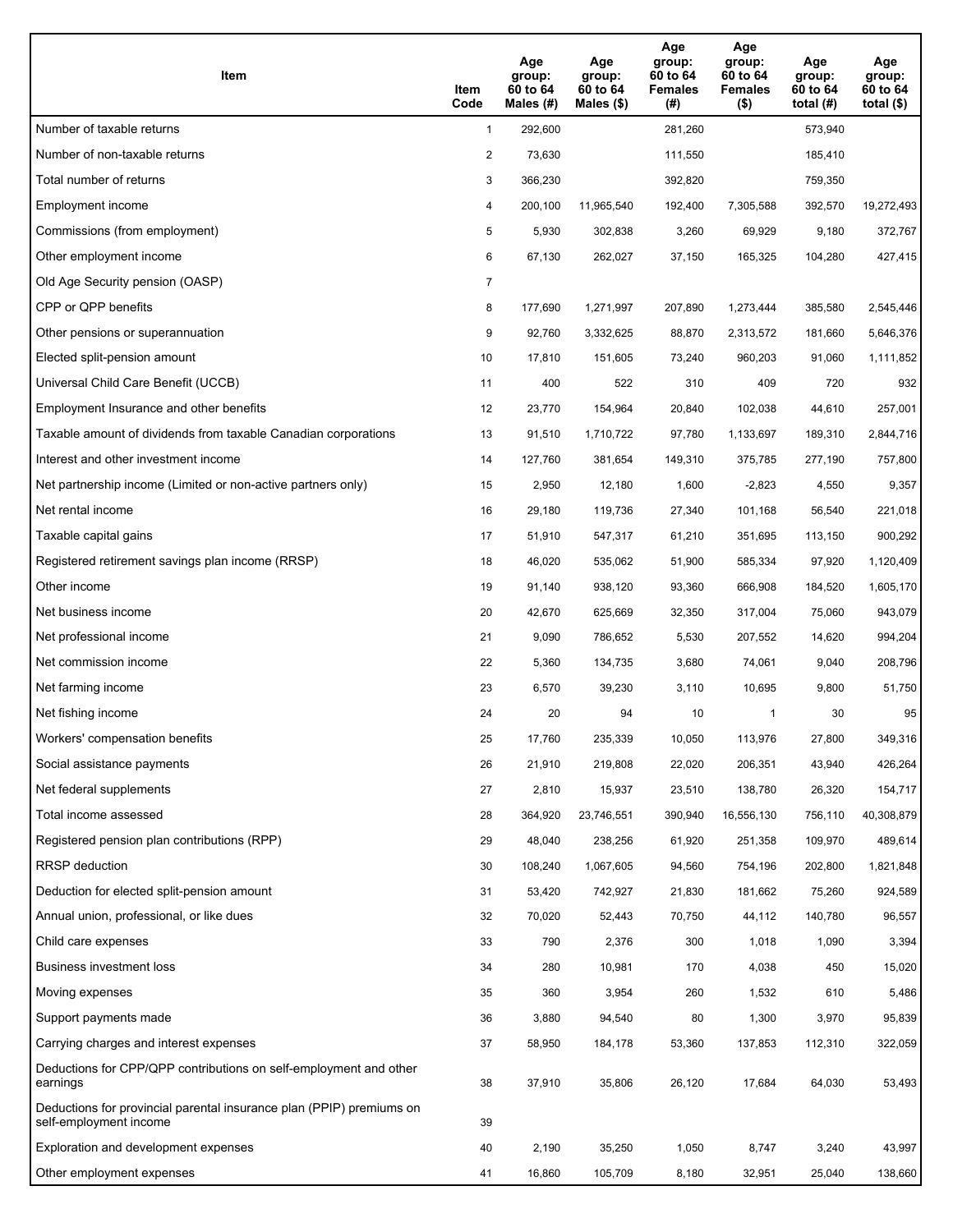| Item                                                              | Item<br>Code | Age<br>group:<br>60 to 64<br>Males (#) | Age<br>group:<br>60 to 64<br>Males (\$) | Age<br>group:<br>60 to 64<br><b>Females</b><br>(# ) | Age<br>group:<br>60 to 64<br><b>Females</b><br>$($ \$) | Age<br>group:<br>60 to 64<br>total $(H)$ | Age<br>group:<br>60 to 64<br>total $($)$ |
|-------------------------------------------------------------------|--------------|----------------------------------------|-----------------------------------------|-----------------------------------------------------|--------------------------------------------------------|------------------------------------------|------------------------------------------|
| Clergy residence deduction                                        | 42           | 1,130                                  | 17,575                                  | 340                                                 | 4,577                                                  | 1,470                                    | 22,152                                   |
| Other deductions                                                  | 43           | 12,360                                 | 27,359                                  | 12,800                                              | 30,136                                                 | 25,160                                   | 57,503                                   |
| Total deductions before adjustments                               | 44           | 235,890                                | 2,619,197                               | 201,830                                             | 1,471,309                                              | 437,740                                  | 4,090,594                                |
| Social benefits repayment                                         | 45           | 2,780                                  | 3,733                                   | 610                                                 | 765                                                    | 3,390                                    | 4,498                                    |
| Net income after adjustments                                      | 46           | 363,040                                | 21, 151, 142                            | 389,550                                             | 15,104,363                                             | 752,840                                  | 36,261,635                               |
| Canadian Forces personnel and police deduction                    | 47           |                                        |                                         |                                                     |                                                        |                                          |                                          |
| Security options deductions                                       | 48           | 980                                    | 103,062                                 | 320                                                 | 14,174                                                 | 1,290                                    | 117,481                                  |
| Other payments deductions                                         | 49           | 41,370                                 | 471,060                                 | 53,510                                              | 458,968                                                | 94,880                                   | 930,133                                  |
| Non-capital losses of other years                                 | 50           | 940                                    | 12,199                                  | 770                                                 | 6,622                                                  | 1,710                                    | 18,821                                   |
| Net capital losses of other years                                 | 51           | 17,130                                 | 65,738                                  | 17,230                                              | 49,283                                                 | 34,360                                   | 115,030                                  |
| Capital gains deduction                                           | 52           | 1,190                                  | 104,841                                 | 940                                                 | 57,968                                                 | 2,150                                    | 164,196                                  |
| Northern residents deductions                                     | 53           | 270                                    | 803                                     | 130                                                 | 456                                                    | 400                                      | 1,260                                    |
| Additional deductions                                             | 54           | 1,020                                  | 11,629                                  | 1,480                                               | 6,433                                                  | 2,510                                    | 18,133                                   |
| Farming/fishing losses of prior years                             | 55           | 410                                    | 4,233                                   | 170                                                 | 1,137                                                  | 580                                      | 5,400                                    |
| Total deductions from net income                                  | 56           | 62,000                                 | 774,478                                 | 73,220                                              | 595,261                                                | 135,270                                  | 1,371,587                                |
| Taxable income assessed                                           | 57           | 349,680                                | 20,379,395                              | 372,410                                             | 14,510,637                                             | 722,320                                  | 34,894,386                               |
| Basic personal amount                                             | 58           | 366,230                                | 4,033,064                               | 392,810                                             | 4,326,045                                              | 759,350                                  | 8,362,247                                |
| Age amount                                                        | 59           |                                        |                                         |                                                     |                                                        |                                          |                                          |
| Spouse or common-law partner amount                               | 60           | 56,430                                 | 441,118                                 | 17,790                                              | 123,826                                                | 74,320                                   | 565,660                                  |
| Amount for eligible dependant                                     | 61           | 1,050                                  | 9,862                                   | 2,090                                               | 17,983                                                 | 3,140                                    | 27,857                                   |
| Amount for children 17 and under                                  | 62           | 9,810                                  | 30,393                                  | 1,920                                               | 5,606                                                  | 11,740                                   | 36,020                                   |
| Amount for infirm dependants age 18 or older                      | 63           | 720                                    | 3,049                                   | 520                                                 | 2,076                                                  | 1,250                                    | 5,131                                    |
| CPP or QPP contributions through employment                       | 64           | 180,730                                | 313,144                                 | 165,390                                             | 246,995                                                | 346,120                                  | 560,152                                  |
| CPP or QPP contributions on self-employment and other<br>earnings | 65           | 37,910                                 | 35,806                                  | 26,120                                              | 17,684                                                 | 64,030                                   | 53,493                                   |
| Employment Insurance premiums                                     | 66           | 161,870                                | 110,388                                 | 155,080                                             | 92,612                                                 | 316,970                                  | 203,005                                  |
| PPIP premiums paid                                                | 67           |                                        |                                         |                                                     |                                                        |                                          |                                          |
| PPIP premiums payable on employment income                        | 68           |                                        |                                         |                                                     |                                                        |                                          |                                          |
| PPIP premiums payable on self-employment income                   | 69           |                                        |                                         |                                                     |                                                        |                                          |                                          |
| Volunteer firefighters' amount                                    | 70           | 350                                    | 1,035                                   | 20                                                  | 60                                                     | 370                                      | 1,095                                    |
| Canada employment amount                                          | 71           | 225,210                                | 229,296                                 | 198,140                                             | 206,855                                                | 423,370                                  | 436,175                                  |
| Public transit amount                                             | 72           | 12,470                                 | 16,348                                  | 16,260                                              | 21,174                                                 | 28,740                                   | 37,524                                   |
| Children's fitness amount                                         | 73           | 2,900                                  | 1,486                                   | 550                                                 | 254                                                    | 3,450                                    | 1,741                                    |
| Children's arts amount                                            | 74           | 1,250                                  | 677                                     | 210                                                 | 101                                                    | 1,460                                    | 778                                      |
| Home buyers' amount                                               | 75           | 370                                    | 1,576                                   | 290                                                 | 1,293                                                  | 660                                      | 2,870                                    |
| Pension income amount                                             | 76           | 105,370                                | 206,454                                 | 138,030                                             | 269,152                                                | 243,420                                  | 475,645                                  |
| Caregiver amount                                                  | 77           | 5,390                                  | 28,506                                  | 4,600                                               | 22,449                                                 | 10,000                                   | 50,959                                   |
| Disability amount                                                 | 78           | 15,780                                 | 121,168                                 | 16,420                                              | 125,999                                                | 32,200                                   | 247,175                                  |
| Disability amount transferred from a dependant                    | 79           | 4,620                                  | 37,279                                  | 3,970                                               | 30,401                                                 | 8,590                                    | 67,695                                   |
| Interest paid on student loans                                    | 80           | 320                                    | 157                                     | 510                                                 | 217                                                    | 830                                      | 374                                      |
| Tuition, education, and textbook amounts                          | 81           | 2,150                                  | 6,049                                   | 3,260                                               | 7,716                                                  | 5,410                                    | 13,765                                   |
| Tuition, education, and textbook amounts transferred from a child | 82           | 16,640                                 | 89,486                                  | 7,060                                               | 34,755                                                 | 23,700                                   | 124,241                                  |
| Amounts transferred from spouse or common-law partner             | 83           | 15,300                                 | 75,727                                  | 29,920                                              | 165,809                                                | 45,240                                   | 241,643                                  |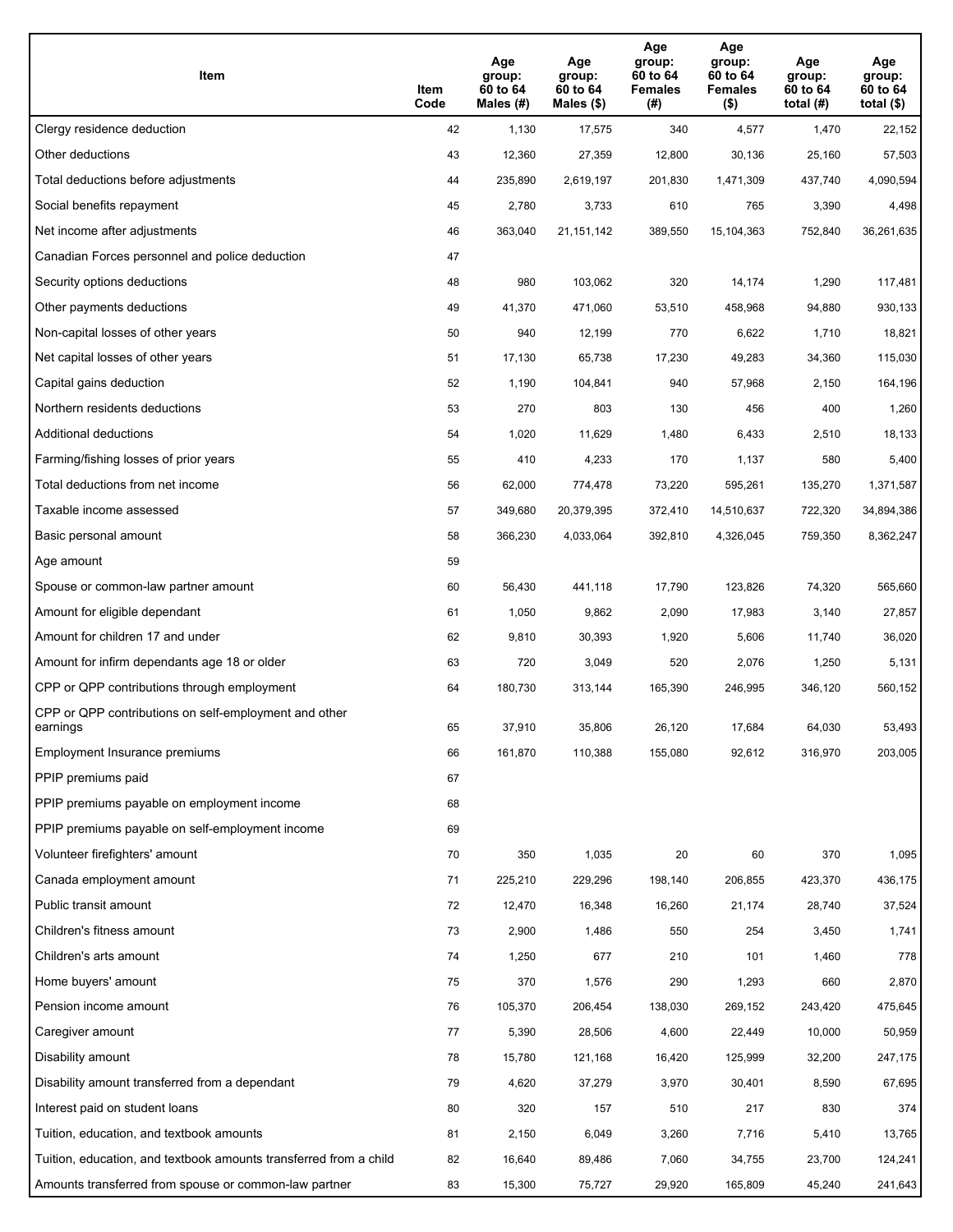| Item                                                | Item<br>Code | Age<br>group:<br>60 to 64<br>Males $(H)$ | Age<br>group:<br>60 to 64<br>Males $(\$)$ | Age<br>group:<br>60 to 64<br><b>Females</b><br>(# ) | Age<br>group:<br>60 to 64<br><b>Females</b><br>$($ \$) | Age<br>group:<br>60 to 64<br>total $(H)$ | Age<br>group:<br>60 to 64<br>total $($)$ |
|-----------------------------------------------------|--------------|------------------------------------------|-------------------------------------------|-----------------------------------------------------|--------------------------------------------------------|------------------------------------------|------------------------------------------|
| Medical expenses                                    | 84           | 51,990                                   | 128,259                                   | 76,430                                              | 169,491                                                | 128,470                                  | 297,861                                  |
| Total tax credits on personal amounts               | 85           | 366,230                                  | 888,055                                   | 392,810                                             | 883,293                                                | 759,350                                  | 1,771,982                                |
| Allowable charitable donations and government gifts | 86           | 116,180                                  | 269,119                                   | 104,280                                             | 163,844                                                | 220,500                                  | 433,094                                  |
| Eligible cultural and ecological gifts              | 87           | 120                                      | 2,109                                     | 120                                                 | 536                                                    | 240                                      | 2,645                                    |
| Total tax credit on donations and gifts             | 88           | 115,910                                  | 76,075                                    | 104,030                                             | 45,367                                                 | 219,980                                  | 121,479                                  |
| Total federal non-refundable tax credits            | 89           | 366,230                                  | 964,130                                   | 392,820                                             | 928,660                                                | 759,350                                  | 1,893,460                                |
| Federal dividend tax credit                         | 90           | 84,960                                   | 236,370                                   | 87,700                                              | 155,641                                                | 172,670                                  | 392,049                                  |
| Overseas employment tax credit                      | 91           | 80                                       | 851                                       |                                                     |                                                        | 90                                       | 911                                      |
| Minimum tax carryover                               | 92           | 1,180                                    | 4,436                                     | 780                                                 | 1,938                                                  | 1,960                                    | 6,376                                    |
| Basic federal tax                                   | 93           | 276,240                                  | 2,913,439                                 | 267,540                                             | 1,634,705                                              | 543,850                                  | 4,548,590                                |
| Federal Foreign Tax Credit                          | 94           | 33,970                                   | 31,425                                    | 36,750                                              | 13,252                                                 | 70,730                                   | 44,683                                   |
| Federal Political contribution tax credit           | 95           | 4,830                                    | 869                                       | 3,250                                               | 514                                                    | 8,070                                    | 1,384                                    |
| <b>Investment Tax Credit</b>                        | 96           | 1,150                                    | 2,568                                     | 530                                                 | 836                                                    | 1,680                                    | 3,404                                    |
| Labour-sponsored funds tax credit                   | 97           | 30                                       | 18                                        | 20                                                  | 12                                                     | 60                                       | 29                                       |
| Alternative minimum tax payable                     | 98           | 860                                      | 4,169                                     | 600                                                 | 3,251                                                  | 1,460                                    | 7,425                                    |
| Net federal tax                                     | 99           | 275,420                                  | 2,879,342                                 | 266,820                                             | 1,620,286                                              | 542,310                                  | 4,500,069                                |
| CPP contributions on self-employment                | 100          | 37,910                                   | 71,613                                    | 26,120                                              | 35,368                                                 | 64,030                                   | 106,985                                  |
| Social Benefits repayment                           | 101          | 2,780                                    | 3,733                                     | 610                                                 | 765                                                    | 3,390                                    | 4,498                                    |
| Net Provincial Tax                                  | 102          | 274,390                                  | 1,649,278                                 | 260,020                                             | 875,860                                                | 534,460                                  | 2,525,409                                |
| Total tax payable                                   | 103          | 292,600                                  | 4,603,978                                 | 281,260                                             | 2,532,297                                              | 573,940                                  | 7,136,990                                |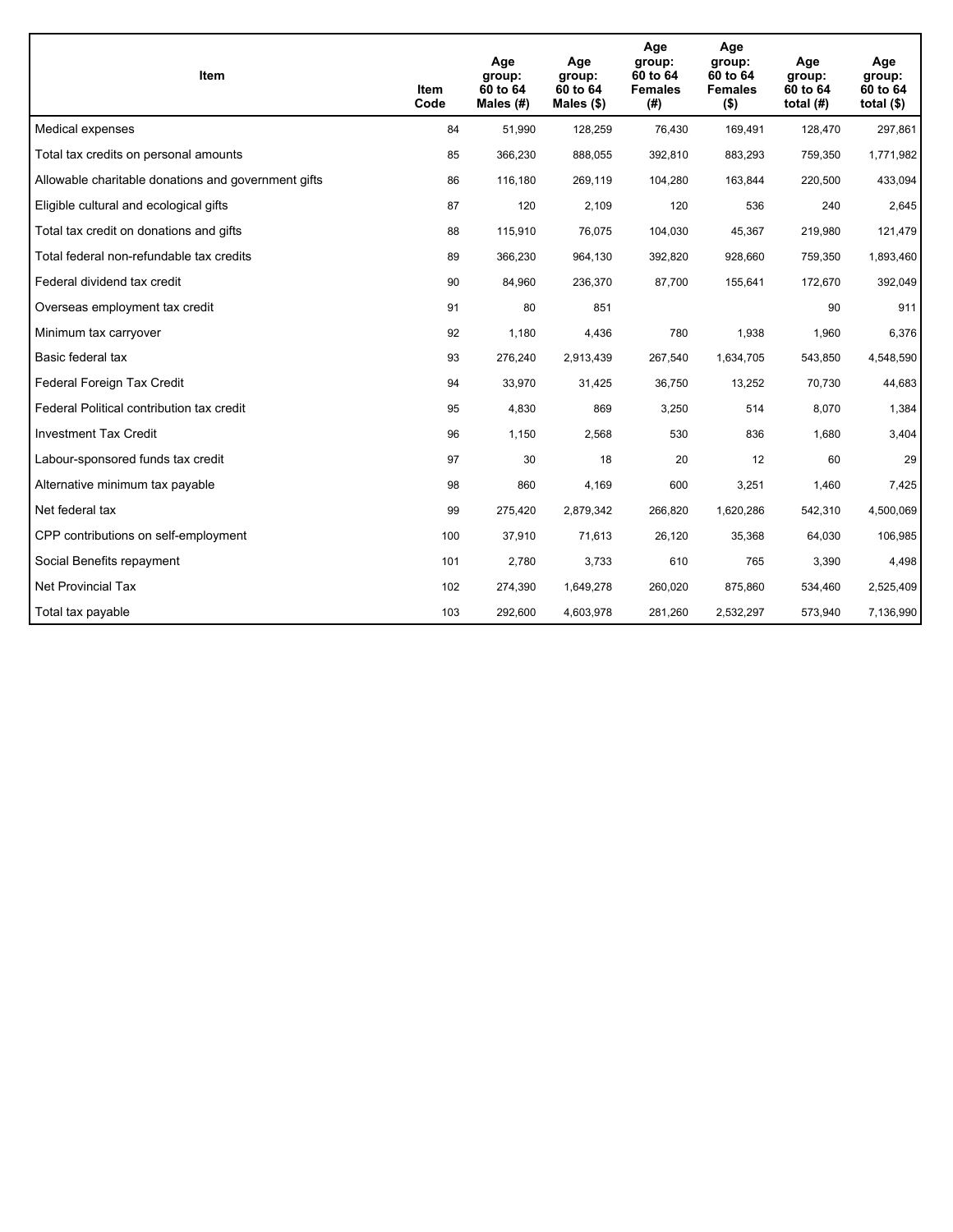| Item                                                                                           | Item<br>Code   | Age<br>group:<br>65 to 69<br>Males $(H)$ | Age<br>group:<br>65 to 69<br>Males $(\$)$ | Age<br>group:<br>65 to 69<br><b>Females</b><br>(#) | Age<br>group:<br>65 to 69<br><b>Females</b><br>$($ \$) | Age<br>group:<br>65 to 69<br>total $(H)$ | Age<br>group:<br>65 to 69<br>total $($)$ |
|------------------------------------------------------------------------------------------------|----------------|------------------------------------------|-------------------------------------------|----------------------------------------------------|--------------------------------------------------------|------------------------------------------|------------------------------------------|
| Number of taxable returns                                                                      | $\mathbf{1}$   | 231,010                                  |                                           | 213,730                                            |                                                        | 444,780                                  |                                          |
| Number of non-taxable returns                                                                  | $\overline{2}$ | 85,430                                   |                                           | 125,830                                            |                                                        | 211,440                                  |                                          |
| Total number of returns                                                                        | 3              | 316,440                                  |                                           | 339,560                                            |                                                        | 656,210                                  |                                          |
| Employment income                                                                              | 4              | 97.120                                   | 4,928,963                                 | 80,900                                             | 2,344,131                                              | 178,050                                  | 7,273,153                                |
| Commissions (from employment)                                                                  | 5              | 2,700                                    | 137,167                                   | 1,320                                              | 22,985                                                 | 4,020                                    | 160,153                                  |
| Other employment income                                                                        | 6              | 55,210                                   | 102,476                                   | 26,390                                             | 40,361                                                 | 81,610                                   | 143,331                                  |
| Old Age Security pension (OASP)                                                                | $\overline{7}$ | 312,950                                  | 1,604,286                                 | 336,010                                            | 1,742,786                                              | 649,020                                  | 3,347,104                                |
| CPP or QPP benefits                                                                            | 8              | 287,390                                  | 2,200,080                                 | 301,910                                            | 1,904,363                                              | 589,300                                  | 4,104,450                                |
| Other pensions or superannuation                                                               | 9              | 165,290                                  | 4,150,796                                 | 152,930                                            | 2,699,897                                              | 318,260                                  | 6,851,078                                |
| Elected split-pension amount                                                                   | 10             | 22,750                                   | 175,877                                   | 86,950                                             | 980,658                                                | 109,710                                  | 1,156,604                                |
| Universal Child Care Benefit (UCCB)                                                            | 11             | 130                                      | 175                                       | 170                                                | 200                                                    | 300                                      | 375                                      |
| Employment Insurance and other benefits                                                        | 12             | 11,160                                   | 70,631                                    | 7,000                                              | 33,469                                                 | 18,160                                   | 104,100                                  |
| Taxable amount of dividends from taxable Canadian corporations                                 | 13             | 86,620                                   | 1,501,802                                 | 92,480                                             | 933,567                                                | 179,110                                  | 2,435,429                                |
| Interest and other investment income                                                           | 14             | 125,570                                  | 425,996                                   | 143,160                                            | 374,947                                                | 268,810                                  | 801,356                                  |
| Net partnership income (Limited or non-active partners only)                                   | 15             | 2,800                                    | 21,812                                    | 1,490                                              | 2,052                                                  | 4,300                                    | 23,864                                   |
| Net rental income                                                                              | 16             | 22,530                                   | 123,973                                   | 19,970                                             | 96,947                                                 | 42,510                                   | 220,981                                  |
| Taxable capital gains                                                                          | 17             | 50,670                                   | 493,573                                   | 60,360                                             | 315,736                                                | 111,050                                  | 809,808                                  |
| Registered retirement savings plan income (RRSP)                                               | 18             | 43,210                                   | 524,399                                   | 43,970                                             | 513,340                                                | 87,180                                   | 1,037,763                                |
| Other income                                                                                   | 19             | 70,290                                   | 416,685                                   | 72,130                                             | 246,778                                                | 142,440                                  | 663,512                                  |
| Net business income                                                                            | 20             | 29,200                                   | 338,117                                   | 19,610                                             | 157,803                                                | 48,830                                   | 496,150                                  |
| Net professional income                                                                        | 21             | 7,530                                    | 519,378                                   | 3,280                                              | 89,773                                                 | 10,820                                   | 609,211                                  |
| Net commission income                                                                          | 22             | 3,890                                    | 86,146                                    | 2,370                                              | 42,486                                                 | 6,260                                    | 128,634                                  |
| Net farming income                                                                             | 23             | 5,980                                    | 11,894                                    | 2,690                                              | 7,530                                                  | 8,730                                    | 19,824                                   |
| Net fishing income                                                                             | 24             | 30                                       | 29                                        |                                                    |                                                        | 40                                       | 46                                       |
| Workers' compensation benefits                                                                 | 25             | 13,580                                   | 136,442                                   | 6,950                                              | 68,977                                                 | 20,530                                   | 205,418                                  |
| Social assistance payments                                                                     | 26             | 20,810                                   | 53,651                                    | 23,590                                             | 49,136                                                 | 44,420                                   | 103,047                                  |
| Net federal supplements                                                                        | 27             | 65,590                                   | 326,017                                   | 83,180                                             | 443,465                                                | 148,770                                  | 769,499                                  |
| Total income assessed                                                                          | 28             | 316,200                                  | 18,351,860                                | 339,160                                            | 13,159,617                                             | 655,550                                  | 31,514,596                               |
| Registered pension plan contributions (RPP)                                                    | 29             | 16,950                                   | 77,647                                    | 18,920                                             | 62,340                                                 | 35,860                                   | 139,987                                  |
| <b>RRSP</b> deduction                                                                          | 30             | 54,550                                   | 608,206                                   | 42,640                                             | 441,701                                                | 97,190                                   | 1,049,940                                |
| Deduction for elected split-pension amount                                                     | 31             | 88,260                                   | 1,042,580                                 | 26,900                                             | 197,197                                                | 115,170                                  | 1,239,846                                |
| Annual union, professional, or like dues                                                       | 32             | 39,380                                   | 19,536                                    | 29,800                                             | 13,997                                                 | 69,180                                   | 33,534                                   |
| Child care expenses                                                                            | 33             | 220                                      | 619                                       | 80                                                 | 203                                                    | 300                                      | 822                                      |
| Business investment loss                                                                       | 34             | 230                                      | 10,230                                    | 130                                                | 3,008                                                  | 360                                      | 13,238                                   |
| Moving expenses                                                                                | 35             | 180                                      | 1,669                                     | 80                                                 | 404                                                    | 270                                      | 2,074                                    |
| Support payments made                                                                          | 36             | 2,620                                    | 57,614                                    | 50                                                 | 513                                                    | 2,660                                    | 58,127                                   |
| Carrying charges and interest expenses                                                         | 37             | 59,500                                   | 206,313                                   | 52,190                                             | 122,740                                                | 111,690                                  | 329,099                                  |
| Deductions for CPP/QPP contributions on self-employment and other<br>earnings                  | 38             | 14,210                                   | 11,187                                    | 9,160                                              | 4,872                                                  | 23,370                                   | 16,062                                   |
| Deductions for provincial parental insurance plan (PPIP) premiums on<br>self-employment income | 39             |                                          |                                           |                                                    |                                                        |                                          |                                          |
| Exploration and development expenses                                                           | 40             | 2,170                                    | 32,594                                    | 1,050                                              | 7,458                                                  | 3,220                                    | 40,052                                   |
| Other employment expenses                                                                      | 41             | 7,930                                    | 48,447                                    | 3,320                                              | 12,550                                                 | 11,250                                   | 60,997                                   |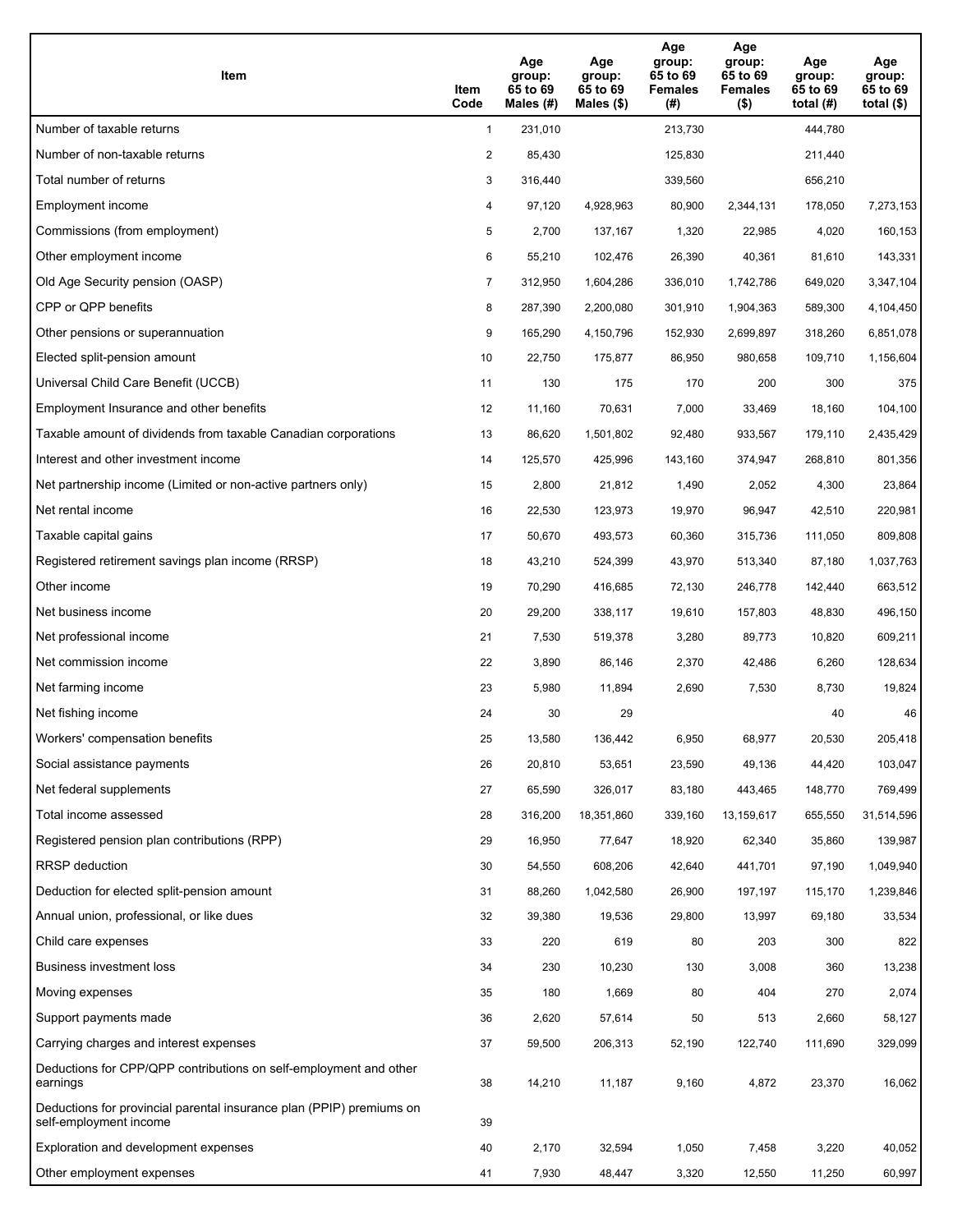| Item                                                              | Item<br>Code | Age<br>group:<br>65 to 69<br>Males (#) | Age<br>group:<br>65 to 69<br>Males (\$) | Age<br>group:<br>65 to 69<br><b>Females</b><br>(# ) | Age<br>group:<br>65 to 69<br><b>Females</b><br>$($ \$) | Age<br>group:<br>65 to 69<br>total $(H)$ | Age<br>group:<br>65 to 69<br>total $($)$ |
|-------------------------------------------------------------------|--------------|----------------------------------------|-----------------------------------------|-----------------------------------------------------|--------------------------------------------------------|------------------------------------------|------------------------------------------|
| Clergy residence deduction                                        | 42           | 690                                    | 9,342                                   | 190                                                 | 1,802                                                  | 880                                      | 11,144                                   |
| Other deductions                                                  | 43           | 11,850                                 | 32,638                                  | 11,990                                              | 41,572                                                 | 23,840                                   | 74,211                                   |
| Total deductions before adjustments                               | 44           | 181,580                                | 2,158,722                               | 128,500                                             | 910,388                                                | 310,100                                  | 3,069,263                                |
| Social benefits repayment                                         | 45           | 34,430                                 | 115,994                                 | 22,490                                              | 63,402                                                 | 56,920                                   | 179,396                                  |
| Net income after adjustments                                      | 46           | 315,550                                | 16,098,433                              | 338,860                                             | 12,193,448                                             | 654,600                                  | 28,294,904                               |
| Canadian Forces personnel and police deduction                    | 47           |                                        |                                         |                                                     |                                                        |                                          |                                          |
| Security options deductions                                       | 48           | 430                                    | 114,170                                 | 90                                                  | 1,842                                                  | 520                                      | 116,012                                  |
| Other payments deductions                                         | 49           | 78,270                                 | 515,876                                 | 90,410                                              | 561,382                                                | 168,710                                  | 1,077,535                                |
| Non-capital losses of other years                                 | 50           | 550                                    | 8,646                                   | 400                                                 | 4,346                                                  | 950                                      | 12,992                                   |
| Net capital losses of other years                                 | 51           | 17,290                                 | 78,244                                  | 18,020                                              | 48,171                                                 | 35,310                                   | 126,415                                  |
| Capital gains deduction                                           | 52           | 1,120                                  | 84,838                                  | 840                                                 | 48,728                                                 | 1,960                                    | 133,900                                  |
| Northern residents deductions                                     | 53           | 160                                    | 452                                     | 120                                                 | 372                                                    | 270                                      | 823                                      |
| Additional deductions                                             | 54           | 4,320                                  | 11,981                                  | 5,160                                               | 13,402                                                 | 9,500                                    | 25,436                                   |
| Farming/fishing losses of prior years                             | 55           | 310                                    | 2,606                                   | 110                                                 | 1,202                                                  | 420                                      | 3,822                                    |
| Total deductions from net income                                  | 56           | 99,340                                 | 817,395                                 | 112,210                                             | 679,548                                                | 211,600                                  | 1,497,622                                |
| Taxable income assessed                                           | 57           | 315,190                                | 15,283,267                              | 338,420                                             | 11,515,376                                             | 653,780                                  | 26,800,988                               |
| Basic personal amount                                             | 58           | 316,430                                | 3,484,889                               | 339,550                                             | 3,739,184                                              | 656,210                                  | 7,226,328                                |
| Age amount                                                        | 59           | 283,250                                | 1,621,896                               | 321,870                                             | 1,928,423                                              | 605,340                                  | 3,551,642                                |
| Spouse or common-law partner amount                               | 60           | 39,400                                 | 251,161                                 | 9,510                                               | 63,964                                                 | 48,960                                   | 315,586                                  |
| Amount for eligible dependant                                     | 61           | 470                                    | 4,021                                   | 1,090                                               | 8,640                                                  | 1,560                                    | 12,672                                   |
| Amount for children 17 and under                                  | 62           | 3,120                                  | 9,722                                   | 790                                                 | 2,423                                                  | 3,910                                    | 12,147                                   |
| Amount for infirm dependants age 18 or older                      | 63           | 590                                    | 2,297                                   | 400                                                 | 1,407                                                  | 980                                      | 3,711                                    |
| CPP or QPP contributions through employment                       | 64           | 57,430                                 | 79,391                                  | 46,190                                              | 53,912                                                 | 103,620                                  | 133,302                                  |
| CPP or QPP contributions on self-employment and other<br>earnings | 65           | 14,210                                 | 11,187                                  | 9,160                                               | 4,872                                                  | 23,370                                   | 16,062                                   |
| Employment Insurance premiums                                     | 66           | 71,870                                 | 40,790                                  | 59,080                                              | 28,829                                                 | 130,950                                  | 69,620                                   |
| PPIP premiums paid                                                | 67           |                                        |                                         |                                                     |                                                        |                                          |                                          |
| PPIP premiums payable on employment income                        | 68           |                                        |                                         |                                                     |                                                        |                                          |                                          |
| PPIP premiums payable on self-employment income                   | 69           |                                        |                                         |                                                     |                                                        |                                          |                                          |
| Volunteer firefighters' amount                                    | 70           | 210                                    | 633                                     |                                                     |                                                        | 220                                      | 657                                      |
| Canada employment amount                                          | 71           | 132,010                                | 115,219                                 | 94,410                                              | 87,930                                                 | 226,440                                  | 203,162                                  |
| Public transit amount                                             | 72           | 5,970                                  | 5,873                                   | 7,680                                               | 6,933                                                  | 13,640                                   | 12,807                                   |
| Children's fitness amount                                         | 73           | 950                                    | 489                                     | 240                                                 | 112                                                    | 1,190                                    | 602                                      |
| Children's arts amount                                            | 74           | 410                                    | 221                                     | 90                                                  | 43                                                     | 500                                      | 264                                      |
| Home buyers' amount                                               | 75           | 210                                    | 933                                     | 180                                                 | 766                                                    | 390                                      | 1,700                                    |
| Pension income amount                                             | 76           | 176,510                                | 340,844                                 | 200,420                                             | 387,416                                                | 376,960                                  | 728,330                                  |
| Caregiver amount                                                  | 77           | 3,160                                  | 16,363                                  | 2,530                                               | 12,019                                                 | 5,690                                    | 28,393                                   |
| Disability amount                                                 | 78           | 15,540                                 | 119,422                                 | 15,160                                              | 116,471                                                | 30,700                                   | 235,893                                  |
| Disability amount transferred from a dependant                    | 79           | 3,110                                  | 23,963                                  | 2,610                                               | 19,561                                                 | 5,720                                    | 43,532                                   |
| Interest paid on student loans                                    | 80           | 80                                     | 41                                      | 110                                                 | 46                                                     | 190                                      | 87                                       |
| Tuition, education, and textbook amounts                          | 81           | 1,010                                  | 2,313                                   | 1,340                                               | 2,482                                                  | 2,350                                    | 4,795                                    |
| Tuition, education, and textbook amounts transferred from a child | 82           | 4,860                                  | 24,591                                  | 1,300                                               | 5,834                                                  | 6,160                                    | 30,425                                   |
| Amounts transferred from spouse or common-law partner             | 83           | 36,110                                 | 189,282                                 | 32,380                                              | 177,748                                                | 68,540                                   | 367,287                                  |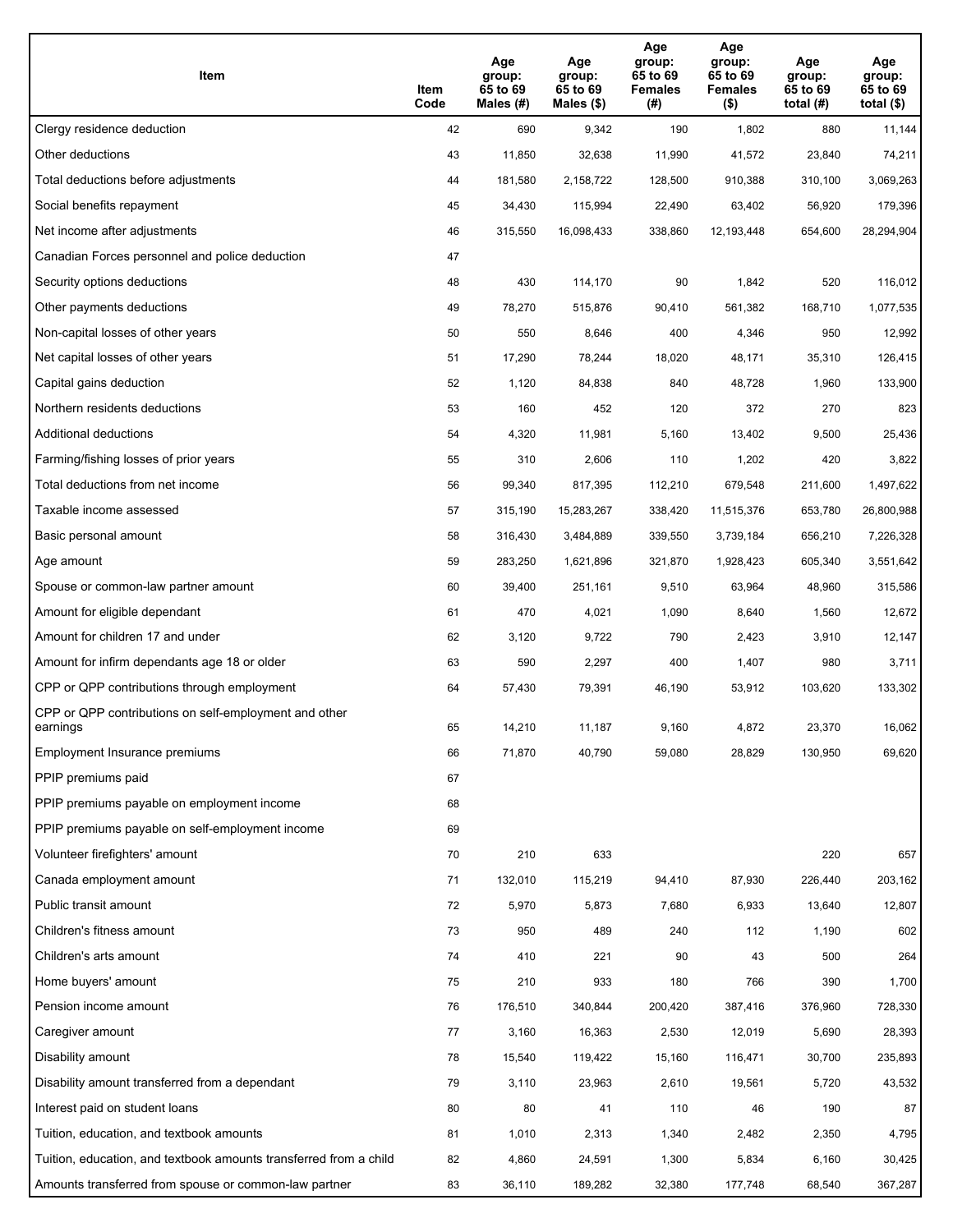| <b>Item</b>                                         | Item<br>Code | Age<br>group:<br>65 to 69<br>Males $(H)$ | Age<br>group:<br>65 to 69<br>Males $(\$)$ | Age<br>group:<br>65 to 69<br><b>Females</b><br>(# ) | Age<br>group:<br>65 to 69<br><b>Females</b><br>$($ \$) | Age<br>group:<br>65 to 69<br>total $(H)$ | Age<br>group:<br>65 to 69<br>total $($)$ |
|-----------------------------------------------------|--------------|------------------------------------------|-------------------------------------------|-----------------------------------------------------|--------------------------------------------------------|------------------------------------------|------------------------------------------|
| Medical expenses                                    | 84           | 56,280                                   | 149,015                                   | 73,500                                              | 169,788                                                | 129,800                                  | 318,862                                  |
| Total tax credits on personal amounts               | 85           | 316,430                                  | 974,187                                   | 339,550                                             | 1,022,827                                              | 656,210                                  | 1,997,687                                |
| Allowable charitable donations and government gifts | 86           | 99,970                                   | 283,523                                   | 82,510                                              | 139,929                                                | 182,500                                  | 423,505                                  |
| Eligible cultural and ecological gifts              | 87           | 110                                      | 1,261                                     | 100                                                 | 597                                                    | 210                                      | 1,858                                    |
| Total tax credit on donations and gifts             | 88           | 99,820                                   | 80,304                                    | 82,410                                              | 38,861                                                 | 182,240                                  | 119,180                                  |
| Total federal non-refundable tax credits            | 89           | 316,440                                  | 1,054,491                                 | 339,550                                             | 1,061,688                                              | 656,210                                  | 2,116,867                                |
| Federal dividend tax credit                         | 90           | 76,700                                   | 207,312                                   | 78,700                                              | 128,592                                                | 155,400                                  | 335,911                                  |
| Overseas employment tax credit                      | 91           | 40                                       | 464                                       |                                                     |                                                        | 40                                       | 476                                      |
| Minimum tax carryover                               | 92           | 1,030                                    | 3,525                                     | 660                                                 | 1,862                                                  | 1,690                                    | 5,390                                    |
| Basic federal tax                                   | 93           | 210,140                                  | 1,793,923                                 | 194,640                                             | 982.427                                                | 404,790                                  | 2,776,539                                |
| Federal Foreign Tax Credit                          | 94           | 32,590                                   | 21,913                                    | 35,000                                              | 10,187                                                 | 67,600                                   | 32,102                                   |
| Federal Political contribution tax credit           | 95           | 5,410                                    | 961                                       | 3,560                                               | 539                                                    | 8,970                                    | 1,499                                    |
| <b>Investment Tax Credit</b>                        | 96           | 900                                      | 1,929                                     | 450                                                 | 518                                                    | 1,350                                    | 2,448                                    |
| Labour-sponsored funds tax credit                   | 97           |                                          |                                           |                                                     |                                                        | 20                                       | $\overline{7}$                           |
| Alternative minimum tax payable                     | 98           | 620                                      | 4,643                                     | 350                                                 | 2,214                                                  | 970                                      | 6,857                                    |
| Net federal tax                                     | 99           | 209,570                                  | 1,770,540                                 | 194,050                                             | 971,333                                                | 403,640                                  | 2,742,062                                |
| CPP contributions on self-employment                | 100          | 14,210                                   | 22,366                                    | 9,160                                               | 9,744                                                  | 23,370                                   | 32,117                                   |
| Social Benefits repayment                           | 101          | 34,430                                   | 115,994                                   | 22,490                                              | 63,402                                                 | 56,920                                   | 179,396                                  |
| Net Provincial Tax                                  | 102          | 226,520                                  | 1,061,993                                 | 209,070                                             | 562,461                                                | 435,620                                  | 1,624,567                                |
| Total tax payable                                   | 103          | 231,010                                  | 2,970,900                                 | 213,730                                             | 1,606,946                                              | 444,780                                  | 4,578,154                                |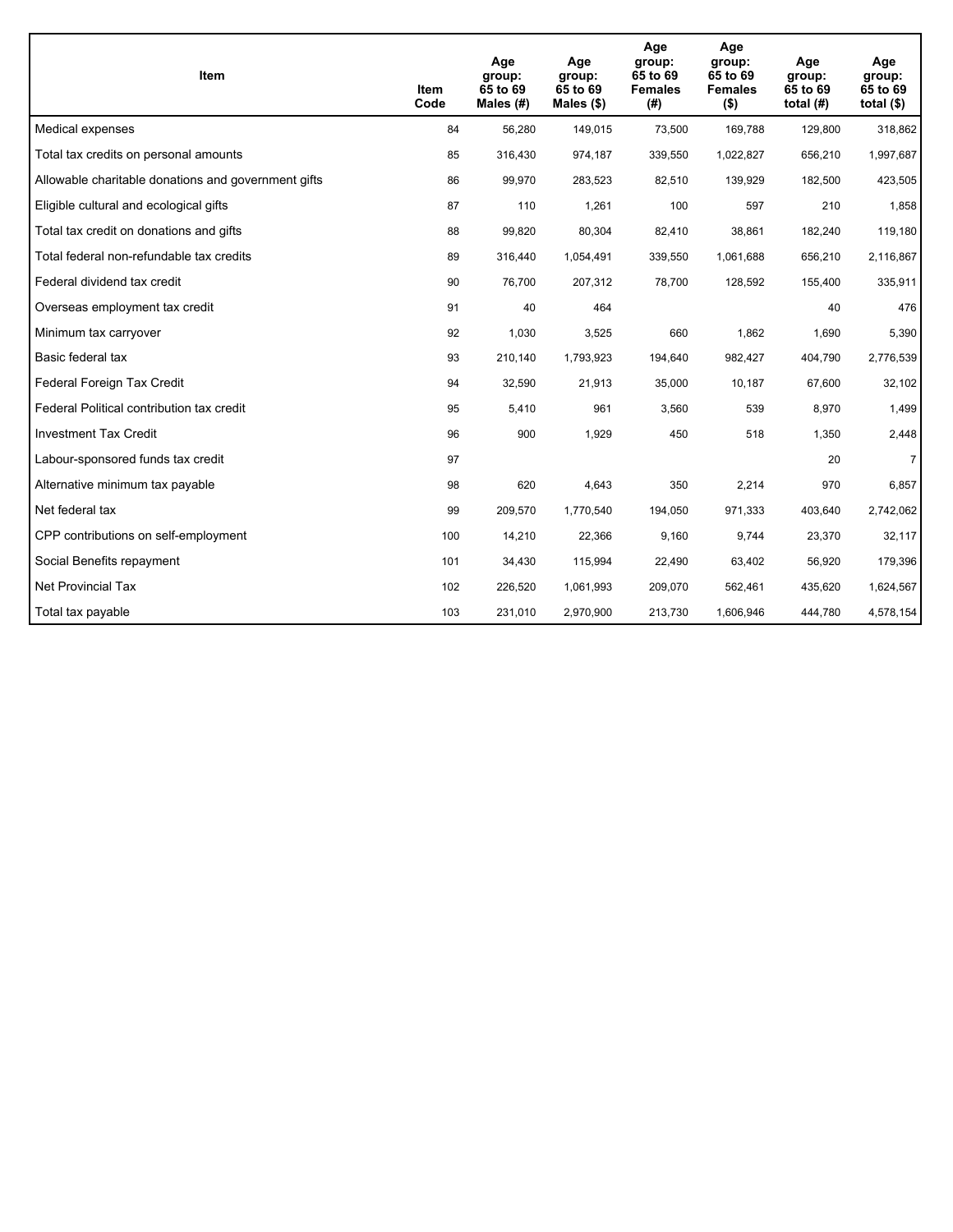| Item                                                                                           | Item<br>Code   | Age<br>group:<br>70 to 74<br>Males (#) | Age<br>group:<br>70 to 74<br>Males (\$) | Age<br>group:<br>70 to 74<br><b>Females</b><br>(#) | Age<br>group:<br>70 to 74<br><b>Females</b><br>$($ \$) | Age<br>group:<br>70 to 74<br>total $(H)$ | Age<br>group:<br>70 to 74<br>total $($ |
|------------------------------------------------------------------------------------------------|----------------|----------------------------------------|-----------------------------------------|----------------------------------------------------|--------------------------------------------------------|------------------------------------------|----------------------------------------|
| Number of taxable returns                                                                      | $\mathbf{1}$   | 157,670                                |                                         | 148,060                                            |                                                        | 305.760                                  |                                        |
| Number of non-taxable returns                                                                  | $\overline{2}$ | 69,210                                 |                                         | 104,070                                            |                                                        | 173,430                                  |                                        |
| Total number of returns                                                                        | 3              | 226,880                                |                                         | 252,130                                            |                                                        | 479,190                                  |                                        |
| Employment income                                                                              | 4              | 34,420                                 | 1,322,800                               | 25,070                                             | 523,436                                                | 59,520                                   | 1,847,321                              |
| Commissions (from employment)                                                                  | 5              | 890                                    | 48,484                                  | 380                                                | 5,856                                                  | 1,270                                    | 54,340                                 |
| Other employment income                                                                        | 6              | 37,430                                 | 53,251                                  | 15,820                                             | 15,800                                                 | 53,250                                   | 69,075                                 |
| Old Age Security pension (OASP)                                                                | $\overline{7}$ | 225,760                                | 1,328,261                               | 250,820                                            | 1,471,025                                              | 476,670                                  | 2,799,292                              |
| CPP or QPP benefits                                                                            | 8              | 214,300                                | 1,721,315                               | 224,970                                            | 1,463,682                                              | 439,280                                  | 3,184,999                              |
| Other pensions or superannuation                                                               | 9              | 157,130                                | 3,962,695                               | 152,000                                            | 2,692,811                                              | 309,190                                  | 6,656,203                              |
| Elected split-pension amount                                                                   | 10             | 17,920                                 | 131,663                                 | 67,810                                             | 767,934                                                | 85,740                                   | 899,706                                |
| Universal Child Care Benefit (UCCB)                                                            | 11             | 50                                     | 52                                      | 80                                                 | 88                                                     | 120                                      | 141                                    |
| Employment Insurance and other benefits                                                        | 12             | 3,080                                  | 17,338                                  | 1,500                                              | 6,419                                                  | 4,580                                    | 23,757                                 |
| Taxable amount of dividends from taxable Canadian corporations                                 | 13             | 65,930                                 | 1,060,817                               | 71,780                                             | 683,916                                                | 137,720                                  | 1,744,962                              |
| Interest and other investment income                                                           | 14             | 99,330                                 | 309,993                                 | 116,190                                            | 313,196                                                | 215,600                                  | 623,753                                |
| Net partnership income (Limited or non-active partners only)                                   | 15             | 2,060                                  | 15,348                                  | 1,110                                              | 730                                                    | 3,160                                    | 16,133                                 |
| Net rental income                                                                              | 16             | 14,730                                 | 91,964                                  | 12,530                                             | 67,830                                                 | 27,270                                   | 159,850                                |
| Taxable capital gains                                                                          | 17             | 40,070                                 | 354,300                                 | 48,260                                             | 247,620                                                | 88,350                                   | 602,138                                |
| Registered retirement savings plan income (RRSP)                                               | 18             | 17,640                                 | 200,995                                 | 16,590                                             | 158,511                                                | 34,230                                   | 359,520                                |
| Other income                                                                                   | 19             | 52,690                                 | 250,099                                 | 56,350                                             | 162,749                                                | 109,060                                  | 412,981                                |
| Net business income                                                                            | 20             | 14,600                                 | 123,368                                 | 8,710                                              | 56,435                                                 | 23,330                                   | 180,584                                |
| Net professional income                                                                        | 21             | 4,270                                  | 250,117                                 | 1,430                                              | 30,762                                                 | 5,700                                    | 280,879                                |
| Net commission income                                                                          | 22             | 2,000                                  | 29,782                                  | 1,020                                              | 15,254                                                 | 3,020                                    | 45,063                                 |
| Net farming income                                                                             | 23             | 4,710                                  | 8,834                                   | 2,000                                              | 6,053                                                  | 6,740                                    | 15,216                                 |
| Net fishing income                                                                             | 24             |                                        |                                         |                                                    |                                                        | 20                                       | 105                                    |
| Workers' compensation benefits                                                                 | 25             | 11,510                                 | 78,950                                  | 5,510                                              | 44,270                                                 | 17,020                                   | 123,220                                |
| Social assistance payments                                                                     | 26             | 13,800                                 | 25,551                                  | 20,350                                             | 27,479                                                 | 34,180                                   | 53,403                                 |
| Net federal supplements                                                                        | 27             | 55,600                                 | 282,277                                 | 77,810                                             | 443,136                                                | 133,410                                  | 725,413                                |
| Total income assessed                                                                          | 28             | 226,670                                | 11,669,079                              | 251,810                                            | 9,226,901                                              | 478,640                                  | 20,900,679                             |
| Registered pension plan contributions (RPP)                                                    | 29             | 2,720                                  | 9,321                                   | 2,680                                              | 6,599                                                  | 5,400                                    | 15,920                                 |
| RRSP deduction                                                                                 | 30             | 12,820                                 | 149,677                                 | 7,500                                              | 95,349                                                 | 20,320                                   | 245,041                                |
| Deduction for elected split-pension amount                                                     | 31             | 82,720                                 | 950,679                                 | 19,020                                             | 139,939                                                | 101,750                                  | 1,090,639                              |
| Annual union, professional, or like dues                                                       | 32             | 19,020                                 | 5,421                                   | 9,160                                              | 2,858                                                  | 28,180                                   | 8,279                                  |
| Child care expenses                                                                            | 33             | 40                                     | 92                                      |                                                    |                                                        | 50                                       | 109                                    |
| Business investment loss                                                                       | 34             | 120                                    | 13,457                                  | 60                                                 | 1,590                                                  | 190                                      | 15,047                                 |
| Moving expenses                                                                                | 35             | 60                                     | 487                                     | 20                                                 | 63                                                     | 80                                       | 549                                    |
| Support payments made                                                                          | 36             | 1,730                                  | 28,743                                  | 20                                                 | 103                                                    | 1,750                                    | 28,845                                 |
| Carrying charges and interest expenses                                                         | 37             | 47,590                                 | 125,218                                 | 41,780                                             | 89,507                                                 | 89,390                                   | 215,360                                |
| Deductions for CPP/QPP contributions on self-employment and other<br>earnings                  | 38             | 1,270                                  | 500                                     |                                                    |                                                        |                                          |                                        |
| Deductions for provincial parental insurance plan (PPIP) premiums on<br>self-employment income | 39             |                                        |                                         |                                                    |                                                        |                                          |                                        |
| Exploration and development expenses                                                           | 40             | 1,680                                  | 15,337                                  | 850                                                | 7,797                                                  | 2,530                                    | 23,134                                 |
| Other employment expenses                                                                      | 41             | 2,540                                  | 15,156                                  | 940                                                | 3,371                                                  | 3,480                                    | 18,526                                 |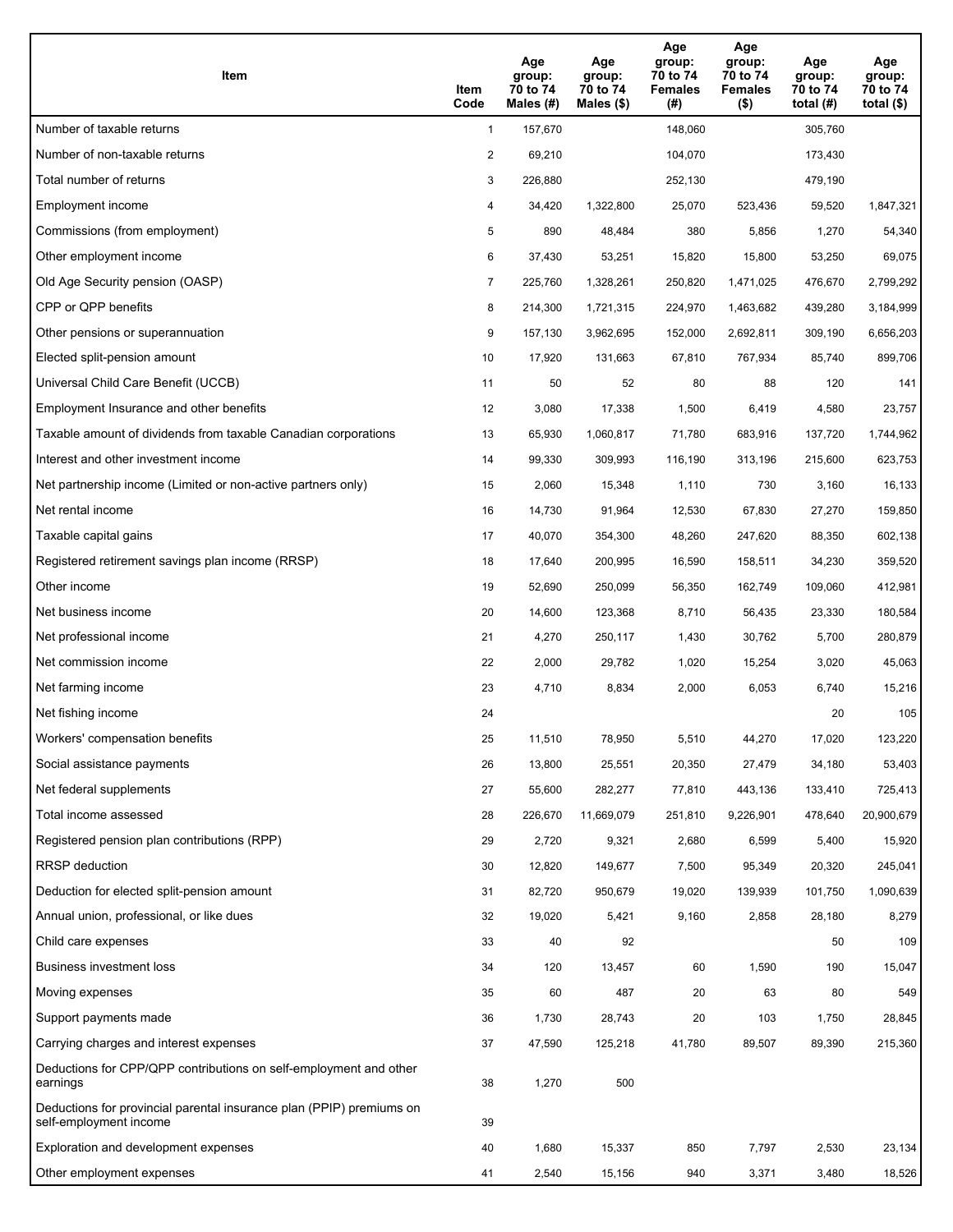| Item                                                              | Item<br>Code | Age<br>group:<br>70 to 74<br>Males (#) | Age<br>group:<br>70 to 74<br>Males (\$) | Age<br>group:<br>70 to 74<br><b>Females</b><br>(#) | Age<br>group:<br>70 to 74<br><b>Females</b><br>$($ \$) | Age<br>group:<br>70 to 74<br>total $(H)$ | Age<br>group:<br>70 to 74<br>total $($)$ |
|-------------------------------------------------------------------|--------------|----------------------------------------|-----------------------------------------|----------------------------------------------------|--------------------------------------------------------|------------------------------------------|------------------------------------------|
| Clergy residence deduction                                        | 42           | 330                                    | 3,416                                   | 60                                                 | 695                                                    | 390                                      | 4,111                                    |
| Other deductions                                                  | 43           | 8,060                                  | 37,644                                  | 8,190                                              | 107,472                                                | 16,250                                   | 145,117                                  |
| Total deductions before adjustments                               | 44           | 120,110                                | 1,355,216                               | 70,280                                             | 455,678                                                | 190,400                                  | 1,811,565                                |
| Social benefits repayment                                         | 45           | 21,020                                 | 77,152                                  | 17,580                                             | 55,083                                                 | 38,600                                   | 132,235                                  |
| Net income after adjustments                                      | 46           | 226,410                                | 10,262,440                              | 251,690                                            | 8,718,840                                              | 478,250                                  | 18,985,311                               |
| Canadian Forces personnel and police deduction                    | 47           |                                        |                                         |                                                    |                                                        |                                          |                                          |
| Security options deductions                                       | 48           | 150                                    | 19,058                                  |                                                    |                                                        | 170                                      | 20,054                                   |
| Other payments deductions                                         | 49           | 65,420                                 | 386,636                                 | 82,890                                             | 514,759                                                | 148,340                                  | 901,768                                  |
| Non-capital losses of other years                                 | 50           | 240                                    | 4,730                                   | 150                                                | 2,188                                                  | 390                                      | 7,468                                    |
| Net capital losses of other years                                 | 51           | 13,940                                 | 53,867                                  | 14,810                                             | 38,466                                                 | 28,740                                   | 92,338                                   |
| Capital gains deduction                                           | 52           | 840                                    | 61,407                                  | 600                                                | 32,394                                                 | 1,440                                    | 93,907                                   |
| Northern residents deductions                                     | 53           | 100                                    | 301                                     | 50                                                 | 158                                                    | 150                                      | 459                                      |
| Additional deductions                                             | 54           | 5,940                                  | 12,587                                  | 6,330                                              | 16,017                                                 | 12,280                                   | 28,625                                   |
| Farming/fishing losses of prior years                             | 55           | 200                                    | 1,871                                   | 70                                                 | 1,098                                                  | 270                                      | 2,969                                    |
| Total deductions from net income                                  | 56           | 83,570                                 | 540,631                                 | 101,670                                            | 606,143                                                | 185,290                                  | 1,147,827                                |
| Taxable income assessed                                           | 57           | 226,160                                | 9,723,147                               | 251,360                                            | 8,113,905                                              | 477,670                                  | 17,840,029                               |
| Basic personal amount                                             | 58           | 226,880                                | 2,498,814                               | 252,130                                            | 2,777,363                                              | 479,180                                  | 5,278,016                                |
| Age amount                                                        | 59           | 210,190                                | 1,246,350                               | 240,150                                            | 1,471,439                                              | 450,510                                  | 2,718,862                                |
| Spouse or common-law partner amount                               | 60           | 19,850                                 | 108,636                                 | 4,830                                              | 33,611                                                 | 24,730                                   | 142,637                                  |
| Amount for eligible dependant                                     | 61           | 190                                    | 1,554                                   | 630                                                | 4,609                                                  | 820                                      | 6,164                                    |
| Amount for children 17 and under                                  | 62           | 950                                    | 2,836                                   | 340                                                | 1,018                                                  | 1,290                                    | 3,855                                    |
| Amount for infirm dependants age 18 or older                      | 63           | 370                                    | 1,459                                   | 280                                                | 1,055                                                  | 650                                      | 2,514                                    |
| CPP or QPP contributions through employment                       | 64           | 3,060                                  | 2,212                                   | 2,240                                              | 1,387                                                  | 5,300                                    | 3,599                                    |
| CPP or QPP contributions on self-employment and other<br>earnings | 65           | 1,270                                  | 500                                     |                                                    |                                                        |                                          |                                          |
| Employment Insurance premiums                                     | 66           | 20,760                                 | 9,320                                   | 14,010                                             | 5,344                                                  | 34,770                                   | 14,664                                   |
| PPIP premiums paid                                                | 67           |                                        |                                         |                                                    |                                                        |                                          |                                          |
| PPIP premiums payable on employment income                        | 68           |                                        |                                         |                                                    |                                                        |                                          |                                          |
| PPIP premiums payable on self-employment income                   | 69           |                                        |                                         |                                                    |                                                        |                                          |                                          |
| Volunteer firefighters' amount                                    | 70           | 80                                     | 228                                     |                                                    |                                                        | 80                                       | 243                                      |
| Canada employment amount                                          | 71           | 63,820                                 | 43,279                                  | 35,360                                             | 26,468                                                 | 99,190                                   | 69,757                                   |
| Public transit amount                                             | 72           | 2,640                                  | 2,172                                   | 3,710                                              | 2,591                                                  | 6,350                                    | 4,764                                    |
| Children's fitness amount                                         | 73           | 260                                    | 132                                     | 80                                                 | 39                                                     | 340                                      | 171                                      |
| Children's arts amount                                            | 74           | 110                                    | 53                                      | 30                                                 | 14                                                     | 140                                      | 67                                       |
| Home buyers' amount                                               | 75           | 90                                     | 383                                     | 70                                                 | 297                                                    | 160                                      | 680                                      |
| Pension income amount                                             | 76           | 162,780                                | 314,784                                 | 176,540                                            | 340,113                                                | 339,370                                  | 655,003                                  |
| Caregiver amount                                                  | 77           | 1,590                                  | 8,511                                   | 1,280                                              | 6,383                                                  | 2,870                                    | 14,901                                   |
| Disability amount                                                 | 78           | 13,230                                 | 101,681                                 | 12,990                                             | 99,843                                                 | 26,220                                   | 201,532                                  |
| Disability amount transferred from a dependant                    | 79           | 1,710                                  | 12,922                                  | 1,460                                              | 10,716                                                 | 3,170                                    | 23,638                                   |
| Interest paid on student loans                                    | 80           | 10                                     | 8                                       |                                                    |                                                        | 40                                       | 20                                       |
| Tuition, education, and textbook amounts                          | 81           | 400                                    | 748                                     | 580                                                | 874                                                    | 980                                      | 1,622                                    |
| Tuition, education, and textbook amounts transferred from a child | 82           | 1,240                                  | 5,943                                   | 400                                                | 1,797                                                  | 1,630                                    | 7,740                                    |
| Amounts transferred from spouse or common-law partner             | 83           | 43,920                                 | 245,149                                 | 23,980                                             | 130,000                                                | 67,940                                   | 375,424                                  |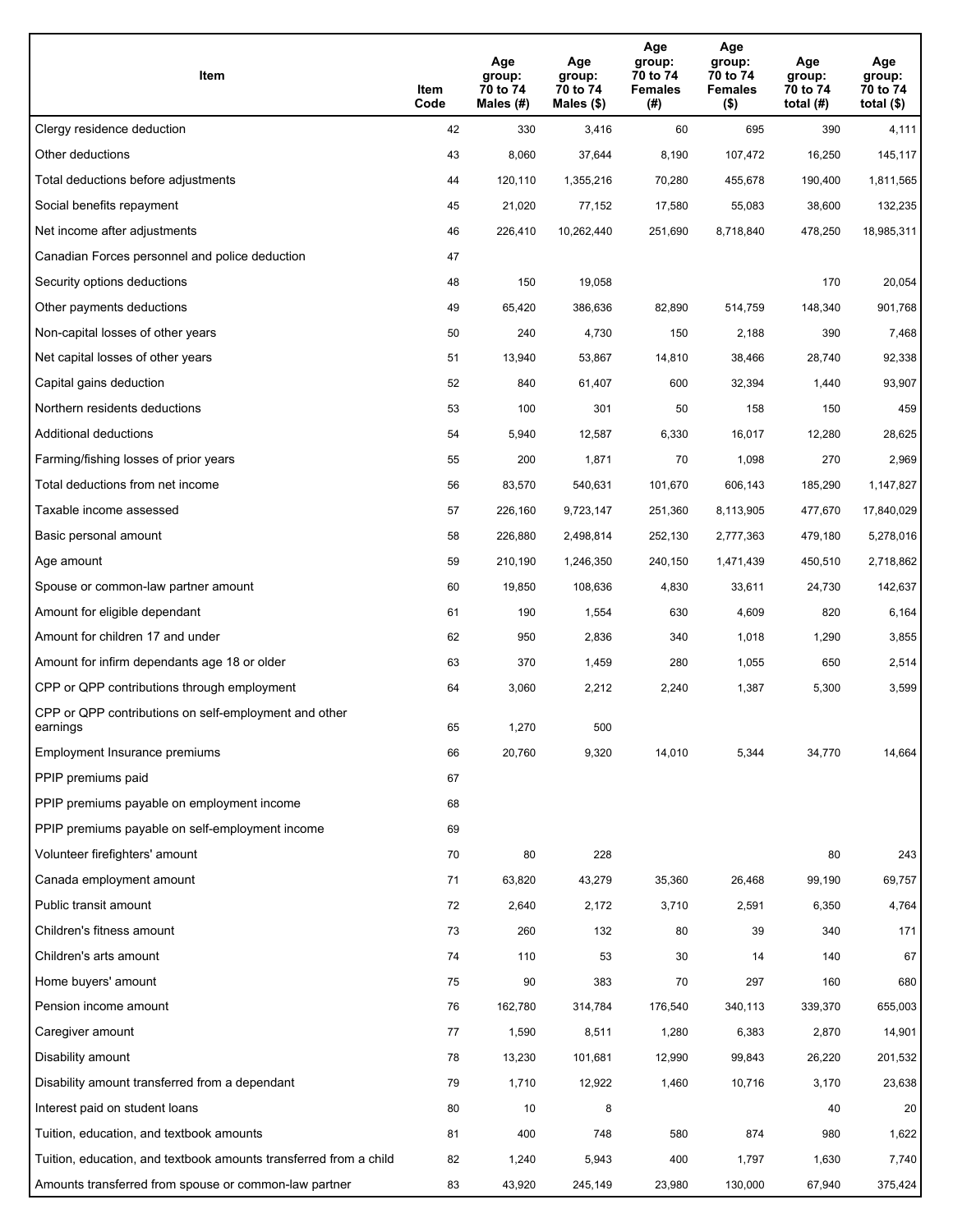| Item                                                | Item<br>Code | Age<br>group:<br>70 to 74<br>Males $(H)$ | Age<br>group:<br>70 to 74<br>Males (\$) | Age<br>group:<br>70 to 74<br><b>Females</b><br>(#) | Age<br>group:<br>70 to 74<br><b>Females</b><br>$($ \$) | Age<br>group:<br>70 to 74<br>total $(H)$ | Age<br>group:<br>70 to 74<br>total $($)$ |
|-----------------------------------------------------|--------------|------------------------------------------|-----------------------------------------|----------------------------------------------------|--------------------------------------------------------|------------------------------------------|------------------------------------------|
| Medical expenses                                    | 84           | 46,400                                   | 127,249                                 | 57,800                                             | 146,004                                                | 104,230                                  | 273,389                                  |
| Total tax credits on personal amounts               | 85           | 226,880                                  | 710,239                                 | 252,130                                            | 759,181                                                | 479,190                                  | 1,469,996                                |
| Allowable charitable donations and government gifts | 86           | 76,440                                   | 215,184                                 | 63,180                                             | 127,171                                                | 139,640                                  | 342,413                                  |
| Eligible cultural and ecological gifts              | 87           | 90                                       | 1,133                                   | 70                                                 | 832                                                    | 160                                      | 1,966                                    |
| Total tax credit on donations and gifts             | 88           | 76,360                                   | 60,926                                  | 63,070                                             | 35,630                                                 | 139,460                                  | 96,572                                   |
| Total federal non-refundable tax credits            | 89           | 226,880                                  | 771,165                                 | 252,130                                            | 794,811                                                | 479,190                                  | 1,566,568                                |
| Federal dividend tax credit                         | 90           | 58,040                                   | 148,154                                 | 61,440                                             | 96,019                                                 | 119,480                                  | 244,203                                  |
| Overseas employment tax credit                      | 91           |                                          |                                         |                                                    |                                                        |                                          |                                          |
| Minimum tax carryover                               | 92           | 670                                      | 2,551                                   | 410                                                | 1,137                                                  | 1,070                                    | 3,687                                    |
| Basic federal tax                                   | 93           | 140,540                                  | 1,010,311                               | 135,200                                            | 660.118                                                | 275,770                                  | 1,670,747                                |
| Federal Foreign Tax Credit                          | 94           | 25,740                                   | 11,125                                  | 28,170                                             | 7,396                                                  | 53,920                                   | 18,533                                   |
| Federal Political contribution tax credit           | 95           | 5,060                                    | 869                                     | 3,120                                              | 465                                                    | 8,190                                    | 1,333                                    |
| <b>Investment Tax Credit</b>                        | 96           | 720                                      | 1,328                                   | 380                                                | 449                                                    | 1,090                                    | 1,777                                    |
| Labour-sponsored funds tax credit                   | 97           |                                          |                                         |                                                    |                                                        |                                          |                                          |
| Alternative minimum tax payable                     | 98           | 310                                      | 2,296                                   | 200                                                | 1,368                                                  | 500                                      | 3,663                                    |
| Net federal tax                                     | 99           | 140,140                                  | 997,078                                 | 134,790                                            | 651,913                                                | 274,950                                  | 1,649,296                                |
| CPP contributions on self-employment                | 100          | 1,270                                    | 1,000                                   |                                                    |                                                        |                                          |                                          |
| Social Benefits repayment                           | 101          | 21,020                                   | 77,152                                  | 17,580                                             | 55,083                                                 | 38,600                                   | 132,235                                  |
| Net Provincial Tax                                  | 102          | 156,540                                  | 602,615                                 | 146,660                                            | 380,981                                                | 303,230                                  | 983,791                                  |
| Total tax payable                                   | 103          | 157,670                                  | 1,677,846                               | 148,060                                            | 1,088,402                                              | 305,760                                  | 2,766,749                                |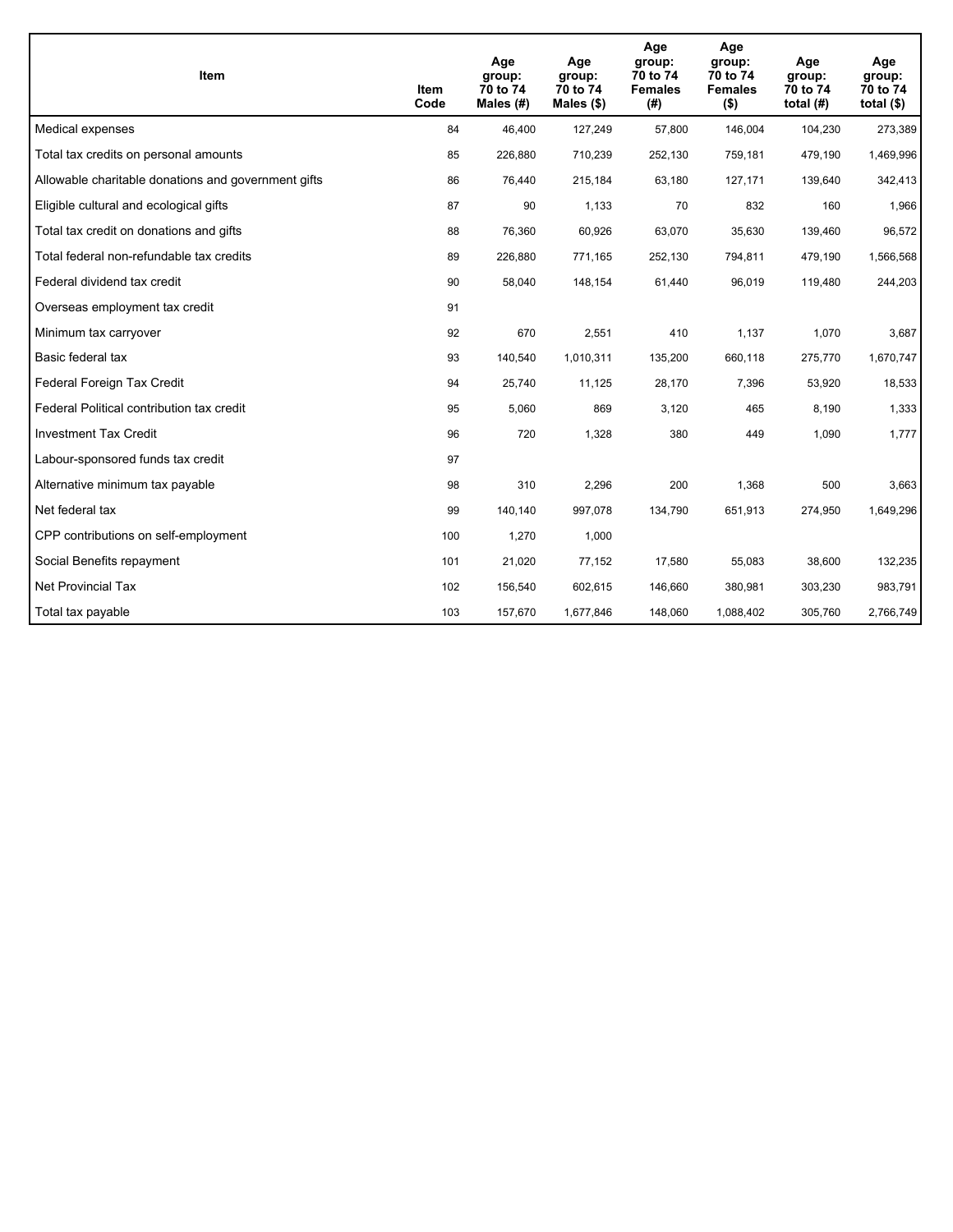| Item                                                                                           | Item<br>Code   | Age<br>group:<br>75 and<br>over<br>Males $(H)$ | Age<br>group:<br>75 and<br>over<br>Males $(\$)$ | Age<br>group:<br>75 and<br>over<br><b>Females</b><br>(# ) | Age<br>group:<br>75 and<br>over<br><b>Females</b><br>$($ \$) | Age<br>group:<br>75 and<br>over total<br>(#) | Age<br>group:<br>75 and<br>over total<br>$($ \$) |
|------------------------------------------------------------------------------------------------|----------------|------------------------------------------------|-------------------------------------------------|-----------------------------------------------------------|--------------------------------------------------------------|----------------------------------------------|--------------------------------------------------|
| Number of taxable returns                                                                      | $\mathbf{1}$   | 268,860                                        |                                                 | 305,120                                                   |                                                              | 574,020                                      |                                                  |
| Number of non-taxable returns                                                                  | $\overline{2}$ | 130,240                                        |                                                 | 251,580                                                   |                                                              | 382,050                                      |                                                  |
| Total number of returns                                                                        | 3              | 399,090                                        |                                                 | 556,700                                                   |                                                              | 956,070                                      |                                                  |
| Employment income                                                                              | 4              | 20,630                                         | 724,494                                         | 13,940                                                    | 223,522                                                      | 34,590                                       | 948,490                                          |
| Commissions (from employment)                                                                  | 5              | 380                                            | 18,785                                          | 140                                                       | 1,730                                                        | 520                                          | 20,515                                           |
| Other employment income                                                                        | 6              | 64,380                                         | 46,202                                          | 24,020                                                    | 16,352                                                       | 88,400                                       | 62,607                                           |
| Old Age Security pension (OASP)                                                                | $\overline{7}$ | 397,510                                        | 2,314,437                                       | 555,020                                                   | 3,233,653                                                    | 952,680                                      | 5,548,181                                        |
| CPP or QPP benefits                                                                            | 8              | 371,970                                        | 3,122,990                                       | 486,810                                                   | 3,434,169                                                    | 858,790                                      | 6,557,198                                        |
| Other pensions or superannuation                                                               | 9              | 301,270                                        | 6,940,580                                       | 358,830                                                   | 5,405,343                                                    | 660,170                                      | 12,346,954                                       |
| Elected split-pension amount                                                                   | 10             | 29,230                                         | 192,453                                         | 89,290                                                    | 939,214                                                      | 118,520                                      | 1,131,708                                        |
| Universal Child Care Benefit (UCCB)                                                            | 11             | 20                                             | 29                                              | 20                                                        | 19                                                           | 40                                           | 48                                               |
| Employment Insurance and other benefits                                                        | 12             | 1,160                                          | 4,830                                           | 440                                                       | 1,316                                                        | 1,590                                        | 6,146                                            |
| Taxable amount of dividends from taxable Canadian corporations                                 | 13             | 126,220                                        | 2,047,955                                       | 168,530                                                   | 1,869,450                                                    | 294,780                                      | 3,917,826                                        |
| Interest and other investment income                                                           | 14             | 222,830                                        | 805,523                                         | 322,150                                                   | 1,132,395                                                    | 545,100                                      | 1,939,384                                        |
| Net partnership income (Limited or non-active partners only)                                   | 15             | 3,070                                          | 10,906                                          | 2,230                                                     | 2,021                                                        | 5,300                                        | 12,928                                           |
| Net rental income                                                                              | 16             | 19,420                                         | 208,402                                         | 17,990                                                    | 137,313                                                      | 37,400                                       | 345,731                                          |
| Taxable capital gains                                                                          | 17             | 82,250                                         | 997,415                                         | 119,840                                                   | 1,114,410                                                    | 202,110                                      | 2,111,978                                        |
| Registered retirement savings plan income (RRSP)                                               | 18             | 22,800                                         | 148,632                                         | 32,110                                                    | 171,121                                                      | 54,920                                       | 319,788                                          |
| Other income                                                                                   | 19             | 104,760                                        | 607,492                                         | 140,130                                                   | 698,050                                                      | 244,930                                      | 1,305,851                                        |
| Net business income                                                                            | 20             | 11,120                                         | 81,369                                          | 6,270                                                     | 33,622                                                       | 17,410                                       | 115,103                                          |
| Net professional income                                                                        | 21             | 3,850                                          | 140,754                                         | 890                                                       | 12,981                                                       | 4,740                                        | 153,736                                          |
| Net commission income                                                                          | 22             | 1,380                                          | 13,911                                          | 650                                                       | 3,969                                                        | 2,030                                        | 17,879                                           |
| Net farming income                                                                             | 23             | 7,030                                          | 19,322                                          | 3,300                                                     | 14,982                                                       | 10,350                                       | 34,444                                           |
| Net fishing income                                                                             | 24             | 20                                             | -32                                             |                                                           |                                                              | 30                                           | 20                                               |
| Workers' compensation benefits                                                                 | 25             | 24,970                                         | 169,482                                         | 12,010                                                    | 111,128                                                      | 36,990                                       | 280,610                                          |
| Social assistance payments                                                                     | 26             | 26,080                                         | 37,170                                          | 56,340                                                    | 60,360                                                       | 82,480                                       | 98,167                                           |
| Net federal supplements                                                                        | 27             | 106,920                                        | 537,957                                         | 220,150                                                   | 1,265,884                                                    | 327,080                                      | 1,803,942                                        |
| Total income assessed                                                                          | 28             | 398,740                                        | 19,191,481                                      | 556,280                                                   | 19,906,840                                                   | 955,270                                      | 39,103,442                                       |
| Registered pension plan contributions (RPP)                                                    | 29             | 910                                            | 1,242                                           | 660                                                       | 869                                                          | 1,570                                        | 2,111                                            |
| <b>RRSP</b> deduction                                                                          | 30             | 2,920                                          | 33,876                                          | 1,390                                                     | 33,263                                                       | 4,300                                        | 67,138                                           |
| Deduction for elected split-pension amount                                                     | 31             | 130,840                                        | 1,375,735                                       | 19,080                                                    | 114,916                                                      | 149,920                                      | 1,490,679                                        |
| Annual union, professional, or like dues                                                       | 32             | 21,370                                         | 3,329                                           | 7,100                                                     | 901                                                          | 28,470                                       | 4,229                                            |
| Child care expenses                                                                            | 33             |                                                |                                                 |                                                           |                                                              | 20                                           | 54                                               |
| <b>Business investment loss</b>                                                                | 34             | 110                                            | 4,915                                           | 50                                                        | 2,691                                                        | 160                                          | 7,606                                            |
| Moving expenses                                                                                | 35             | 40                                             | 181                                             | 30                                                        | 80                                                           | 60                                           | 261                                              |
| Support payments made                                                                          | 36             | 2,420                                          | 30,936                                          | 20                                                        | 333                                                          | 2,450                                        | 31,285                                           |
| Carrying charges and interest expenses                                                         | 37             | 95,200                                         | 208,248                                         | 110,800                                                   | 236,632                                                      | 206,040                                      | 444,990                                          |
| Deductions for CPP/QPP contributions on self-employment and other<br>earnings                  | 38             |                                                |                                                 |                                                           |                                                              |                                              |                                                  |
| Deductions for provincial parental insurance plan (PPIP) premiums on<br>self-employment income | 39             |                                                |                                                 |                                                           |                                                              |                                              |                                                  |
| Exploration and development expenses                                                           | 40             | 2,920                                          | 35,794                                          | 2,100                                                     | 16,117                                                       | 5,020                                        | 51,911                                           |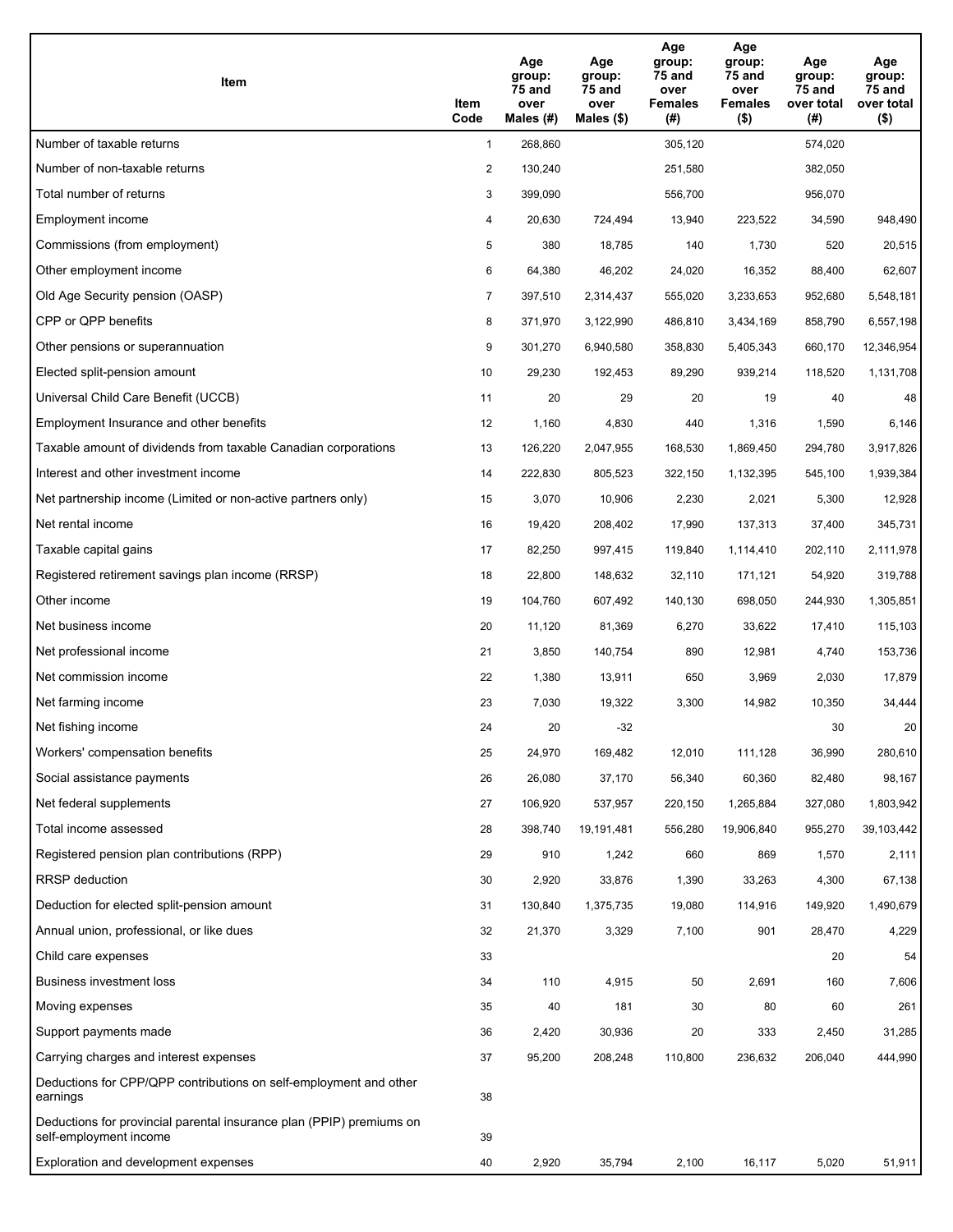| Item                                                              | Item<br>Code | Age<br>group:<br>75 and<br>over Males<br>(#) | Age<br>group:<br>75 and<br>over Males<br>$($ \$) | Age<br>group:<br>75 and<br>over<br><b>Females</b><br>(#) | Age<br>group:<br>75 and<br>over<br><b>Females</b><br>$($ \$) | Age<br>group:<br>75 and<br>over total<br>(#) | Age<br>group:<br>75 and<br>over total<br>$($ \$) |
|-------------------------------------------------------------------|--------------|----------------------------------------------|--------------------------------------------------|----------------------------------------------------------|--------------------------------------------------------------|----------------------------------------------|--------------------------------------------------|
| Other employment expenses                                         | 41           | 1,140                                        | 6,401                                            | 380                                                      | 1,227                                                        | 1,520                                        | 7,628                                            |
| Clergy residence deduction                                        | 42           | 250                                          | 2,355                                            | 30                                                       | 201                                                          | 290                                          | 2,555                                            |
| Other deductions                                                  | 43           | 16,110                                       | 111,852                                          | 20,740                                                   | 233,123                                                      | 36,860                                       | 344,976                                          |
| Total deductions before adjustments                               | 44           | 196,690                                      | 1,815,372                                        | 139,440                                                  | 641,612                                                      | 336,170                                      | 2,457,138                                        |
| Social benefits repayment                                         | 45           | 34,680                                       | 128,592                                          | 37,240                                                   | 129,407                                                      | 71,930                                       | 257,999                                          |
| Net income after adjustments                                      | 46           | 398,500                                      | 17,256,952                                       | 556,130                                                  | 19,141,766                                                   | 954,880                                      | 36,403,697                                       |
| Canadian Forces personnel and police deduction                    | 47           |                                              |                                                  |                                                          |                                                              |                                              |                                                  |
| Security options deductions                                       | 48           | 60                                           | 7,289                                            |                                                          |                                                              | 70                                           | 7,308                                            |
| Other payments deductions                                         | 49           | 128,850                                      | 744,334                                          | 230,890                                                  | 1,436,814                                                    | 359,800                                      | 2,181,886                                        |
| Non-capital losses of other years                                 | 50           | 200                                          | 3,453                                            | 120                                                      | 2,835                                                        | 320                                          | 6,289                                            |
| Net capital losses of other years                                 | 51           | 26,360                                       | 104,690                                          | 32,950                                                   | 97,815                                                       | 59,320                                       | 202,557                                          |
| Capital gains deduction                                           | 52           | 1,470                                        | 130,777                                          | 1,330                                                    | 100,506                                                      | 2,800                                        | 231,283                                          |
| Northern residents deductions                                     | 53           | 110                                          | 320                                              | 130                                                      | 384                                                          | 240                                          | 704                                              |
| Additional deductions                                             | 54           | 16,330                                       | 43,469                                           | 22,380                                                   | 86,707                                                       | 38,710                                       | 130,370                                          |
| Farming/fishing losses of prior years                             | 55           | 230                                          | 2,442                                            | 40                                                       | 365                                                          | 280                                          | 2,807                                            |
| Total deductions from net income                                  | 56           | 166,130                                      | 1,037,753                                        | 276,470                                                  | 1,725,870                                                    | 442,670                                      | 2,764,606                                        |
| Taxable income assessed                                           | 57           | 397,990                                      | 16,222,205                                       | 554,650                                                  | 17,418,911                                                   | 952,870                                      | 33,645,111                                       |
| Basic personal amount                                             | 58           | 399,090                                      | 4,399,807                                        | 556,700                                                  | 6,139,362                                                    | 956,070                                      | 10,542,146                                       |
| Age amount                                                        | 59           | 372,470                                      | 2,266,835                                        | 529,890                                                  | 3,325,885                                                    | 902,630                                      | 5,594,511                                        |
| Spouse or common-law partner amount                               | 60           | 26,660                                       | 115,892                                          | 5,440                                                    | 35,337                                                       | 32,160                                       | 151,713                                          |
| Amount for eligible dependant                                     | 61           | 300                                          | 1,932                                            | 1,000                                                    | 5,837                                                        | 1,310                                        | 7,793                                            |
| Amount for children 17 and under                                  | 62           | 500                                          | 1,503                                            | 200                                                      | 583                                                          | 700                                          | 2,086                                            |
| Amount for infirm dependants age 18 or older                      | 63           | 600                                          | 2,275                                            | 490                                                      | 1,853                                                        | 1,090                                        | 4,134                                            |
| CPP or QPP contributions through employment                       | 64           | 60                                           | 71                                               | 20                                                       | 11                                                           | 80                                           | 82                                               |
| CPP or QPP contributions on self-employment and other<br>earnings | 65           |                                              |                                                  |                                                          |                                                              |                                              |                                                  |
| Employment Insurance premiums                                     | 66           | 7,750                                        | 2,814                                            | 4,120                                                    | 1,294                                                        | 11,870                                       | 4,109                                            |
| PPIP premiums paid                                                | 67           |                                              |                                                  |                                                          |                                                              |                                              |                                                  |
| PPIP premiums payable on employment income                        | 68           |                                              |                                                  |                                                          |                                                              |                                              |                                                  |
| PPIP premiums payable on self-employment income                   | 69           |                                              |                                                  |                                                          |                                                              |                                              |                                                  |
| Volunteer firefighters' amount                                    | 70           | 30                                           | 81                                               |                                                          |                                                              | 30                                           | 99                                               |
| Canada employment amount                                          | 71           | 78,560                                       | 34,268                                           | 33,160                                                   | 15,202                                                       | 111,740                                      | 49,480                                           |
| Public transit amount                                             | 72           | 3,190                                        | 2,202                                            | 5,470                                                    | 3,061                                                        | 8,650                                        | 5,262                                            |
| Children's fitness amount                                         | 73           | 130                                          | 57                                               | 40                                                       | 15                                                           | 170                                          | 73                                               |
| Children's arts amount                                            | 74           | 60                                           | 28                                               | 20                                                       | 8                                                            | 70                                           | 35                                               |
| Home buyers' amount                                               | 75           | 70                                           | 251                                              | 70                                                       | 271                                                          | 140                                          | 522                                              |
| Pension income amount                                             | 76           | 308,750                                      | 589,850                                          | 387,480                                                  | 729,569                                                      | 696,300                                      | 1,319,551                                        |
| Caregiver amount                                                  | 77           | 1,760                                        | 9,763                                            | 1,690                                                    | 8,697                                                        | 3,450                                        | 18,472                                           |
| Disability amount                                                 | 78           | 47,570                                       | 365,662                                          | 70,540                                                   | 541,558                                                      | 118,120                                      | 907,312                                          |
| Disability amount transferred from a dependant                    | 79           | 2,010                                        | 14,745                                           | 2,120                                                    | 15,712                                                       | 4,130                                        | 30,465                                           |
| Interest paid on student loans                                    | 80           | 10                                           | 22                                               |                                                          |                                                              | 10                                           | 37                                               |
| Tuition, education, and textbook amounts                          | 81           | 220                                          | 327                                              | 350                                                      | 419                                                          | 570                                          | 745                                              |